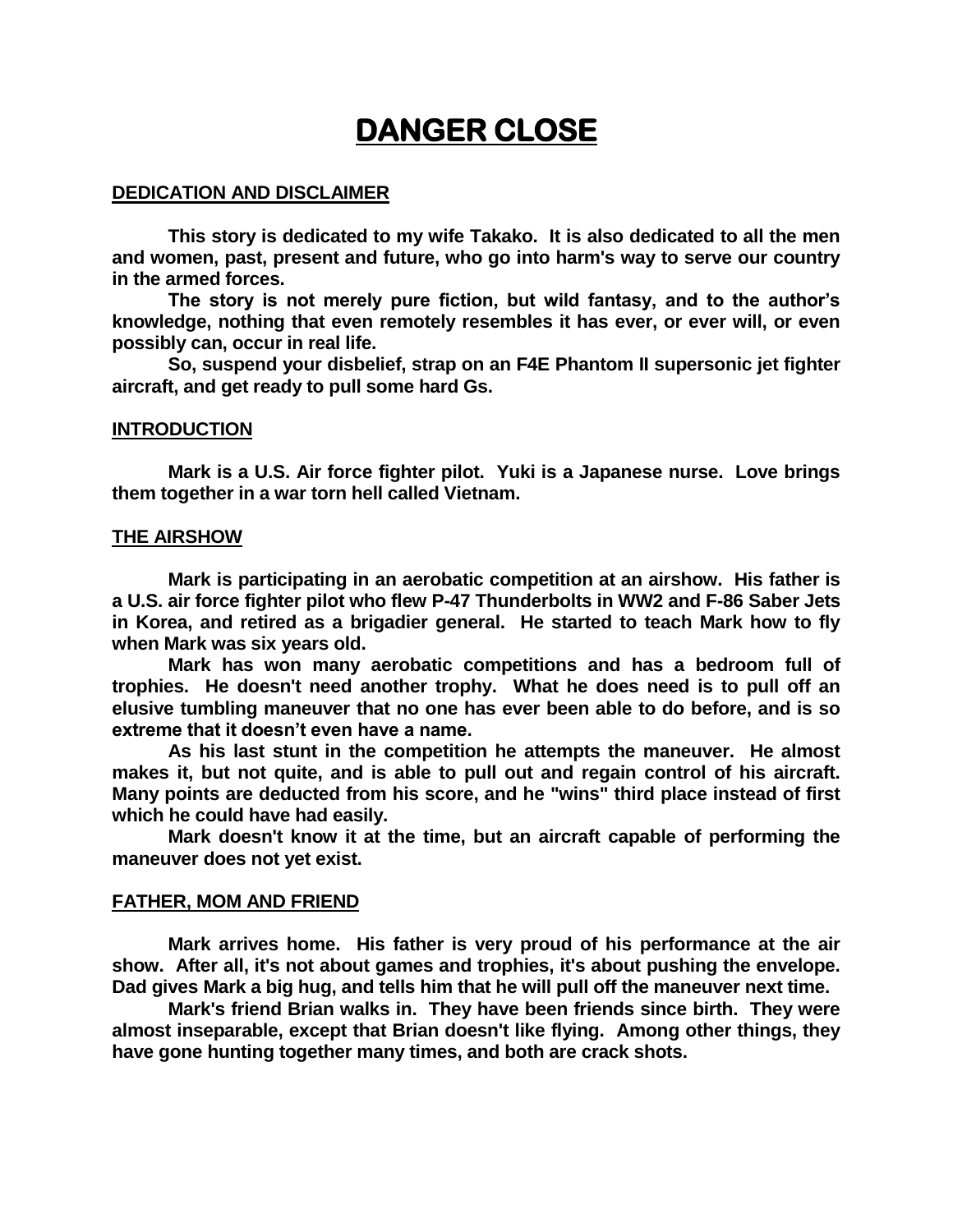**They talk about the war in Vietnam. Brian announces that he has been drafted into the army and wants to be a LRRP (Long Range Reconnaissance Patrol). Mark mentions that he applied for air force Officer Candidate School (OCS) and wants to be a fighter pilot like his father. Dad tells them about some of his buddies from Korea who also flew in Vietnam and are living in various parts of the country.**

#### **ACCEPTED AT OCS**

**Mark gets a letter saying that he has been accepted at OCS. Dad and Mom congratulate him, but hide their apprehension because they know he will end up in Vietnam and may not come back.**

## **AWOL**

**Mark calls home from OCS, and his father tells him that some of his Korean War buddies who have also flown in Vietnam are in Mark's area. Mark applies for leave to visit them. His request is denied.**

**Mark knows that information he might get from these veteran pilots could mean the difference between life or death in Vietnam. He goes AWOL, visits them, and gets some vital information. Upon return to base, he is punished for going AWOL. He spends a large amount of time visualizing scenarios and planning tactics in his mind based on the information he got from the veterans.**

## **BOYD**

**During the 1950s, John Boyd dominated fighter aviation in the U.S. Air Force. His fame came on the wings of the quirky and treacherous F-100 Super Sabre; the infamous "Hun." Boyd was known throughout the Air Force as "Forty-Second Boyd," because he had a standing offer to all pilots that if he couldn't defeat them in simulated air-to-air combat in under 40 seconds, he would pay them \$40.**

**Like any gunslinger with a name and a reputation, he was called out many times. As an instructor at the Fighter Weapons School (later to be renamed "Red Flag") at Nellis AFB in Nevada, he fought students, cadre pilots, Marine and Navy pilots, and pilots from a dozen countries, who were attending the FWS as part of the Mutual Defense Assistance Pact.** He **head is a set of the never** control of the lost. **Boyd was famous for a maneuver he called "flat-plating the bird." He would be in the defensive position with a challenger tight on his tail, both pulling heavy Gs, when he would suddenly pull the stick full aft, brace his elbows on either side of the cockpit so the stick would not move laterally, and stomp the rudder. It was as if a manhole cover was sailing through the air and then suddenly flipped 90 degrees. The underside of the fuselage, wings, and horizontal stabilizer became a speed brake that slowed the Hun from 400 knots to 150 knots in seconds. The pursuing pilot was thrown forward and now Boyd was on his tail radioing "Guns, Guns, Guns." .**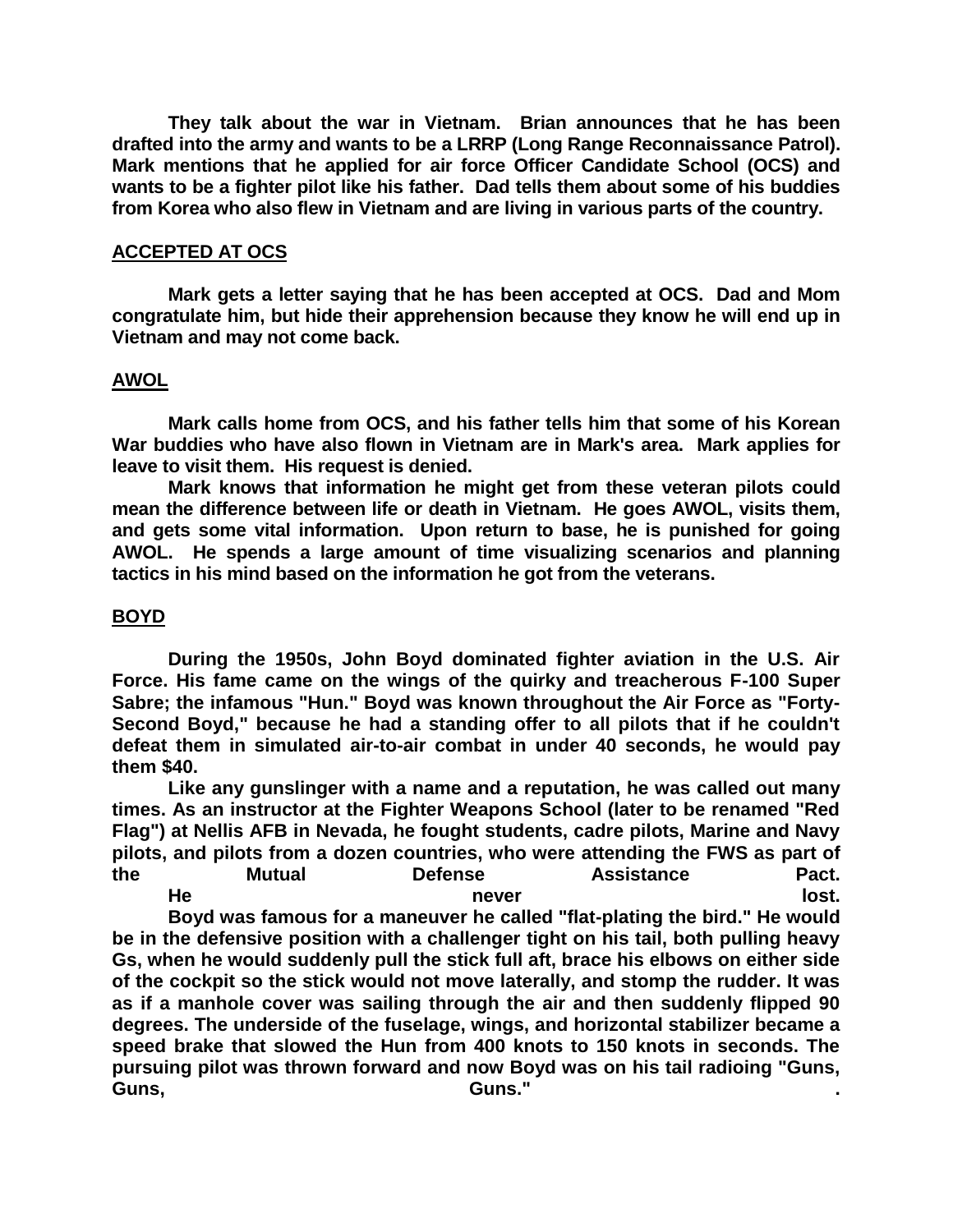**Boyd was equally famous in the classroom where he developed his "Aerial Attack Study." Until Boyd came along, fighter pilots thought that air combat was an art rather than a science; that it could never be codified. Boyd proved them wrong when he demonstrated that for every maneuver there is a series of counter maneuvers. And there is a counter to every counter. Afterwards, when fighter pilots attacked (or were attacked), they knew every option open to their adversary and how to respond.**

# **FLIGHT TRAINING**

**Mark soars through basic flight school effortlessly, graduating at the top of his class. No surprise there, he's been flying since he was six years old. He is sent on to jet fighter school.**

**He goes flat out learning everything he can about fighter tactics and the Phantom F4 aircraft that he is being trained to fly. He obtains all of the operational manuals for the Phantom and systematically devours them from cover to cover. He is weeks ahead of his class, and is totally absorbed in studying a copy of Boyd's Aerial Attack Study that he got from one of the veterans.**

**Boyd is Mark's idol, and the Aerial Attack Study is his bible. Mark is reprimanded by an instructor for clandestinely studying Boyd's manual in class instead of paying attention to the current lesson, which for Mark is kindergarten level.**

**Mark picks up the call sign "Tool", a term used at universities to describe a student who studies obsessively to the exclusion of everything else. Not exactly a flattering moniker for a fierce warrior, but one that perfectly describes the mindset that is molding Mark into one of the most fearsome adversaries who ever strapped on a combat aircraft and took off looking for something to kill.**

# **FIRST JET FLIGHT**

**Mark absolutely excels at everything. On his first flight in a Phantom the instructor puts him through the basic exercises. Within minutes Mark gets the feel of the aircraft. He performs the basic exercises effortlessly and with total perfection.**

**Mark and his father played aerial combat games on many occasions and Mark has mastered all of the conventional tactical maneuvers. He has flown many aircraft, both fixed and rotary wing, but has never before had access to a full blown military jet fighter.**

**The instructor is so impressed by Mark's performance of the exercises that he decides to try him out on tactics. To the instructor's surprise Mark pulls off numerous advanced maneuvers with the same ease and perfection that he performed the basic exercises, one of which includes a sophisticated twist from Boyd's bag of tricks. The instructor even springs a difficult emergency procedure on Mark which the class will not be exposed to until weeks ahead. Mark pulls it off perfectly.**

**The instructor's mind is blown, and he does the unthinkable. He authorizes**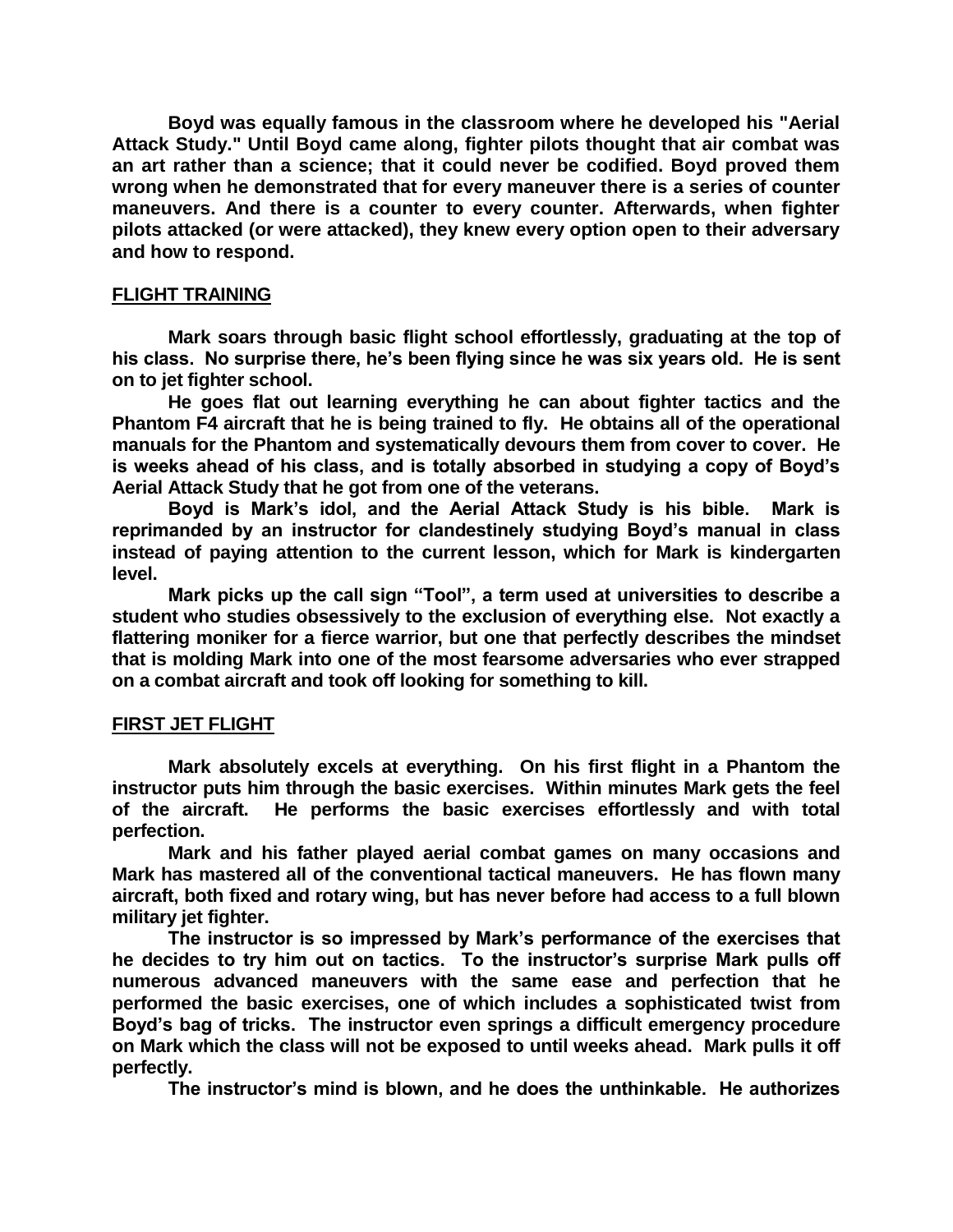**Mark to go supersonic on his first flight.**

**Mark pushes the throttle forward into the stop and engages full afterburners. He experiences near ecstasy as the burners kick in and he feels the raw power of the twin General Electric J79 jet engines putting out over 36,000 pounds of thrust. He is slammed back in his seat and watches the reading on the Mach-meter move up through 1.0. Everything goes silent except for the sound of the instructor's voice over the intercom. The meter goes to 1.1, 1.2, 1.3…**

**The instructor says "Good flight, take us home". Mark is still feeling an intense adrenaline rush as he makes a perfect, one-chirp touchdown on the exact center of the runway number and taxies off the runway. He has not merely achieved complete mastery of the aircraft, but he and the Phantom are at one with each other in "the zone".**

**During the debriefing Mark introduces the instructor to Boyd's Aerial Attack Study. The instructor has heard of Boyd but has never seen a copy of the manual. He asks to borrow Mark's. Within a few days all of the instructors have made copies of the manual for themselves and are intensely studying it.**

**Mark still has much to learn from the instructors, and eagerly gobbles up everything they have to offer. The instructors recognize Mark's great potential and dedication and push him harder than any student has ever been pushed before.**

**Mark deeply appreciates the instructors' kindness and the unprecedented opportunity that they are giving him, and responds by pushing himself even harder than they are pushing him.**

**He knows that his next destination will be Vietnam, and that upon arrival he will be engaging highly skilled and experienced enemy pilots who will try their very best to kill him. He intends to be as prepared as possible.**

**Above and beyond Mark's training, he and the instructors work together to understand and implement the tactics from Boyd's manual. At times it seems more like a mutual study group than the instructors teaching Mark.**

**The final exam is a week long mock air battle between the students and the instructors. On the first day Mark goes up against the best instructors in the school and beats them all. Except for one!!**

## **HUMILITY**

**Mark is good, and he knows it. But today he's going to find out how good he isn't.**

**He takes off for his last flight of the day. Almost immediately an instructor appears on his tail preparing to take a shot. Mark breaks hard and gets the instructor off him briefly, but no matter what he does the instructor is still on him. He hears a call over the radio "guns, guns, guns", and realizes that the instructor has scored a simulated kill.**

**The exercise continues. Mark tries everything he knows to get an advantage, including some sophisticated moves from Boyd's playbook, but it seems like no matter what he does the instructor is several moves ahead of him.**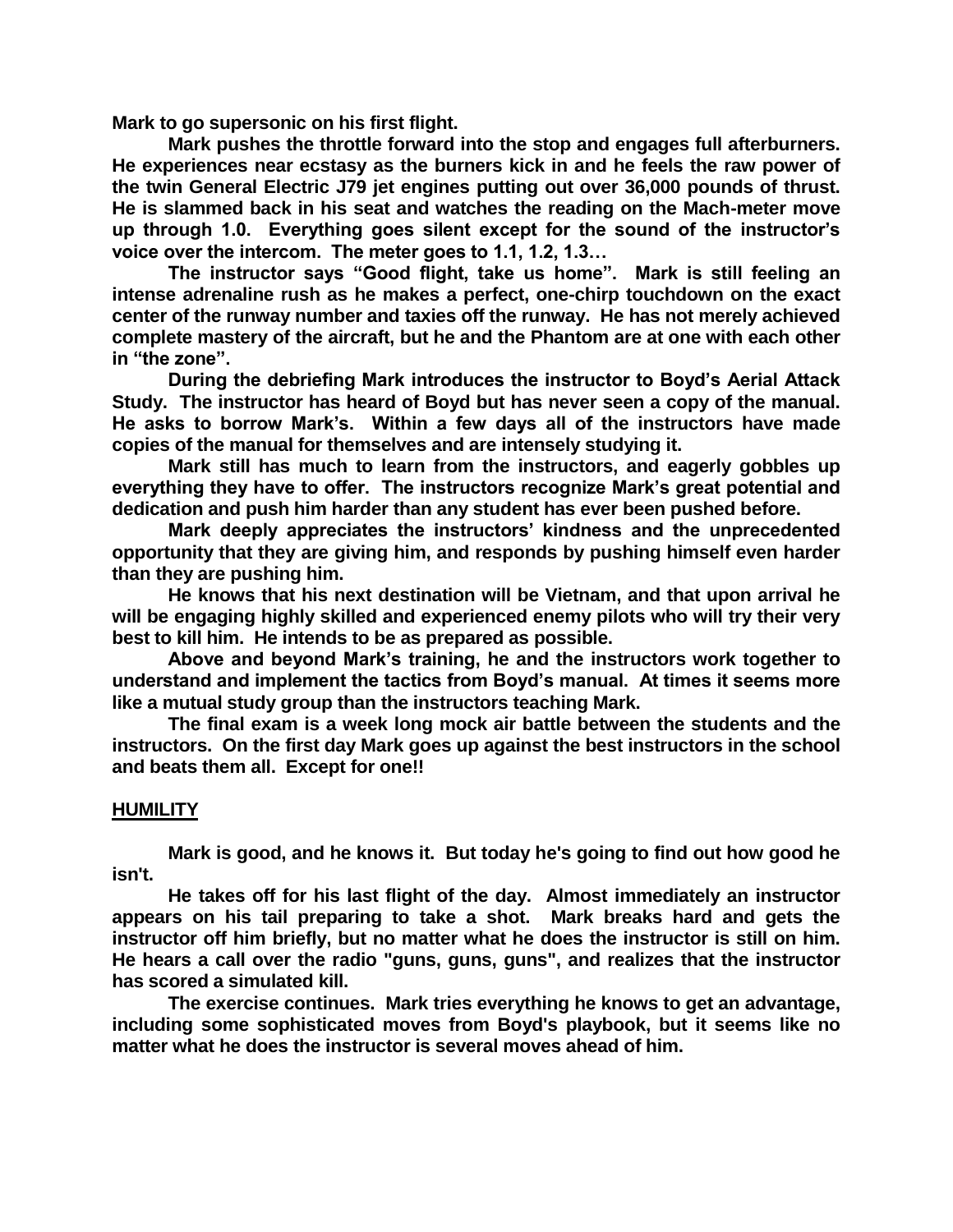**At one point the instructor lets Mark get on his tail, but just as Mark is ready to press the firing key, the instructor's plane disappears and reappears on Mark's tail. Again, the sickening call "guns, guns, guns" over the radio.**

**By the end of the exercise the instructor has scored a humiliating four simulated kills on Mark.**

#### **DISBELIEF**

**Mark goes through his debriefing, and at the end asks for the name of the instructor who beat him so soundly. Mark can't believe the answer. The instructor's name is John Boyd.**

**Boyd is not only an incredible fighter pilot, he also a genius aircraft designer and military strategist. He has just finished almost single-handedly transforming the F-15 project from an ongoing disaster into one of the most successful fighter aircraft designs since the P-51 Mustang.**

**Boyd is exhausted. The air force wanted to give him a week's leave to relax drinking Margaritas on an island somewhere in the Caribbean, but Boyd isn't happy unless he's going flat out. The compromise was to give him an easy week at Mark's school having fun flying rings around a bunch of student pilots. And that's exactly what he did with Mark.**

#### **JACKPOT**

**Mark can't believe his good fortune. He will not only get a chance to meet his idol, but learn from him for the rest of the week.**

**He can't move fast enough to get to the officer's club where Boyd is relaxing, introduce himself to Boyd and offer to buy him a drink. Mark desperately wants to blurt out how much he admires Boyd and wants to learn from him. He hopes that he can get Boyd to give him some personal time and help him understand some of the extremely esoteric aspects of the Aerial Attack Study. But Mark knows better, and that he must be cool and make haste slowly.**

**But unknown to Mark, he didn't have to worry. During the instructors' debriefing, Mark was one of the main topics of conversation. Boyd is flattered that Mark is not only trying so hard to master the Aerial Attack study, but is working with the instructors to benefit all of them. Boyd is just as anxious to meet Mark as Mark is to meet him.**

**Although Boyd cleaned up the sky with Mark, he is impressed that although Mark is just a student at the jet fighter school, he is already better than many of Boyd's advanced students at the Fighter Weapons School. After a few drinks, Boyd makes Mark's dream come true by deciding to become his mentor.**

**The rest of the week goes quickly, with Boyd spending one-on-one time with Mark, helping him understand the Aerial Attack Study and even giving him some extra flights.**

**Mark and Boyd have very different personalities. Whereas Mark is quiet and reserved, Boyd is flamboyant, boisterous and aggressive. It seems like Boyd is constantly talking, always about one topic; jet fighters.**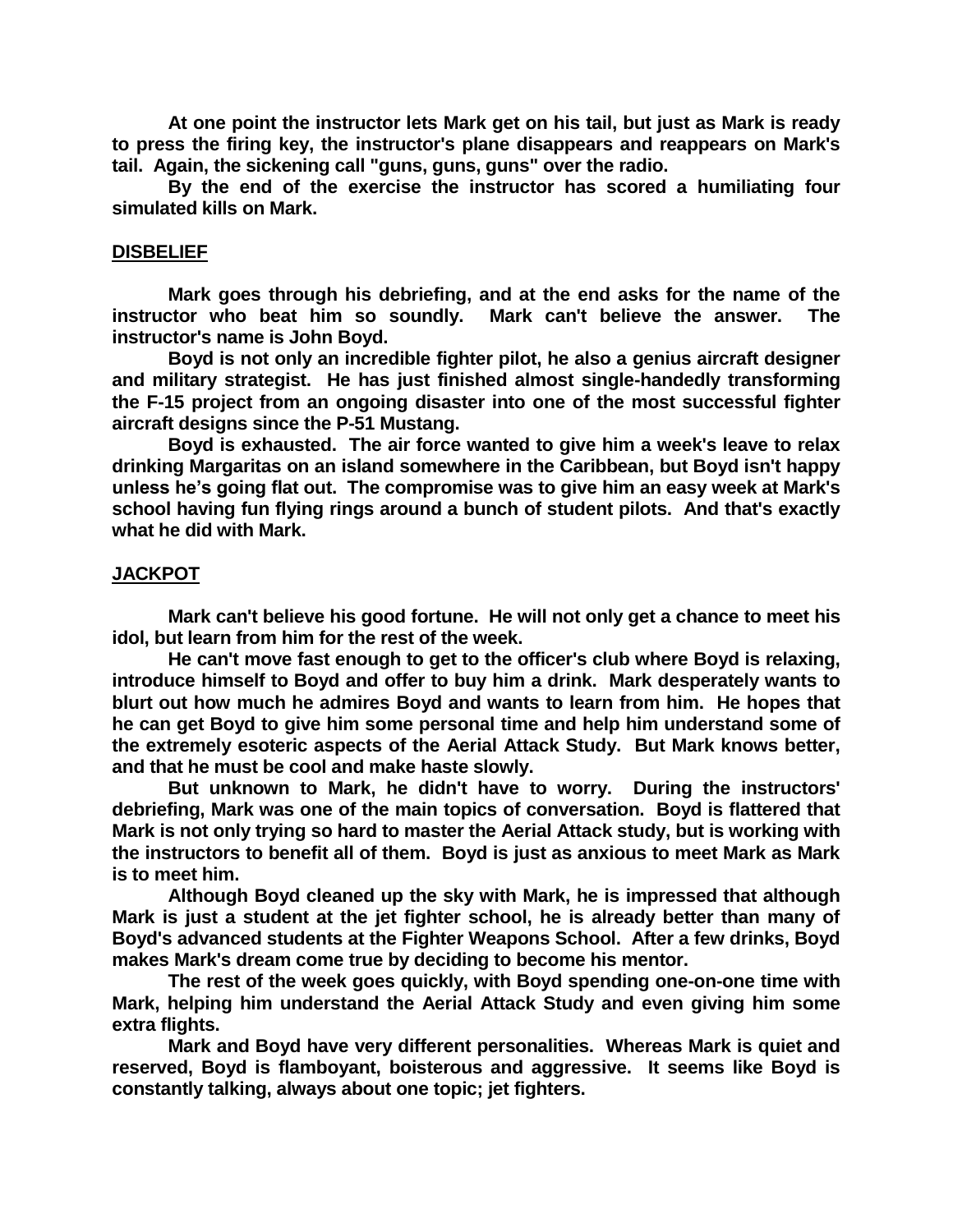**But when they strap on a jet fighter plane, they become exactly the same.**

**They are the perfect match. Boyd loves to talk, and Mark is happy to listen. And it seems that every time Boyd opens his mouth, Mark learns something new. It seems to Mark that it can't get any better.**

**Boyd doesn't neglect the other students and instructors, but is very interested in Mark. Boyd has never before seen a student with so much talent and determination. Under Boyd's expert teaching, Mark's ability increases exponentially.**

**By the end of the week, Mark finally understands, at least intellectually, the Aerial Attack Study in its entirety. But he knows that this is just the beginning. It will take much more time and effort to put the principles into actual practice, and even more time to internalize them and commit them to conditioned reflex.**

**On the last day, Mark flies against Boyd again. They take off, and immediately go at each other full bore. The observers on the ground can hardly believe that it is only a training exercise. If they had live ammunition, one or both of them would certainly go down very hard.**

**Both men land in a cold sweat, totally exhausted. Neither of them was able to score a kill. Mark is the only fighter pilot, ever, to fight 40 second Boyd to a standstill. Boyd has a big smile on his face as he hands Mark two \$20 bills.**

#### **SCHOOL'S OUT**

**Mark graduates at the top of his class after setting numerous school records, none of which have ever been broken by any student, even flying future generation aircraft having aerodynamic, avionic and ordinance capabilities that make Mark's Phantom look like a relic from the Stone Age.**

**He is offered a position as an instructor at the jet fighter school, but respectfully declines on the grounds that he is not qualified; his skills have not yet been tested in actual combat.**

#### **BURNOUT**

**Mark's training is finished. He put absolutely everything he had into it, spending many sleepless nights going over manuals and tactics and visualizing scenarios while his classmates were relaxing at the officers' club.**

**Everyone has their limit, and Mark went past his. His last flight against Boyd took him way over the edge.**

**He is completely exhausted and running on sheer willpower or "konjo". He's so drained that he has to struggle to keep from passing out at his graduation ceremony, especially since he is called forward again and again to receive every achievement award the school has to offer.**

**Boyd insists on personally handing Mark his graduation certificate and pinning the jet fighter wings on his chest. Boyd is very proud of Mark, but is also proud of himself for creating a monster who gave him the fight of his life.**

**Predictably, Mark's next assignment is Vietnam. However, the school commander recognizes his near superhuman effort and how much it took out of**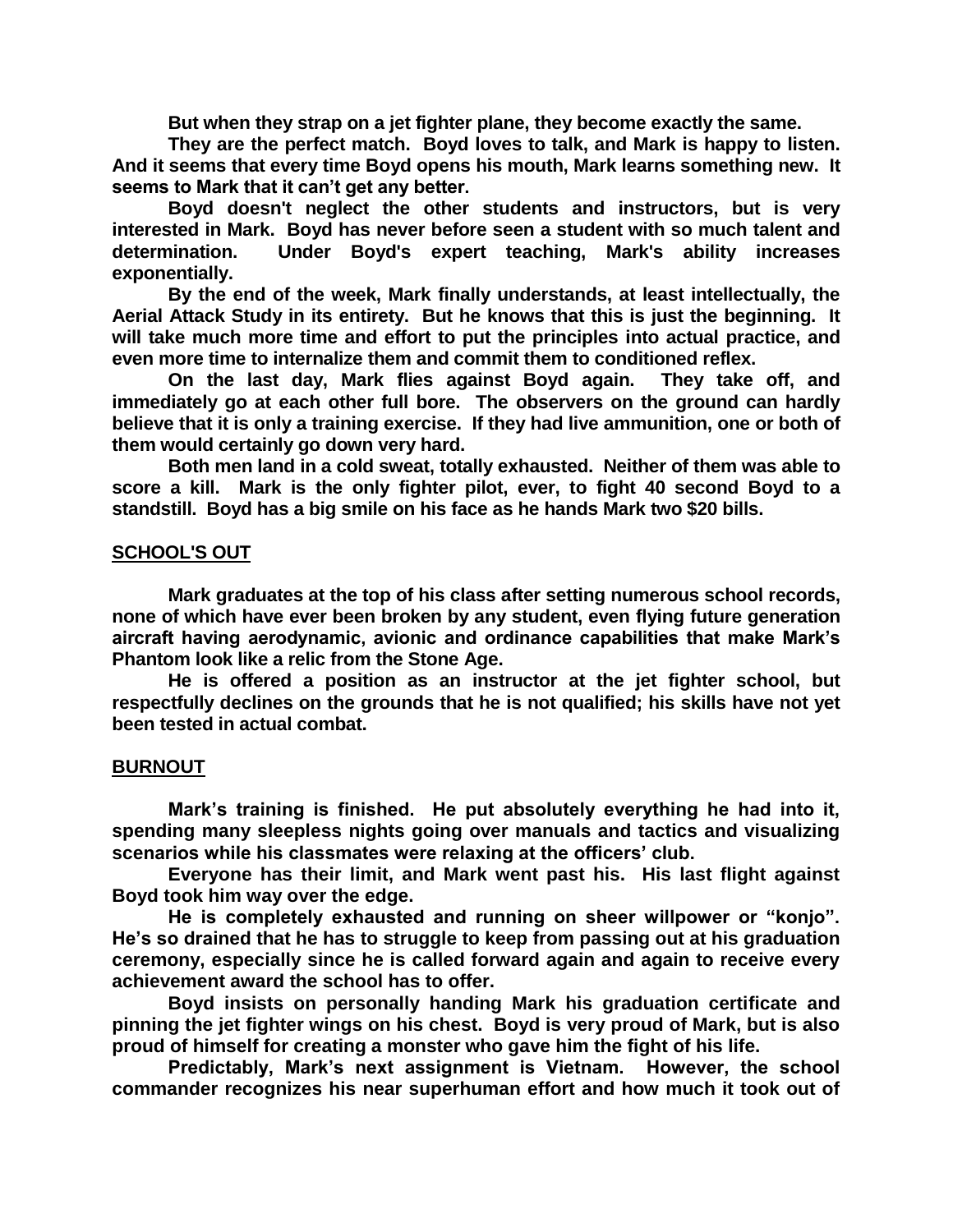**him, and gives him two weeks leave after graduation to visit his family and recover.**

**Mark goes home. His parents couldn't possibly be more proud of their son, but are of course apprehensive about what will be waiting for him in Vietnam. Mark sleeps almost continuously for the first 48 hours of his leave.**

**Mark is extremely grateful for his time with Boyd. He does not look on Boyd as a rival. He looks on him as a mentor, teacher and friend.**

**Mark knows that he will never pass up Boyd, and doesn't care. Mark is not a multi-faceted genius like Boyd. He will never design a cutting edge aircraft or formulate a sophisticated military strategy. He is a simple fighter pilot who just wants to achieve his personal best. And after all, Boyd not only has a huge head start, but he literally wrote the book that Mark is trying so hard to understand.**

#### **WELCOME TO VIETNAM**

**Mark arrives in Vietnam and is introduced to his squadron. His reputation from flight school precedes him, but he still has to prove himself in actual combat, which he does immediately by shooting down a MIG on his first combat mission. And after flying against Boyd, he can hardly believe how easy it was.**

**Mark has arrived. He's drawn his first blood. He's barely out of jet fighter school, but is already one of the best fighter pilots in the world, possibly even in the top five.**

**It's late in the war, and Mark soon understands how fortunate he is to fly a model "E" Phantom. The military geniuses in Washington decided that close range dogfights using guns were obsolete, and that all future engagements would be at long range using missiles.**

**The "C" and "D" models did not have a gun. They were equipped only with heat seeking missiles for close range engagements, and radar guided missiles for long range.**

**The problem was that the missiles didn't work. Only a small percentage of missile launches were successful. Most of them either didn't detach from the rails, didn't arm, or didn't track and went off somewhere into gooney land. A pilot's worst nightmare was trying to land his aircraft with an armed missile precariously dangling from the rail which could detach and/or detonate at any time.**

**Those pilots were flying essentially unarmed in an extremely lethal environment, and many were killed because they had no real means to defend themselves. In some squadrons as many as half the pilots died due to the stupidity of their "superiors" who sent them into harm's way with inadequate weaponry. Mark feels very sorry for them.**

## **EARLY FLIGHTS**

**Mark's training and planning pay off. The information he got from the veterans, and the special lessons from Boyd and the other instructors were worth their weight in diamonds. The missions are intense and potentially lethal, but Mark is on top of them. He constantly strives to more deeply understand and internalize**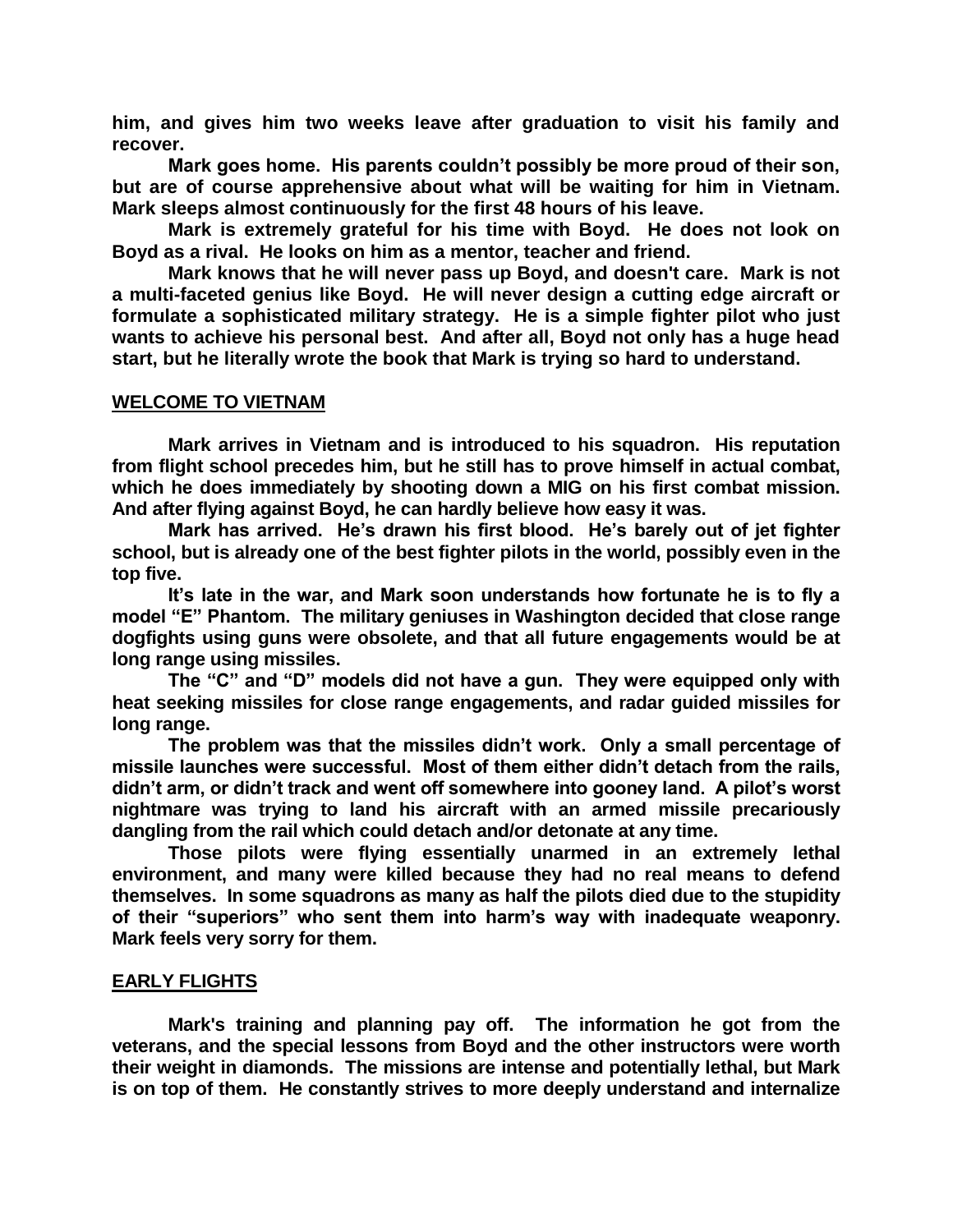**the tactics from Boyd's manual and integrate them into his own repertoire.**

**Mark's unit is a flight of four F4E Phantom II aircraft, and its primary missions are low level, precision bombing and close air support. Each Phantom carries a single gun, a Vulcan M61-A1 20mm rotary cannon (a highly improved six barrel Gatling gun driven by a hydraulic motor), which fires 6,000 rounds per minute (100 rounds per second). The Phantoms are also equipped to carry a variety of missiles, rockets and bombs.**

**The tremendous power and rate of fire of the 20mm cannon provides a huge advantage in aerial combat. However, the downside is that the Phantom carries only 1200 rounds of ammunition. This means that the gun can be fired for only 12 seconds.**

**Mark has a great natural talent for situational awareness; visualizing the operating theater in three dimensions, knowing where all the players are, anticipating what is going to happen, and planning his moves ahead of time. This is the essence of Boyd's strategy.**

**In military terms, "danger close" refers to putting ordinance on an enemy that is so close to friendly forces that the action poses a substantial danger to the friendly forces. It is often applied to close air support, and in extreme circumstances is used as a last resort.**

**Mark's specialty in the unit is MIG suppression (dog fighting), and he is fiercely passionate about bringing every man back home. But he also performs low level bombing and close air support (often danger extremely close) for ground troops.**

**The close air support missions are actually his most challenging because of the tremendous concentration and extreme precision that they require. He comes back from each of these missions completely exhausted and in a cold sweat.**

**Mark distinguishes himself immediately, and is soon appointed leader of the unit.**

## **SOLO**

**The Phantom II is a two seat aircraft. The back seater is a Radar Intercept Officer (RIO), also known as a Weapon System Officer (WSO) or "Bear". Mark has a very good RIO for his early flights, but he is so far ahead of everything that information from his RIO is after the fact for him and distracting.**

**One of the RIOs gets rotated back home, and the squadron is shorthanded. Mark gives his RIO to the Phantom that lacks one and flies the next mission solo. This is much better.**

**Several occasions arise which could result in Mark getting his RIO back or getting assigned another one. But he keeps manipulating the roster so that each new RIO gets assigned to another Phantom. After a while everyone gets the message and stops trying to fill Mark's back seat.**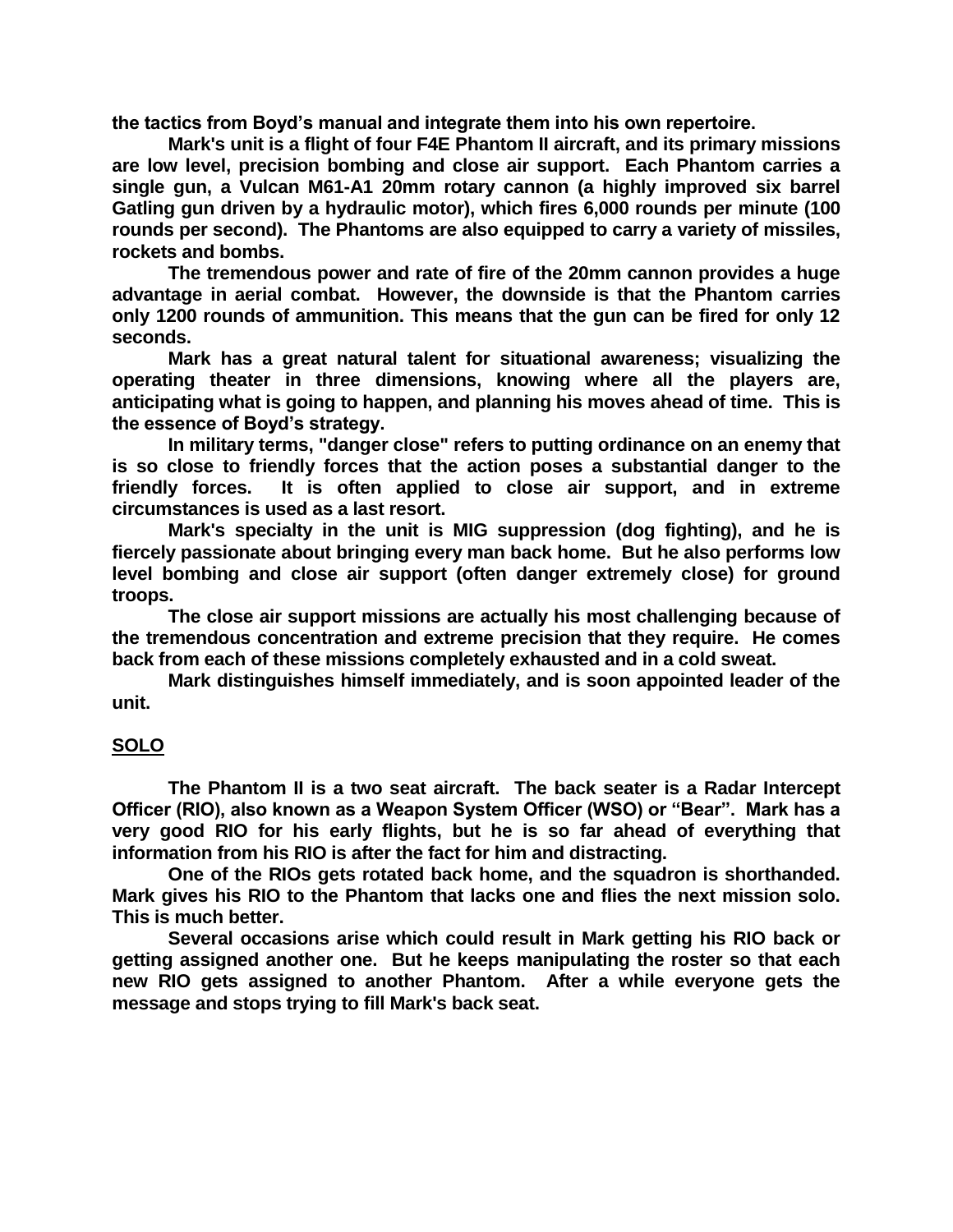#### **COMMANDER AND WIFE**

**The squadron commander is married to the daughter of a United States senator. She is very strong willed and will do anything in her power to promote her husband's career. The commander is headed for the Pentagon, and doesn't want to fly missions himself. He tells the pilots that their attrition rate is 50%, and that they should be proud to die in the service of their country. Mark blows up and tries to punch the commander. Some other pilots restrain him.**

**The commander tries to volunteer his pilots for the most dangerous missions in order to make himself look good. One is so outrageous that all of the pilots refuse to accept it. The commander calls them cowards, and decides to save face by flying it himself. Mark and two others go with him to try to keep him from getting killed.**

**They are attacked by MIGs. The commander panics, breaks formation and tries to escape. A MIG gets on his tail and gets a radar lock on him. The commander sees the lock indication on his panel and is terrified. Mark takes out the MIG with his 20mm gun a second before missile launch, and the other MIGs disengage. The commander aborts the mission and they return to base. The commander never flies again and leaves the pilots alone to conduct their operations.**

**The commander's wife is his perfect counterpart. She raises the concept of "abuse of position" to lofty heights. She thinks that the other dependent wives exist to serve her like the pilots serve her husband, and that everyone who isn't in a position to further her husband's career doesn't deserve to lick her shoes.**

## **WINGMAN DOWN**

**Mark's unit is attacked by MIGs. A MIG gets a radar lock on Mark's wingman Matt. Mark sees it coming but is engaged with another MIG and can't get to Matt in time. Matt gets hit by a missile. His plane is on fire but he thinks he can make it back to base. Mark yells into the radio "Matt, you're on fire. Get out of there right now ... Eject, eject, punch out, PUNCH OUT !!!".**

**Matt ejects, and a second later his Phantom explodes. The blast pushes him hundreds of feet sideways through the air, but his chute opens and he drifts down into the jungle. Mark takes out a MIG with his gun and the others disengage. The Phantoms make several passes over Matt's position but can't see anything under the jungle canopy, realize that they can't do anything else, and head away to get help.**

## **IMPOSSIBLE CARRIER LANDING**

**Mark orders the other Phantoms back to base. There is nothing he can do for Matt with a fighter plane, but he spots an aircraft carrier off the coast and heads toward it.**

**Mark radios the carrier, reports his wingman down, and requests a helicopter rescue. The carrier declines saying that they can't spare the resources and that**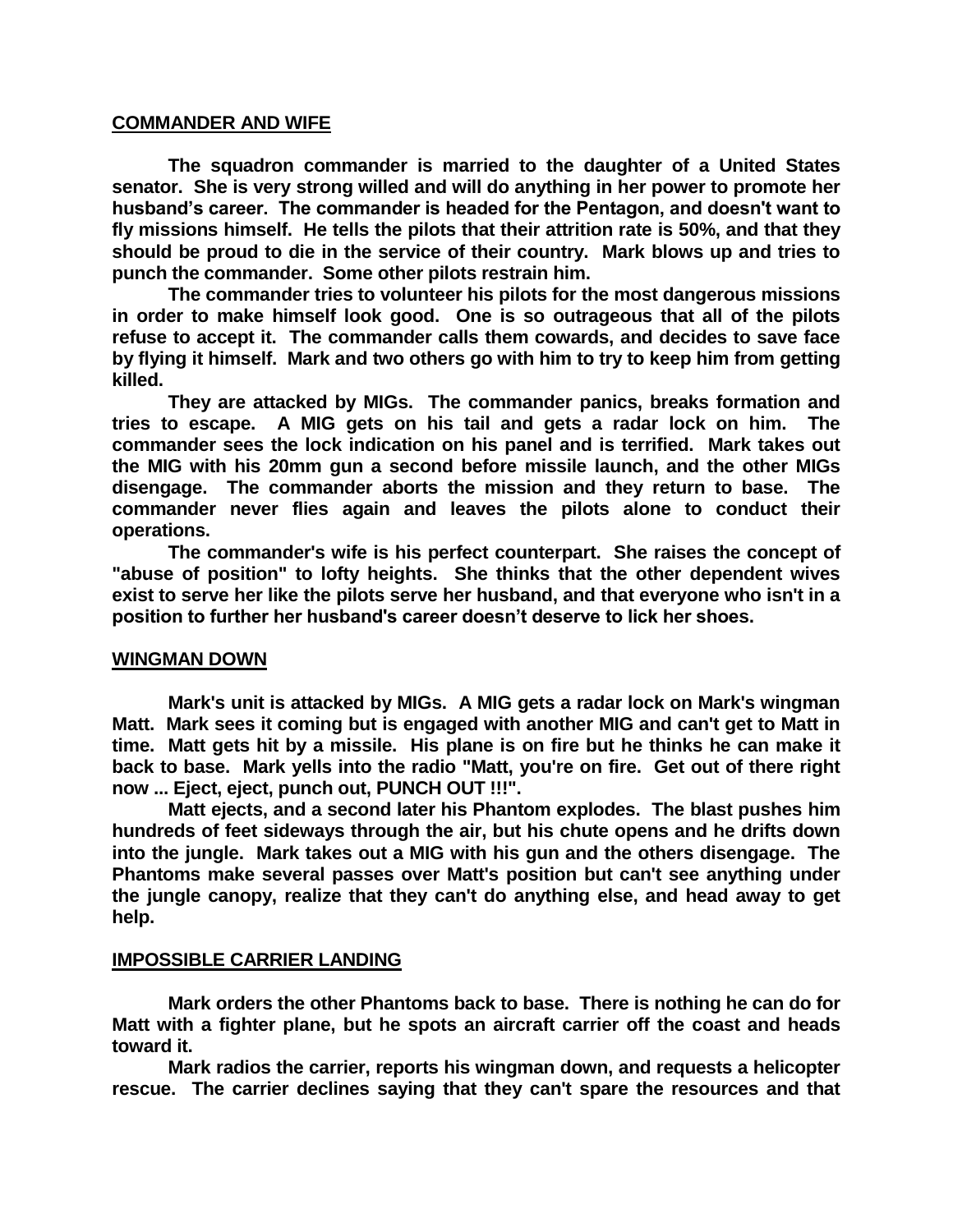**Mark should try elsewhere.**

**Mark desperately needs a chopper, and the only one in the area is on the carrier. He requests permission to land on the carrier even though his Phantom is not a navy model and is not equipped with a tail hook. The carrier declines in dismay and tells him to stay away.**

**Mark approaches the carrier lined up with the flight deck just a few feet above the water. He dumps fuel to lighten his aircraft and prevent a fire in case he crashes. The carrier looks like a mountain above him.**

**As Mark almost reaches the carrier he pulls back hard on the stick to trade airspeed for altitude. He goes into a steep climb rising up from the water toward the flight deck. He can't see anything, just flying by feeling. The Phantom climbs just above the carrier flight deck and stalls out.**

**Mark deploys full flaps and air brake and pops his drag chute. As the wheels touch the deck he slams down on the brake pedals. The Phantom comes to a screeching stop inches from the end of the flight deck in a cloud of smoke from burning tire rubber and brake pads.**

**The carrier captain comes down and is furious at Mark for disobeying his order and endangering his ship. Mark salutes him and repeats his request for a helicopter rescue for his wingman. The captain calms down and respects Mark's dedication to his comrade and his unbelievable flying ability. He orders a chopper crew to scramble for a rescue mission.**

## **HELICOPTER RESCUE**

**Mark instructs his pilots to head for a certain type of terrain feature for extraction if they are ever shot down. Mark knew where Matt went down and where he will go.**

**The chopper approaches the extraction site. Matt hears the rotor noise and energizes his ELT (Emergency Locator Transmitter). The chopper homes in on the signal. Many Viet Cong (VC) also home in on the signal and race to reach Matt before the chopper.**

**Some VC find Matt. Matt shoots several with his .45 Colt automatic pistol. The chopper is over the site and Mark sees the firefight on the ground. Mark grabs an M16, puts on the winch harness, and tells a crewman to lower him down.**

**The crewman balks, saying that the zone is too hot and they have to abort. Mark pulls out his .45, fires a round an inch from the crewman's head, and aims at his chest. The crewman turns on the winch.**

**Mark jumps out of the chopper and is lowered down, firing at the VC on the ground with the M16 in one hand and his .45 in the other hand. He gets to Matt and they grab each other. The crewman reverses the winch and starts to pull them up. The VC fire at them as they go up. Mark and Matt fire back. Matt gets hit with several rounds. Mark spins so that his body is between the VC and Matt, and also gets hit. They get pulled into the chopper, and depart.**

**Blood is gushing from Matt's wounds. The chopper crew and Mark work furiously to try to stop the bleeding, with Mark ignoring his own wound. A crewman tries to pull Mark off Matt, but he won't go. In spite of their best efforts, Matt dies in**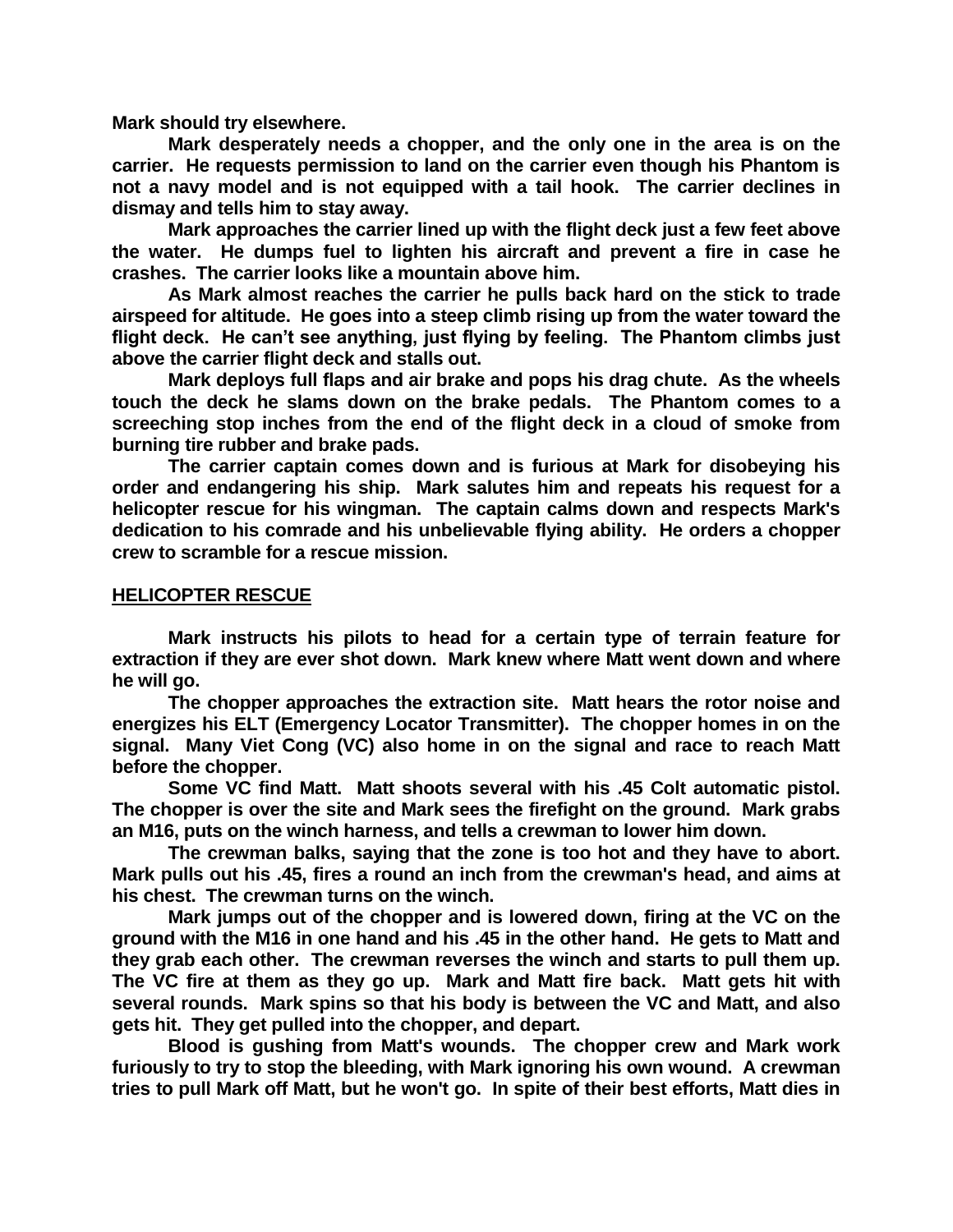**Mark's arms. They land on the carrier, with Mark devastated.**

**Mark's wound is not serious, and he gets patched up in the carrier's sick bay.**

**The captain has great empathy for Mark, and invites him up to his stateroom. They are both experienced fighter pilots and have very similar mentalities. Mark and the captain have only a short time together, but they bond deeply.**

**The captain orders his mechanics to give Mark a souvenir. They partially convert his Phantom to the Navy configuration with a tail hook, so just in case he has to make another carrier landing it will be a lot easier and safer.**

**They also modify Mark's nose gear so that he can make a catapult takeoff. The carrier crew, including the captain, line up and salute as he launches for home.**

**The tail hook and modified nose gear add weight and slightly slow down Mark's Phantom, but he doesn't have the heart to take them off.**

#### **FRUSTRATION**

**The pilots are informed that many key targets in North Vietnam are off limits for political reasons, e.g. schools, hospitals, etc. However, many of these are actually military facilities that are camouflaged as civilian sites.**

**Mark is very frustrated by the orders to not take out the camouflaged targets. He spends many hours staring at maps and devising plans and counter plans, again visualizing scenarios. His men join him, although to a much lesser extent, and they devise plans A, B, C etc., and variations for many scenarios.**

#### **SUPERSONIC FLYOVER**

**Mark realizes that although he is not allowed to use weapons against the camouflaged targets, the orders do not expressly prohibit flying over them. Mark's four Phantoms fly over a key ammunition storage facility that is disguised as a school at treetop level, going supersonic just as they pass over. The shock waves blow out all the windows in the facility. The NVA inside are either killed or knocked out by concussion, or run around screaming with blood coming out of their eyes and ears.**

**The unit returns to base. Mark is severely reprimanded for endangering the Paris peace talks, but shields his pilots by taking full responsibility.**

#### **SUICIDAL POWER DIVE**

**The unit is attacked by MIGs. One of Mark's men gets a MIG on his tail and has to break formation to escape. Mark is engaged with several other MIGs and takes one out. The other Phantoms get the engagement under control, and Mark goes looking for the endangered man.**

**Mark determines that the man is 30,000 below with the MIG still on his tail. He inverts his aircraft to get a full view of the ground through his canopy and goes into an inverted spiral dive. He's frantically scanning the ground to spot his man.**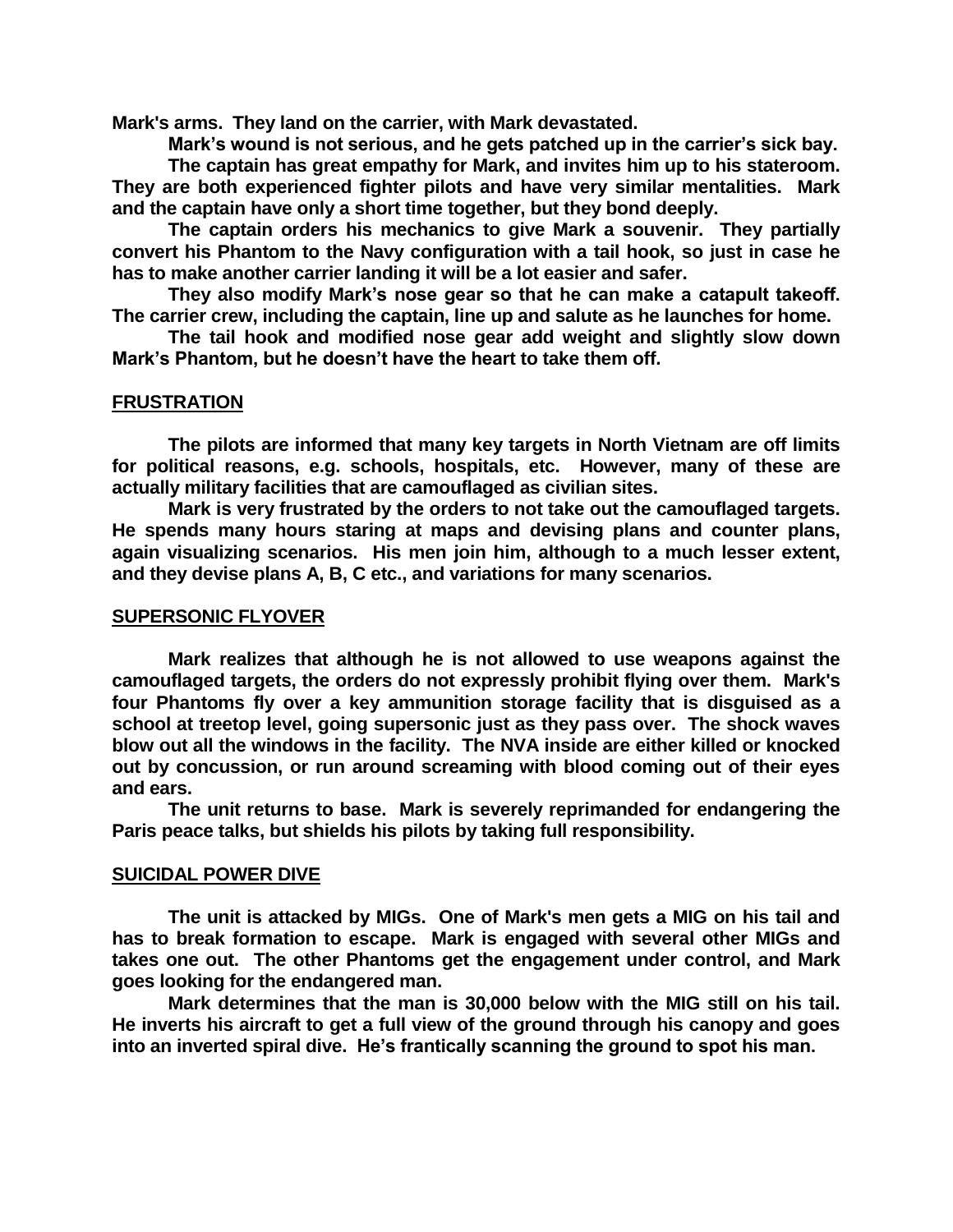**He finally sees two tiny specks moving above the jungle canopy. He rolls upright, slams his throttle into the stop, and sets up an intercept course for the trailing speck.**

**Mark holds his pipper dead on the trailing speck, but is way too far away to launch a missile. He kicks in full afterburner. Bye, bye envelope.** 

**He's way overspeed, with audio and visual warning indicators going off all over the cockpit. At this point he's so far outside the performance envelope of the aircraft that the only foreseeable conclusion is a big flaming crater in the ground.**

**But he doesn't care. Mark is almost always the master of the situation, but at this time he's terrified that he won't be able to get down fast enough to take out the MIG before it can kill his man.**

**He is finally able to identify the Phantom with the MIG preparing to launch a missile. He gets a tone (radar lock indication) on the MIG, but it's weak and the two aircraft are close together. He holds back for another two seconds that seem like an eternity.**

**He finally gets a strong tone and in rapid succession fires all missiles, throttles back the engines, extends the flaps and air brake and pops the drag chute.**

**Mark's missiles streak off toward the MIG, and the combined reaction and drag forces hit Mark's Phantom like a giant sledgehammer, slowing the plane down. The flaps fold back from excessive dynamic pressure and collapse in a spray of leaking hydraulic fluid. The drag chute rips off. Mark watches in horror as the MIG launches a missile just before his missiles reach it, and yells "NO !!!!!".**

**The MIG's missile hits the Phantom just as Mark's missiles hit the MIG. The Phantom and the MIG blow up in huge fireballs. There is no chute or beeper (ELT) signal from the Phantom. The pilot didn't get out!**

**Mark is still way overspeed and the ground is rushing up fast. He eases back on the stick to try to pull out without stalling. The wings bend upward from the massive G-overload. Rivets holding the wings to the fuselage are popping off. The electrical system is shorting out. The Phantom is literally ripping itself apart at the seams.**

**If Mark pulls back more on the stick he will stall from excessive angle of attack and go straight into the ground. As it is he is pulling more G's than anyone dreamed the aircraft or the pilot could possibly stand. He starts to black out but fights it off with sheer willpower. It is incredibly hard to pull back on the stick due to the huge G-force, but he somehow continues to do it.**

**The Phantom miraculously holds together and levels off a few feet above the rice paddies in excess of Mach 2. As it passes over, a huge rooster tail is blasted hundreds of feet high by the Mach cone smashing against the water in the paddies.**

**The massive G-overload loosens the wings on the Phantom and blows out the stability augmentation system.**

**As Mark pulls up, his Phantom starts to porpoise. The loose wings make a sickening noise as they visibly move up and down relative to the fuselage at the tops and bottoms of the movements. Mark fights to get control of the plane. As he is doing this a MIG, which is painted bright red, comes up on his tail.**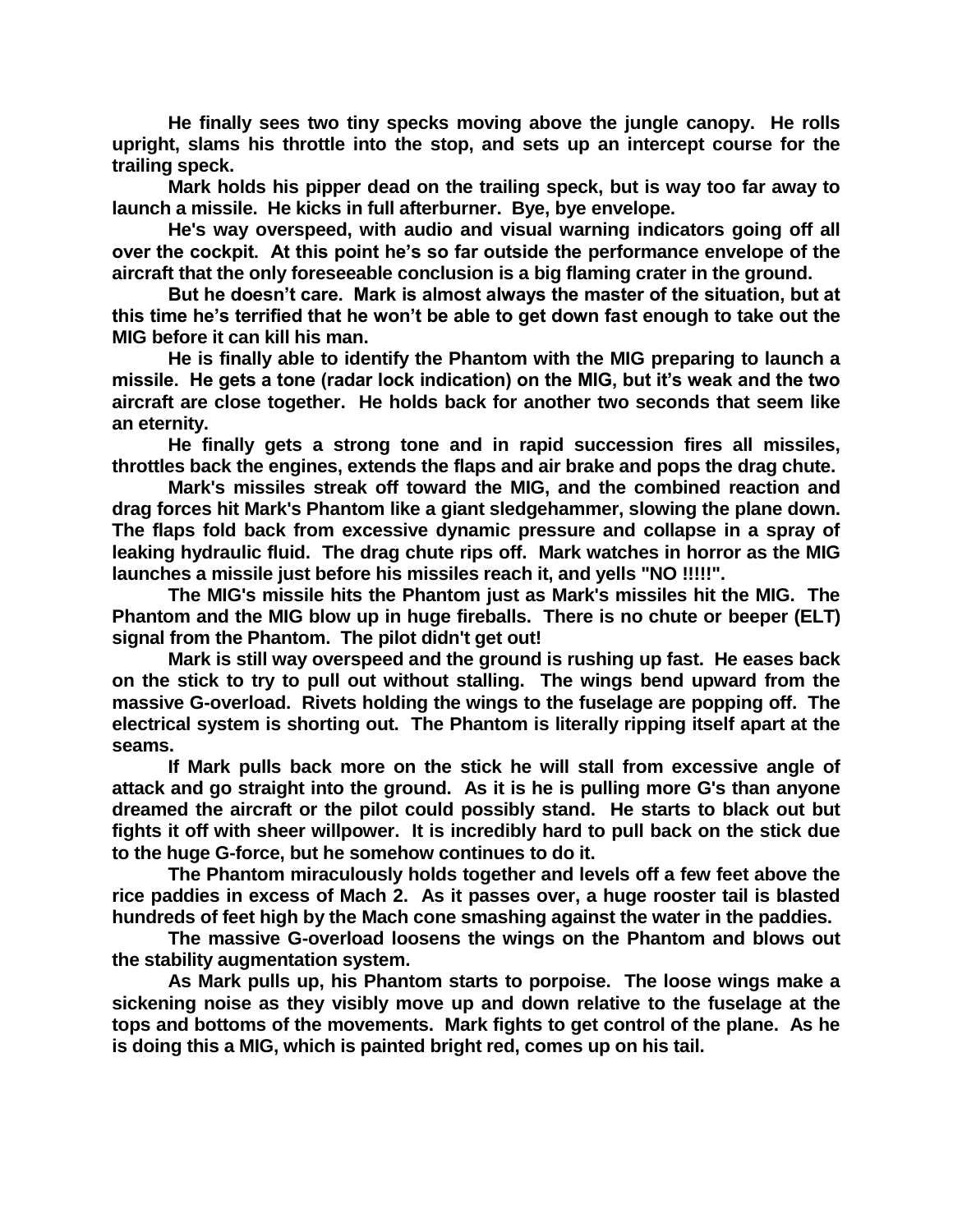**Mark has flown against several models of MIGs, including the older MIG-15s and MIG-17s, but this one is the newest state-of-the-art MIG-21. Mark knows that the pilot must be elite.**

**Mark is helpless, and the MIG has an easy shot. Mark reaches for the ejection handle.**

**Real war is brutal and cruel. Most aerial kills are ambushes from behind. Chivalry is virtually non-existent.**

**However, instead of firing, the MIG pilot pulls up next to Mark. He is amazed that Mark doesn't eject, but is fighting so hard to save his broken aircraft.**

**There are other MIGs in the area, any of which could effortlessly blow Mark out of the sky. But the red MIG pilot shields Mark from them, and escorts him out of North Vietnamese airspace.**

**The MIG pilot looks at Mark, salutes, says over the radio "Next time" in English, and flies away. Mark learns later that the red MIG pilot is the top ace in the North Vietnamese air force.**

**Although the red MIG pilot's action was an act of unheard of chivalry, he has an ulterior motive. He wants to be the one to take out Mark, but wants it on his reputation that he does it in a fair fight.**

**Mark somehow overcomes the porpoising and gets control of the Phantom. Mark is bingo (critically low on fuel). He gets on the radio and locates a tanker plane. He flies up to the boom and locks on. The boom operator looks down in amazement and radios, "Jesus Christ, your wings are coming off".**

**Mark gets filled up, disengages from the tanker and flies back to base, fighting to maintain control of his aircraft. He announces his approach and condition and requests emergency services. The tower orders him off and tells him to find a friendly place to eject. But Mark will not give up his aircraft and decides to land anyway.**

**He begins to lose control on final approach, and the Phantom starts to porpoise. He fights to get it back and succeeds. He makes a clean touchdown with emergency vehicles racing alongside. He is the first pilot in the history of the air force to land a modern generation fighter plane without stability augmentation.**

**A crewman on the ground moves one of the wings up and down with his hands, to everyone's amazement. Mark is reprimanded for disobeying orders, but is returned to flight status because he is desperately needed.**

## **EQUIPMENT**

**Mark's ground crew chief is a grizzled veteran who knew his father. They hit it off immediately. The chief shows Mark a beat-up Phantom that he plans to cannibalize for parts. Mark looks at the serial number and remembers his father telling him about how three prototype Phantoms were produced with ratings way over spec to maximize the manufacturer's chance of getting the air force contract. Mark checks out the serial number and finds out that this is one of the prototypes. He tells the crew chief to make this his new aircraft and cannibalize the current one for parts.**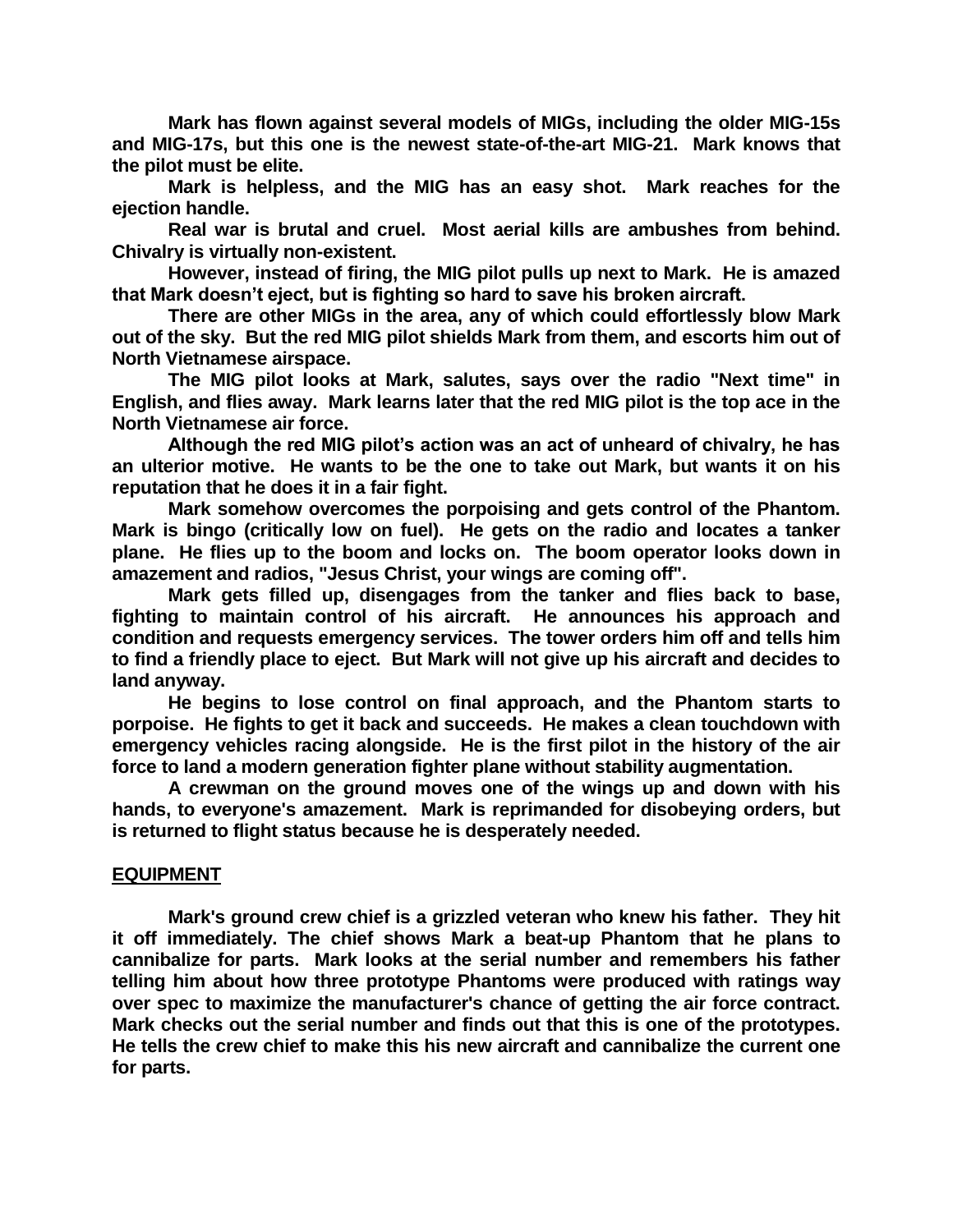**Mark and the chief scheme and work together to make the prototype into a hot rod. The chief takes Mark aside in confidence and shows him a missile that came in but does not appear in the supply records. Mark tells him to put it aside for a rainy day.**

# **FUCK IT**

**One key prohibited target is a massive SAM missile and antiaircraft gun complex camouflaged as a hospital. There are a number of designated military targets near it, but they are strategically located such that any attempt to reach them would be within the defense range of the SAM site. The air defense capability of the site is so dense that any attempts to attack the other targets would be considered suicidal, especially since the pilots cannot attack the site even if they are fired on by it.**

**Mark is sitting in the ready room staring at maps and visualizing scenarios. He is extremely frustrated at not being able to attack the SAM site. Something inside him snaps, and he can't take it any more. He says "Fuck it", calls up his crew chief and tells him to prepare his Phantom for a local equipment test flight.**

**Mark gets to the flight line and meets the chief. He asks the chief if the "item" he showed him before is still around. The chief says yes. Mark says "Today is the rainy day". The chief salutes sharply, says "YES SIR!" and orders the missile to be mounted on Mark's Phantom.**

**Mark takes off and heads for the SAM site, inches above the treetops at full military power. The blast created by the plane's movement plows a deep furrow in the jungle canopy below. An NVA on the ground spots the Phantom and radios a warning to the SAM site. The site scrambles and prepares for the incoming threat.**

**Mark has no delusions about surviving this flight. Even if by some miracle he does, he will certainly be court-martialed and spend the rest of his life in Leavenworth penitentiary. But he doesn't care.**

**The most dangerous adversary on any battlefield is a skilled warrior who knows he is going to die. He has nothing to lose, no inhibitions, and no feeling except a ferocious urge to inflict as much carnage on the enemy as he can before he goes down. This is Mark now.**

**The site does not anticipate being attacked itself, and points the missiles and guns in directions which would be appropriate for an attack on the other targets. Mark takes advantage of this and heads toward one of the other targets.**

**Without warning Mark makes a sharp turn and heads directly for the site. The site finally gets the message and swings all weapons around toward Mark. Every AAA gun in the site opens up and throws a huge wall of flack into the air. The site gets a radar lock on him and manages to launch one missile.**

**The missile is coming straight out of the site at Mark. He flies head-on directly toward the missile. At the last second he makes a slight turn and the missile streaks by. Mark is now lined up directly with the site.**

**The command and control building has a big red cross painted on it. Mark puts his pipper on the center of the cross. He waits until he is at point blank range and fires his missile. It is a direct hit with huge secondary explosions.**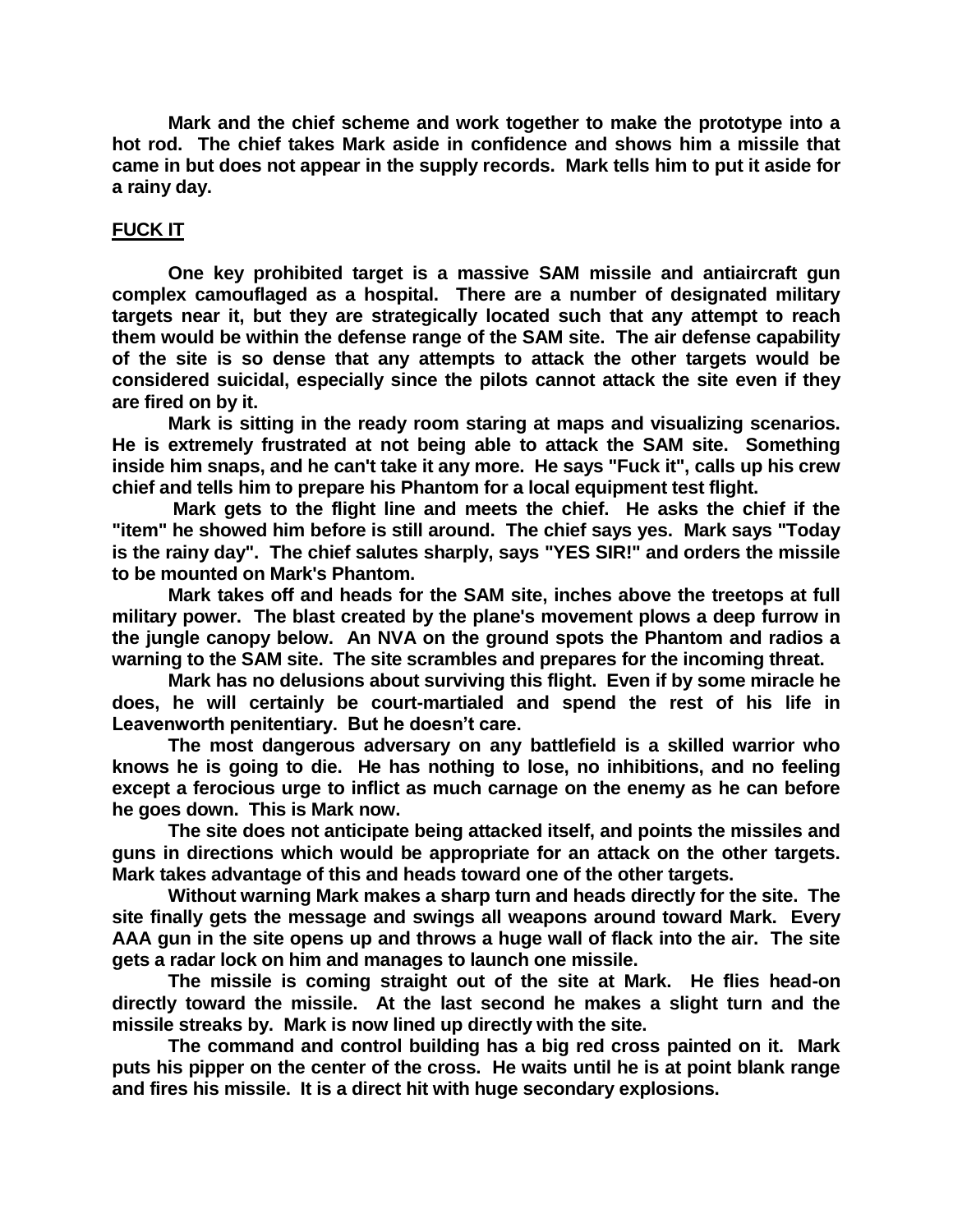**Mark radios his base and tells them to scramble the unit. The missile site is dust and they have a number of approved targets to take out. The radio operator at the base tells Mark to get on a secure channel. Mark says "It doesn't matter. They know we're coming and they're going to hit us with everything they've got".**

**Mark lands at the base to refuel and rearm and assembles the pilots for a fast briefing. They've been ready for weeks, and know all the alternative scenarios by heart. Mark lays out the plans, and they take off. They split off in different directions to confuse the NVA, regroup in unexpected ways and hit the targets by surprise. They get some opposition, but manage to take out all of the targets and return to base with no causalities.**

**The generals and politicians in Washington go ballistic, and Mark begins to mentally prepare for his court-martial. However, it doesn't happen. The leaders in Hanoi are embarrassed at having their "hospital" exposed as a weapons facility and don't want to endanger the protected status of the other prohibited targets. After considerable and very secretive negotiation at the highest levels, Hanoi and Washington mutually agree that Mark's flight never happened.**

#### **DIVERSION**

**Mark's unit is returning from a very challenging mission over the Hanoi/Haiphong complex. The opposition was extremely heavy, and it was almost a miracle that none of the Phantoms were shot down. The pilots are exhausted and low on fuel and ordinance. Mark has the most ammunition left because he won't take a shot unless he can guarantee a hit.**

**They hear a desperate call on the emergency frequency. Due to faulty intelligence, a squad of marines is being ambushed by a much larger contingency of NVA (North Vietnamese Army) regulars and has no chance of survival without heavy fire support.**

**Mark orders the rest of his unit to return to base. He radios the sergeant in command of the marines and gets the coordinates of the main NVA attacking force. He makes a pass, spots it, and makes an extremely surgical hit on it with his gun.**

**The NVA were barely 20 yards away from the marines and moving in on them fast. A few seconds later and the marines would have been overrun and all of them killed. This was far beyond danger close. It was more like threading a needle from a mile away.**

**Mark flies over the area making several additional runs, identifying more enemy units and taking them out.**

**He runs out of ammunition about the time most of the threat to the marines has been neutralized. Then, he makes the stupidest mistake of his career.**

**Compared to what Mark has just come back from, this diversion was almost effortless. His Phantom took a few hits from small arms fire, but it was nothing compared to the MIG pilots, anti-aircraft gunners and surface-to-air missile controllers who had tried their very best to kill him over Hanoi. This momentary lapse makes him complacent.**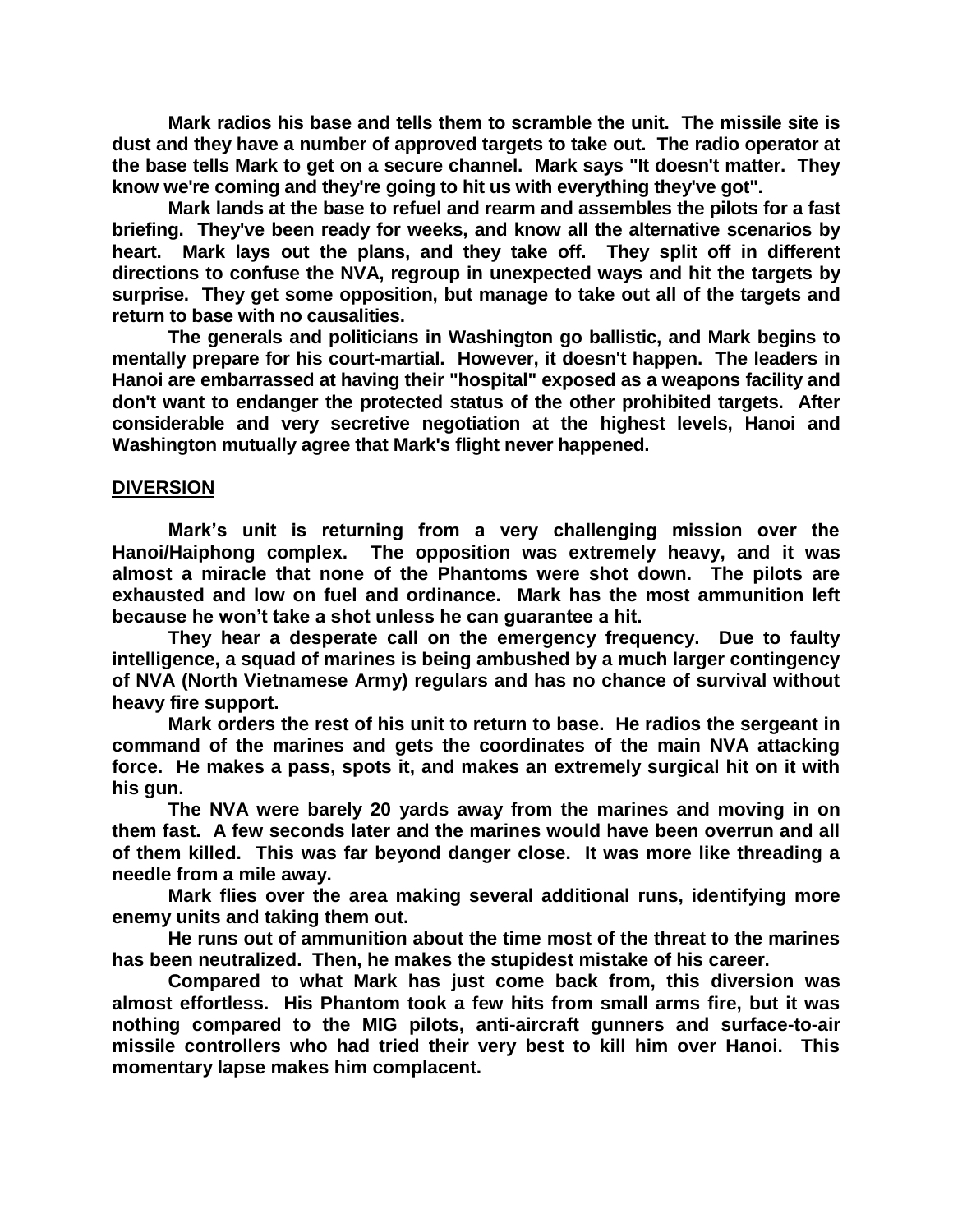**He feels so good about being able to save the marines that he momentarily forgets about calculating fuel for his return to base. He flies over the marines in a continuous roll with his wingtips almost brushing the treetops. After passing over the marines he points his Phantom straight up and punches in full afterburner.**

**The Phantom blasts up like a rocket and disappears into the sky to the delight of the marines who are not only ecstatic about still being alive, but are treated to a brief but spectacular airshow that they will keep telling their children and grandchildren about as long as they live.**

**Mark levels off, heads for base and sets up altitude and airspeed for minimum fuel consumption. At this point, reality hits hard and he realizes how badly he screwed up. That impulsive afterburner blast expended a huge amount of fuel and squandered the last chance he had for making it back to base.**

**His fuel level is bingo and approaching flame-out. On top of that, he has no ammunition and no fuel for a dogfight, and if he gets jumped by MIGs, every option is unthinkable.**

**One engine flames out. Mark compensates steering for the dead engine and keeps his Phantom pointed at the base. The other engine flames out.**

**Mark knows that he cannot make it to base. He remembers a clandestine Air America landing strip within his glide range. Using flaps, air brake, drag chute and wheel brakes he somehow manages to make an extremely hard "smash" landing on the short dirt strip. Although the landing gear is completely shredded, there is astonishingly no other major damage to the Phantom.**

**This was not good!! A huge Sikorsky Sky Crane helicopter has to be called in to pick up Mark's Phantom and carry it back to base.**

**Mark feels like the stupidest person who ever walked the planet. Neither he nor the marines mention the "airshow" in their official reports, and Mark is actually praised this time for his performance on the mission. But inside he knows how badly he screwed up, and vows to never again get carried away and let emotion cloud his judgment.**

## **FRIEND IN TROUBLE**

**Mark hears on the radio that a squad of LRRPs is under serious attack in the jungle, but the helicopters will not try a rescue because of low visibility due to fog. The squad leader's name is Brian. Mark's brain clicks and he races for the nearest chopper. The helicopter crew chief grabs Mark and tries to stop him, and they fight.**

**Mark tells the chief that his childhood friend is going to die unless he gets the chopper. The chief says "Shit, why didn't you say that before? Lets go.". They get in the chopper and take off.**

**Mark has over flown this area many times and visualized it many more times on the map. He knows where he is and where the LRRPs are. They approach the location and make radio contact. The chopper hovers overhead, and the rotor wash blows the fog away. Brian and his little squad of LRRPs are on the top of a hill with a hoard of VC scrambling up the slopes, some mere yards away from the LRRPS. This gives a whole new meaning to "danger close".**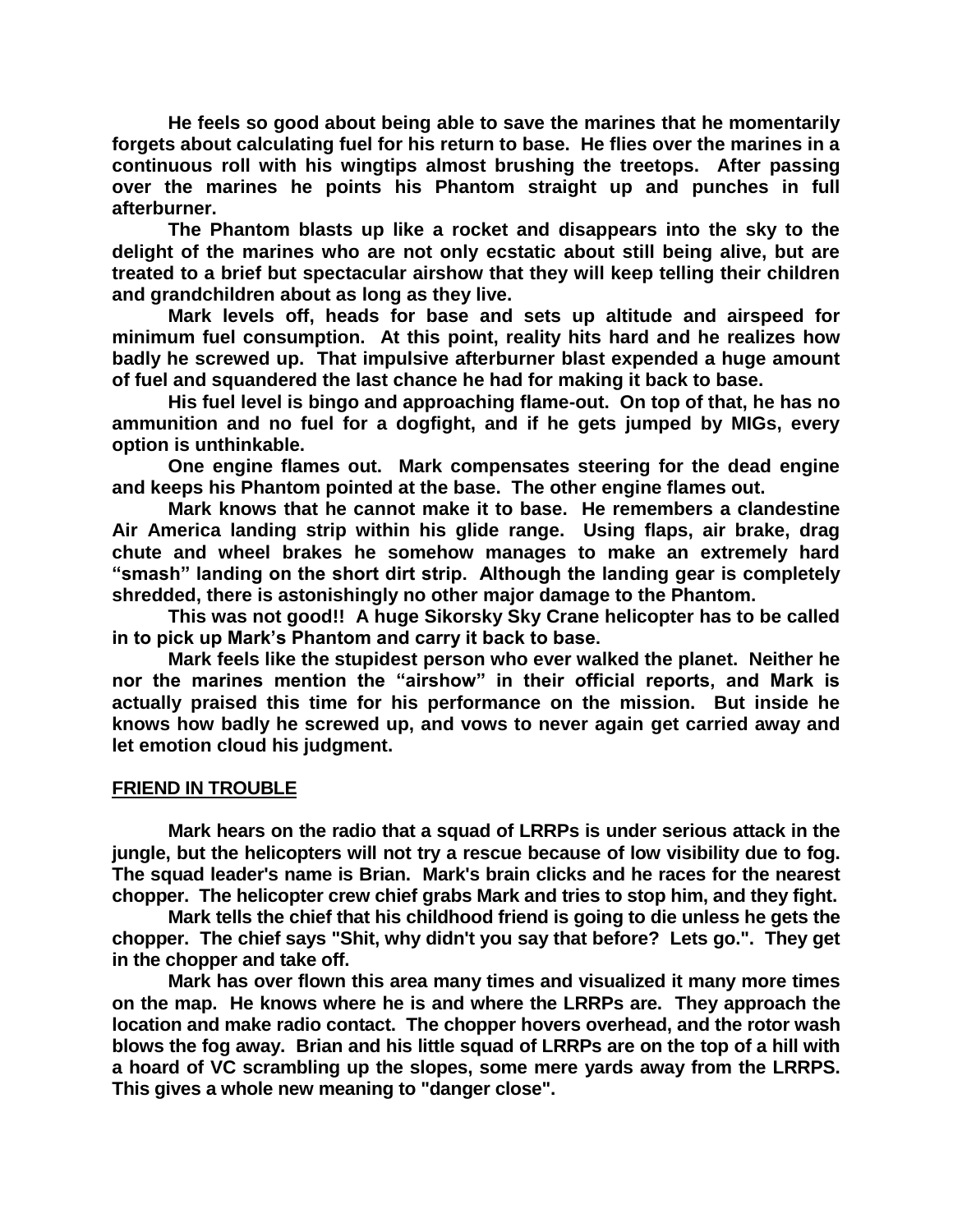**Mark radios, "You guys better be dug in, because Charlie's all over you and you're going to get the closest air support you've ever seen".** 

**Mark's chopper is now a clear target and is taking heavy ground fire. The crew chief is firing back with the door gun. Mark angles the copper down above the hilltop, and spins it around while firing his guns and rockets into the slopes. The impact rocks the hilltop. Many VC go down in a hail of lead and fire.**

**Mark lands on the hilltop and waves the men into the chopper. They jump in and return fire from the doors. Mark and Brian spot each other but don't have time to talk.**

**One man is on the ground wounded and cannot get up. He extends his hand in a plea for help. The LRRPs are pinned down. Mark yells "Get that man in the ship!", but nobody moves. He yells "Goddamn it, we're all going home." and dives out of the chopper onto the ground. He reaches the man and pulls him back toward the chopper. The LRRPs lay down covering fire. Mark throws the man into the chopper and jumps in himself.**

**Mark throttles up full emergency power, but the chopper is heavily overloaded and won't move. A fuse blows out in a main power panel. Mark grabs a bayonet from a LRRP and jams it into the panel to complete the circuit. The bayonet turns red hot, and the panel begins to smoke.**

**Mark calls Brian over and tells him to have half the men get out of the chopper and push, and climb back on when it's moving. The chopper is barely flying a foot above the ground when the men get back on. The chopper makes it off the hilltop in the midst of a furious exchange of fire between the LRRPs and the VC.**

**The chopper is hit badly and won't last long. It's belching fire and smoke and the engine is failing. Mark heads for the nearest U.S. firebase. The chopper gives out and they crash land in the jungle several miles out.**

**The men collect their weapons and wounded and head for the firebase with a horde of VC hot on their trail. They reach the concertina wire around the firebase. The soldiers in the firebase spot the VC behind them and open fire on everyone.** 

**Brian risks his life by standing up and waving to the soldiers in the firebase. They see him, signal the LRRPs to come in, and lay down covering fire on the VC.**

**Mark and most of the LRRPs make it through the wire. Mark hears a scream behind him as Brian gets hit and goes down. Mark goes back out, picks up Brian and carries him toward the firebase. Mark also gets hit, and struggles into the firebase with Brian on his back.**

**Mark and Brian's wounds are serious, but not critical. The wounded men get emergency first aid from a corpsman in the firebase, and a dust-off helicopter evacuates them to a field hospital.**

**There is a network TV camera crew in the firebase taking newsreel footage. The get footage of Mark and the LRRPs which is aired on TV in America, Japan and other countries.**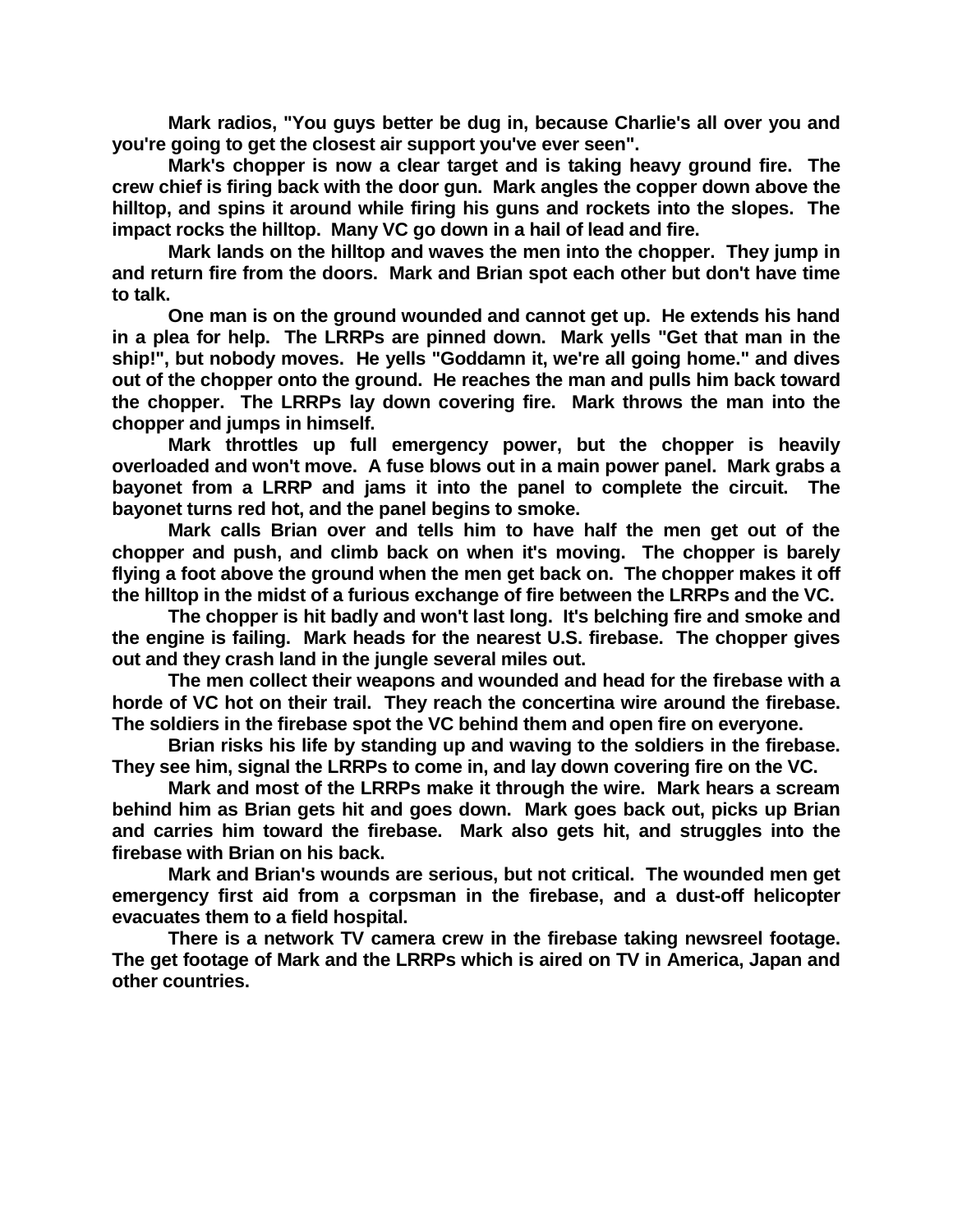#### **YUKI**

**Yuki is a Japanese trauma nurse who is working at a U.S. Army Hospital in Japan. She is very highly trained and motivated and assists the doctors in the most critical situations.**

**Her father is a powerful industrialist who was an elite combat officer in the Japanese army in WW2. He comes from an old Samurai family, and raised Yuki as a Samurai daughter.**

**Although the Samurai class per se was officially abolished during the Meiji restoration, their spirit lives on in their descendents. Yuki is one of them.**

**Yuki has been casually dating a salary man who her father thinks is a wimp. Yuki and her father are at home and happen to watch the TV newsreel of Mark and the LLRPs coming through the wire. The father, who is at this time kind of drunk, looks at Yuki and says "ANO hito to kekkon shinasai (marry THAT man)".**

#### **THE HOSPITAL**

**Mark, Brian and the other seriously wounded men are transported from the field hospital in Vietnam to Yuki's hospital in Japan. Yuki walks into Mark's ward for the first time, and their eyes meet. She is wearing a prim white nurse's uniform, with no makeup or accessories. She is an attractive woman, but not like a glamorous cover girl. But there is something about her clean beauty that takes Mark's breath away.**

**Yuki is surprised to recognize Mark from the TV, and thinks "ANO hito desu (It's THAT man)". Mark is overwhelmed and thinks that he's looking at a goddess. They do not speak to each other.**

**Yuki is very compassionate toward the patients, especially the most seriously injured ones, and spends most of her free time talking and reading to them while most of the other nurses are in their station relaxing. It is late at night, and Yuki is comforting a patient who, in spite of his medication, is in too much pain to sleep. Yuki feels that something is wrong, excuses herself, and walks quickly through the ward checking each patient.**

**Yuki's feeling was right. She finds a patient who has lost heartbeat and respiration. She calls code blue, bags him and starts compressions. Mark and some other men wake up and watch sadly, thinking that they are going to lose another comrade. Another nurse responds to the code blue call and rushes in with a crash cart. Yuki tells her to get the doctor fast.**

**The nurse runs to the emergency room where the only doctor on duty is struggling to save another critical patient. He says that he cannot come, and that the nurses should do the best they can.** 

**The nurse comes back and reports. Yuki says that the man is dying, and to try again to get the doctor. This time Mark and some of the other men go with the nurse to try and get the doctor. The doctor says that he can't come but the nurses are authorized to do anything possible to try to save the man.**

**The nurse and the men come back and the nurse reports the authorization to Yuki. Yuki tells the nurse to get the paddles. They prep the patient, Yuki says**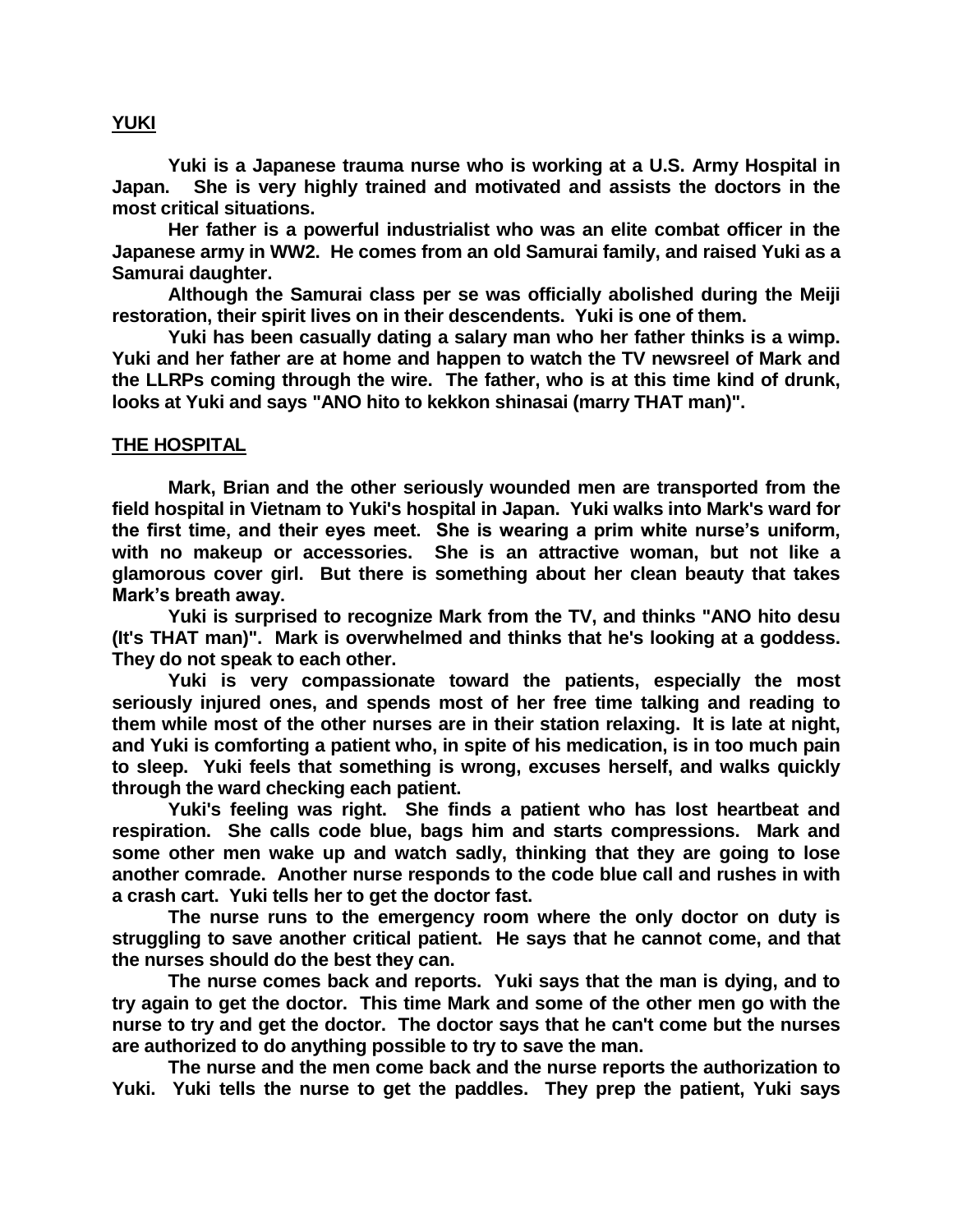**"Stand clear", and administers the shock. Still no pulse. They try again with more power. Nothing. Again. Nothing.**

**Yuki says "Adrenalin!" while continuing compressions. The nurse prepares the syringe, and Yuki administers the injection into the man's heart. Mark and the other men look on, this time with sad resignation. Yuki says "Shinanaide (Don't die!)" Still no pulse.**

**Yuki has lost patients in the past who were so badly mutilated that they were beyond any medical help. All she could do was comfort them in their last hours. She hated it every time it happened, and will do everything in her power to not let it happen again.**

**She is desperate and has exhausted all of her options, except for one which is unthinkable for a nurse.**

**Yuki had once assisted the doctor in a similar case in which he administered open heart massage. The doctor's performance was brilliant and Yuki watched every detail closely.**

**Yuki says "Scalpel - rib spreader" while continuing compressions. The other nurse is astonished, but hands Yuki the instruments.**

**Yuki knows that what she is about to do will end her career and possibly subject her to serious criminal charges. But the only thing that matters to her is to save her patient's life.**

**She puts her hands together in prayer and says "Kamisama" (God help me). She makes an incision in the man's chest and opens it with the rib spreader. She inserts her hand, finds the heart, and begins the massage. The heart starts to beat.**

**The doctor is finally able to break away from his other emergency and comes rushing in. He is astonished to see what is happening, and is amazed that Yuki was able to pull this off.**

**He takes over, and he and Yuki stabilize the man and close him back up. Before leaving, the doctor looks at Yuki and says, "For a nurse you make one hell of a doctor".**

**Every man in the ward is in absolute awe of Yuki, including the most hardened combat veterans. Never before have any of them seen someone fight so hard to save a man's life, and ultimately succeed through sheer willpower, with full knowledge that the consequences will be brutal.**

**As Yuki leaves the ward to clean up, the men line up and bow to her. Mark looks at Yuki with deep yearning, and can hardly believe that a woman like her could possibly exist in this world.**

## **YUKI'S FATHER**

**Mark is absolutely enamored with Yuki, but hesitates to approach her. He needs an excuse.**

**The soldier who Yuki saved is a veteran with long and varied experience in Southeast Asia. He worked with Special Forces units training and fighting with Montagnard tribesmen. On one mission he saved the life of a tribal chief who gave him his royal necklace in gratitude. The soldier wore it always. It is his most prized possession, and is also a major status symbol.**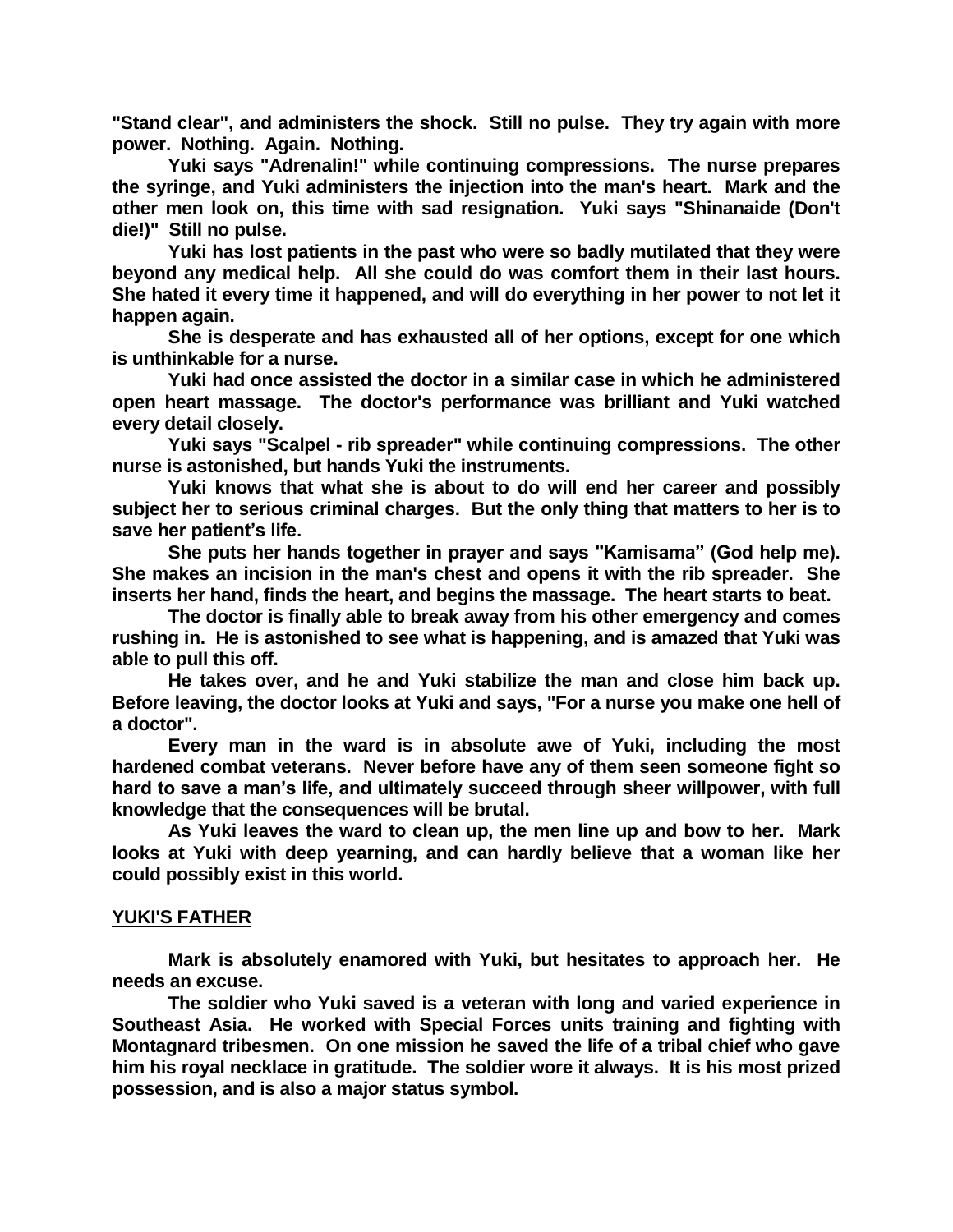**Mark and the soldier are getting better, and are able to leave the hospital for short periods of time. They talk and decide to visit Yuki's home and thank her for saving the soldier's life.**

**They knock on the door, and Yuki's father answers. They very politely ask if they can talk to Yuki. Her father doesn't really like foreigners, and asks gruffly what they want with his daughter. The soldier says that he wants to thank her for saving his life. The father lets them in reluctantly and calls Yuki.**

**They sit down with Yuki and her father in the traditional "seiza" position. The soldier bows to Yuki, thanks her for saving his life, and asks her to accept his prized necklace as a token of gratitude. Yuki protests that she cannot accept such a precious gift, but the soldier insists and Yuki takes the necklace.**

**Mark and Yuki's eyes meet, and they are both overwhelmed with feelings of desire. They bow again, and Mark and the soldier leave.**

**During that brief encounter, several powerful things happened, including Yuki's father changing his attitude toward Mark and the soldier. He recognizes them as honorable warriors, and says to Yuki, "Ano hitotachi wa makoto no Samurai desu" (they are true Samurai).**

**And most importantly, Yuki receives her father's blessing for any relationship she might want to have with Mark.**

**The TV footage included a close up of Mark firing an M-16 at the enemy while carrying his wounded comrade, covered with blood, after almost single-handedly pulling off an incredible rescue. This image made a huge impression on Yuki, and was imprinted in her mind.**

**Mark became her dream warrior. She never imagined that she would ever actually meet him; but there he was, in her ward and under her care. And he was in her house, talking to her father. She wants him as much as he wants her.**

**Yuki says to her father "ANO hito desu yo" (It's THAT man who you said I should marry). This goes past her father who was drunk at the time he made the remark and doesn't remember.**

## **THE WARD**

**Yuki wears the necklace to work at the ward. Every soldier sees the necklace, knows that Yuki is someone very special and treats her with great respect. Mark and Brian catch up on old times, and Mark tells Brian about his attraction to Yuki.**

## **THE DATE**

**Mark is to be discharged from the hospital and return to Vietnam the next day. He is madly in love with Yuki and needs to be with her. She comes over to his bed during her rounds to ask how he is feeling, and they talk. He gets up the courage to ask her to accompany him on a visit to a famous Japanese garden. She accepts.**

**They meet at the garden and stroll through admiring the beauty. They sit down on a bench and start taking. They are both overwhelmed with desire but**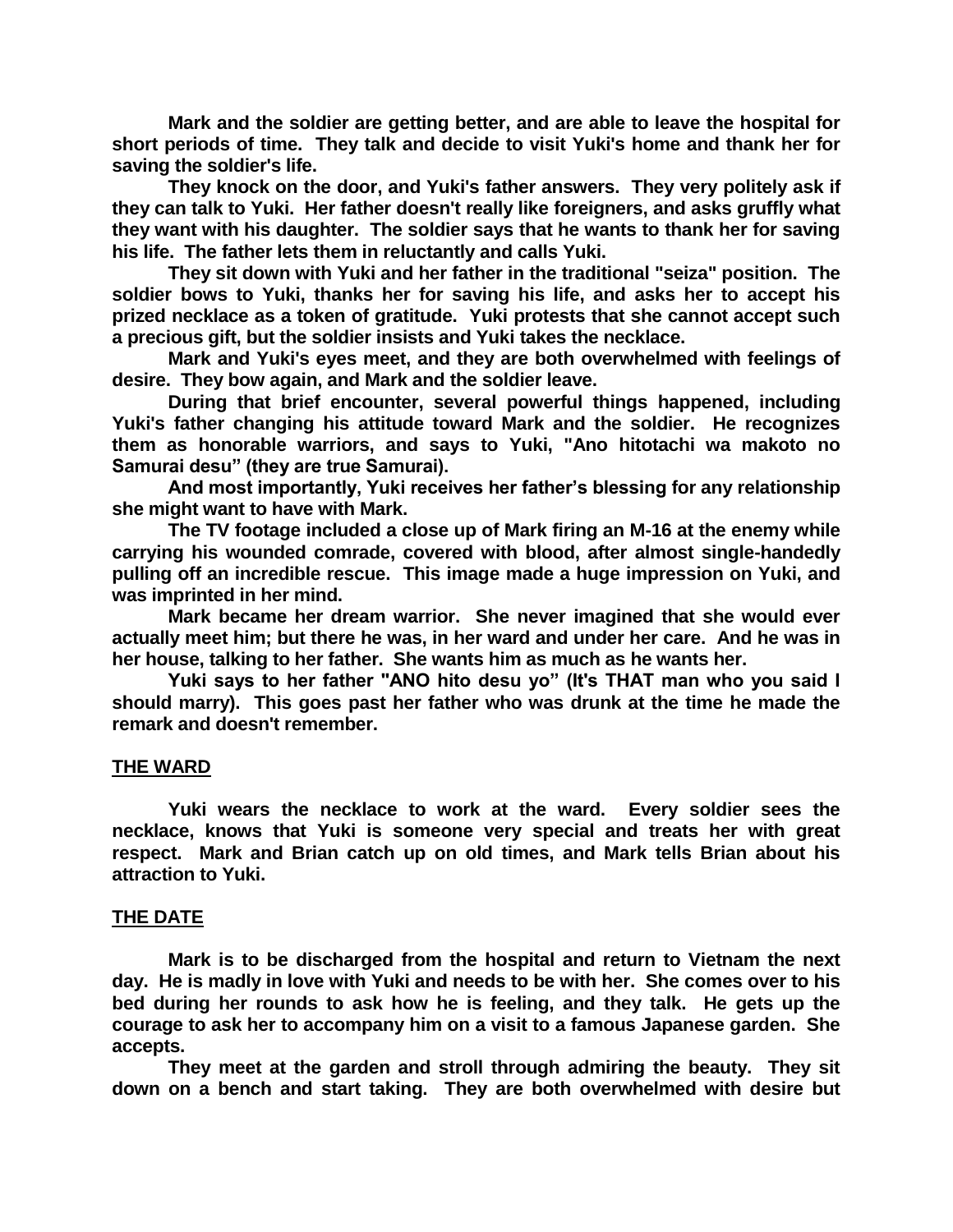**hesitate to act. They gradually move closer to each other until their lips are almost touching. They kiss softly and then back away slightly.**

**They can't hold back any more. They kiss again, this time passionately, but tenderly. They start getting carried away, but realize that they shouldn't act like this in public and disengage with great difficulty.**

**Yuki is still a virgin. Her prior sexual experience with men consisted of being kissed once on the forehead. She shares her family values, and no man she has ever met before has come anywhere near meeting their standards. But deep inside, she is a full blooded woman who knows exactly what she wants, and Mark is it.**

**No words are needed. They clasp hands and race to a cab. Yuki tells the driver to take them to the nearest "ryokan" (Japanese inn). They can't wait and start to make out passionately in the back of the cab, with the driver watching with astonishment in the rear view mirror. They reach the inn and struggle to restrain themselves while they check in and are shown to their room.**

**They close the door behind them and immediately start ripping off each other's clothes. They fall down on the futon and go wild, making passionate love until the wee hours of the morning.**

**Yuki was a virgin, but this is what she has been waiting for all of her life. All of her womanhood comes out with no inhibition. As a nurse she knows all about sex theoretically, but now that she is experiencing it for real for the first time, she is absolutely insatiable and leaves Mark breathless.**

#### **SAYONARA**

**They wake up in each other's arms and make love again. They get dressed and exchange addresses, vowing to be together again as soon as possible and write in the meantime. Saying sayonara is the hardest thing either of them has ever had to do.**

**Mark meets Brian at the airport. They embrace, say "take care", and board their respective planes for Vietnam.**

#### **YUKI FIRED**

**Yuki has deep respect from most of the doctors and nurses in the hospital, both for her performance in general, and in particular for saving the soldier. She is on the short list for head nurse. But the inevitable happens.**

**There is another nurse who is jealous and wants the head nurse job. She files a formal complaint against Yuki for performing surgery without a license.**

**Yuki is brought to a tribunal in the hospital, in which the doctor and most of the staff and patients protest the charges and argue that Yuki should be nominated for sainthood instead of being accused of doing anything wrong. The doctor especially testifies that he authorized Yuki to do anything possible to try to save the soldier, and that she was following his direct orders.**

**Ironically, Yuki doesn't want to be head nurse. The head nurse is also the triage nurse. Triage is one of the most heartbreaking jobs in medicine, and is a place where Yuki never wants to go.**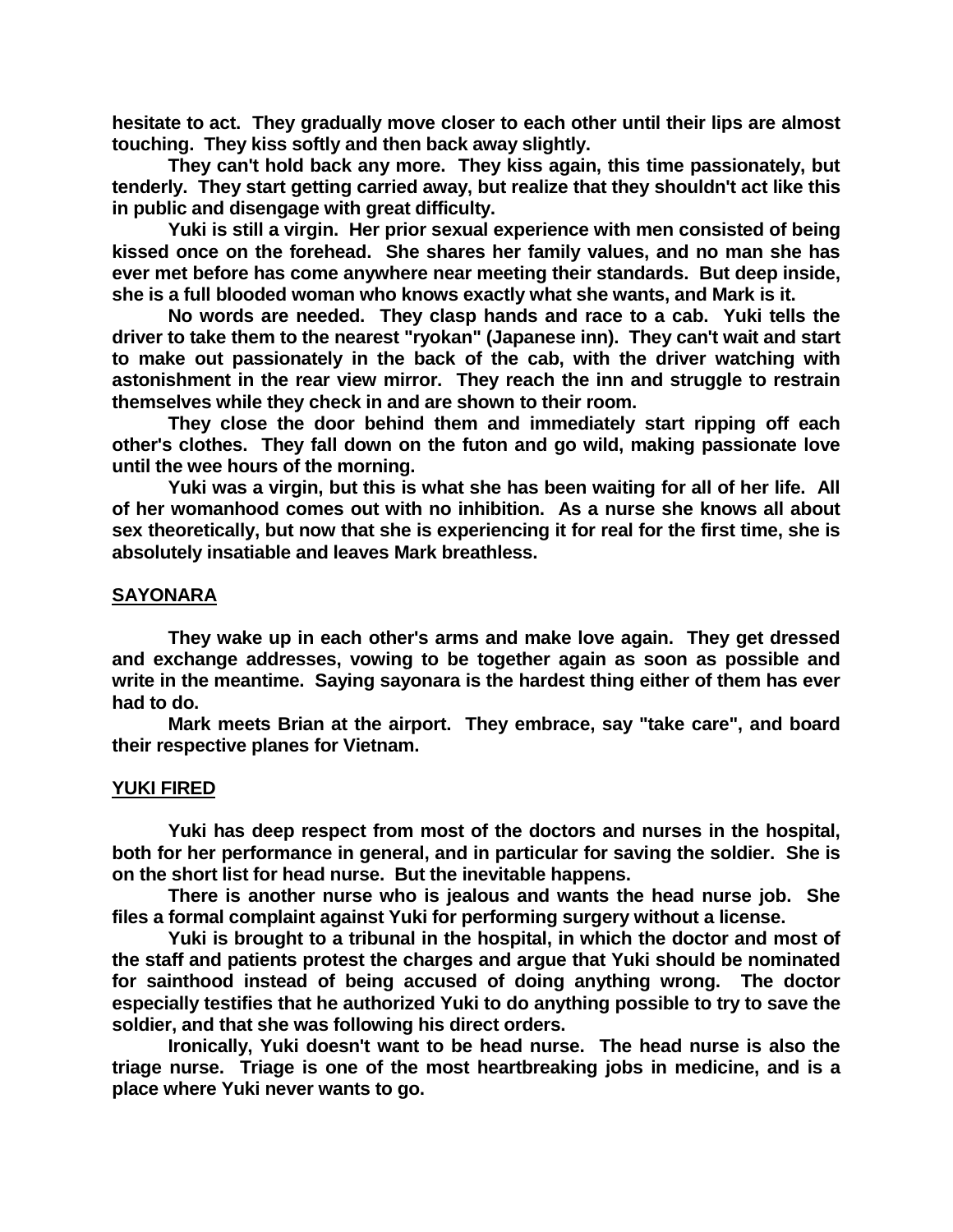**Yuki's father is very proud of her for what she did, and wants to go to the hospital and defend his daughter's honor. But the hospital is an American military facility, and they won't even let him on the base.**

**The jealous nurse and hospital bureaucracy prevail. Protocol has to be followed, and Yuki is fired from the hospital and has her nursing license revoked. But due to the huge protest, no criminal charges are filed.**

**What she did was beyond heroic. She sacrificed her career and risked prison to save a man's life. And that made a huge impression on Mark and many other people.**

## **THE ISLAND**

**Mark and Yuki exchange letters and desperately need to be together. They make plans for Yuki to come to a small island in the South China Sea which has an abandoned runway long enough to accommodate a Phantom, where Mark will pick her up and take her back to his base in Vietnam.**

**Yuki's father gave her a Samurai dagger called a "kaiken", and instructions to use it if she ever has to defend her life or honor. She carries it with her always.**

**The dagger was crafted by a master sword maker hundreds of year ago, and is quite valuable. It has been passed down through her family for generations.**

**Yuki arrives at the island and takes a cab to the airstrip. The cab driver opens the back door of the cab, but instead of helping Yuki out, climbs in and tries to molest her. She fights him off and tries to get out the other door of the cab. The driver grabs her and drags her back. He pulls out a knife, holds it at Yuki's throat and tries to get her clothes off.**

**There is no doubt that the driver intends to rape and kill her. Yuki pulls out her dagger and stabs him in the heart.**

**She gets out of the cab with the bloody dagger in her hand, crying and covered with blood. She finds a stream, washes off the blood, and puts on a clean dress. She is very scared and stands waiting by the runway.**

**The runway is covered with mist and the visibility is near zero. The runway is just a faint outline. But that will not stop Mark, especially not now.**

**Yuki hears the whine of the Phantom's turbines and the sound of wheels on the runway as Mark touches down. A figure in a flight suit emerges from the mist like a dream. They see each other and rush into each other's arms.**

**Yuki is terrified to tell Mark about the cab driver, fearing that his love will turn into revulsion after he learns what she did. She summons up all of her courage and does it, explaining carefully what happened and why she had to do it.**

**Mark checks out the scene, and tells Yuki that he is so sorry and it was all his fault for bringing her to such a place. He says that she had no choice, and did what she had to in order to survive. They embrace again, with Yuki feeling a great weight taken off of her.**

**Mark helps her into a flight suit and helmet. He wanted to get her a G-suit, but couldn't find one small enough. He gets her strapped in to the back seat of the Phantom.**

**Yuki is packed into a tight space surrounded by an intimidating array of**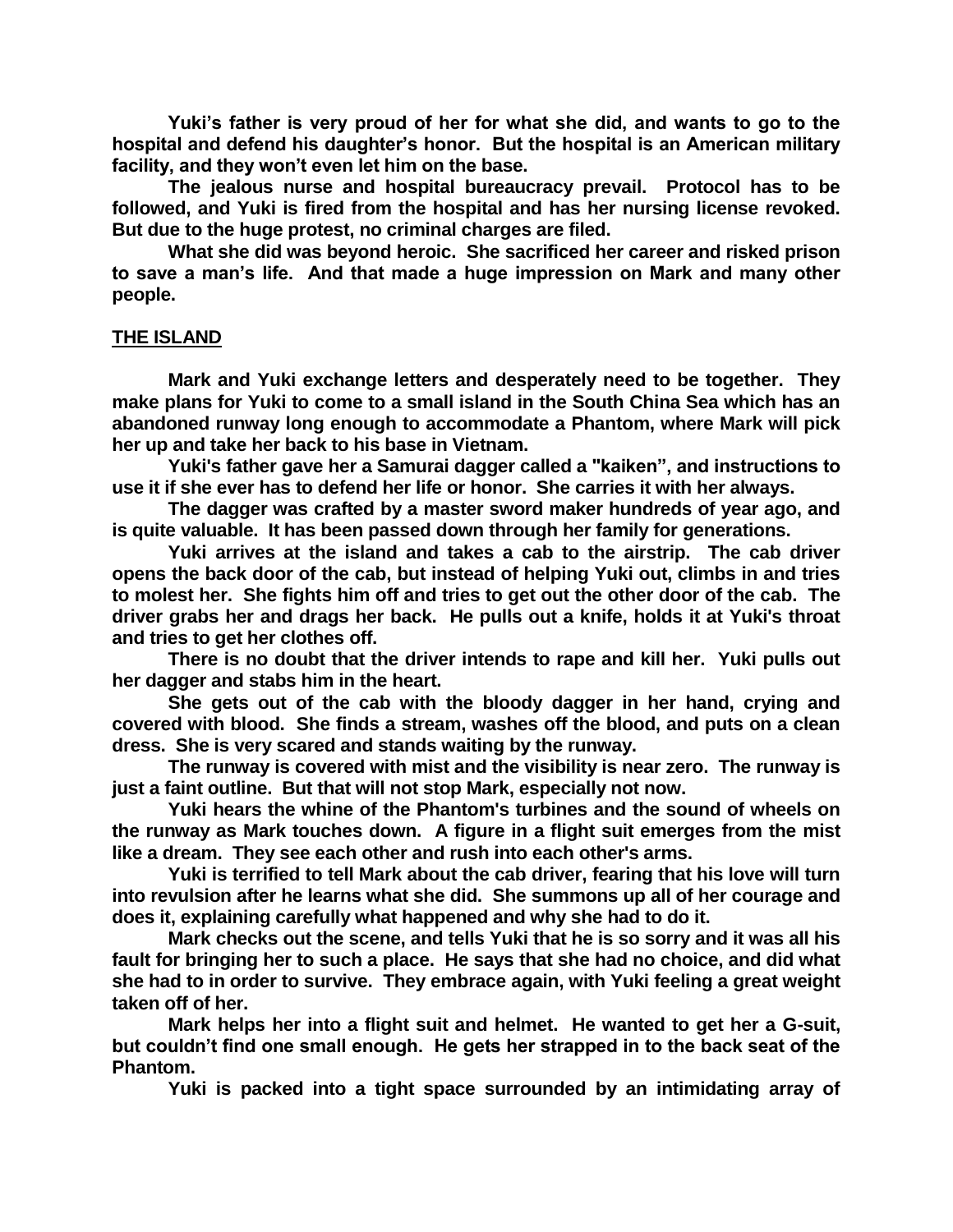**instruments, controls and switches. She doesn't know what any of them are for, and just puts her trust in Mark to get them to their destination safely. They take off, and Yuki is overwhelmed by the speed and power of the Phantom.**

## **MILK RUN**

**Mark chose the return route carefully. There should be no military activity within hundreds of miles. It should be a "milk run". But Mark underestimated Communist military intelligence, and a lone Phantom is a prime target.**

**The Phantom cuts through the air smoothly toward Vietnam. The scenery on the ground is extraordinarily beautiful. It's like a dream. Yuki says over the intercom "It's so beautiful and peaceful, like the ocean on a calm day".**

**But Mark gets a sickening feeling that there are sharks in this ocean. Four MIGs came out of nowhere and converge toward the Phantom. Mark can't believe it, and tells Yuki to hold on tight.**

**Under normal circumstances Mark could out-maneuver the MIGs and escape easily, or even shoot them all down. But either of these options would require pulling extremely hard Gs.**

**Yuki has never experienced G-loads, and doesn't have a G-suit or the training that goes with it. If Mark pulls that kind of Gs it could seriously injure or even kill her.**

**Mark breaks into a hard turn as smoothly as he can and takes out one of the MIGs with his gun. Yuki looks on with amazement. The other MIGs out-turn Mark and get on his tail.**

**There is a mountain range below, with a tiny valley meandering between the peaks. The range is covered with fog. Mark dives as smoothly as he can and heads directly into the fog.**

**Mark knows this valley very well, having flown over it many times and studying it on the maps. The visibility in the fog is near zero. Mark throttles way back and heads into where he knows the valley will be at very low altitude with the three MIGs on his tail. Mark flies the valley almost blind based on feeling and visualization.**

**He follows the twists and turns in the valley. But even with his great restraint the Phantom is pulling hard G's in the turns. One by one, the MIGs fail to make the turns and crash into the valley walls.**

**Mark pulls up out of the fog and calls for Yuki over the intercom. She doesn't answer. Mark is terrified. There is nothing he can do for her in the air, so he goes into full afterburner to get her down as fast as possible. They land with the Phantom approaching bingo fuel.**

**Mark pops open the canopies and rushes to pull off Yuki's helmet. She's unconscious but has a pulse and respiration. The G-loads were too much for her and she blacked out. She begins to wake up. Mark kisses her on the forehead and helps her out of the plane.**

**Yuki never doubted that Mark is an excellent fighter pilot, but she had never actually seen him in action. He has always been so kind and gentle with her that she had no idea what he is really capable of. But now she knows, and it rocks her**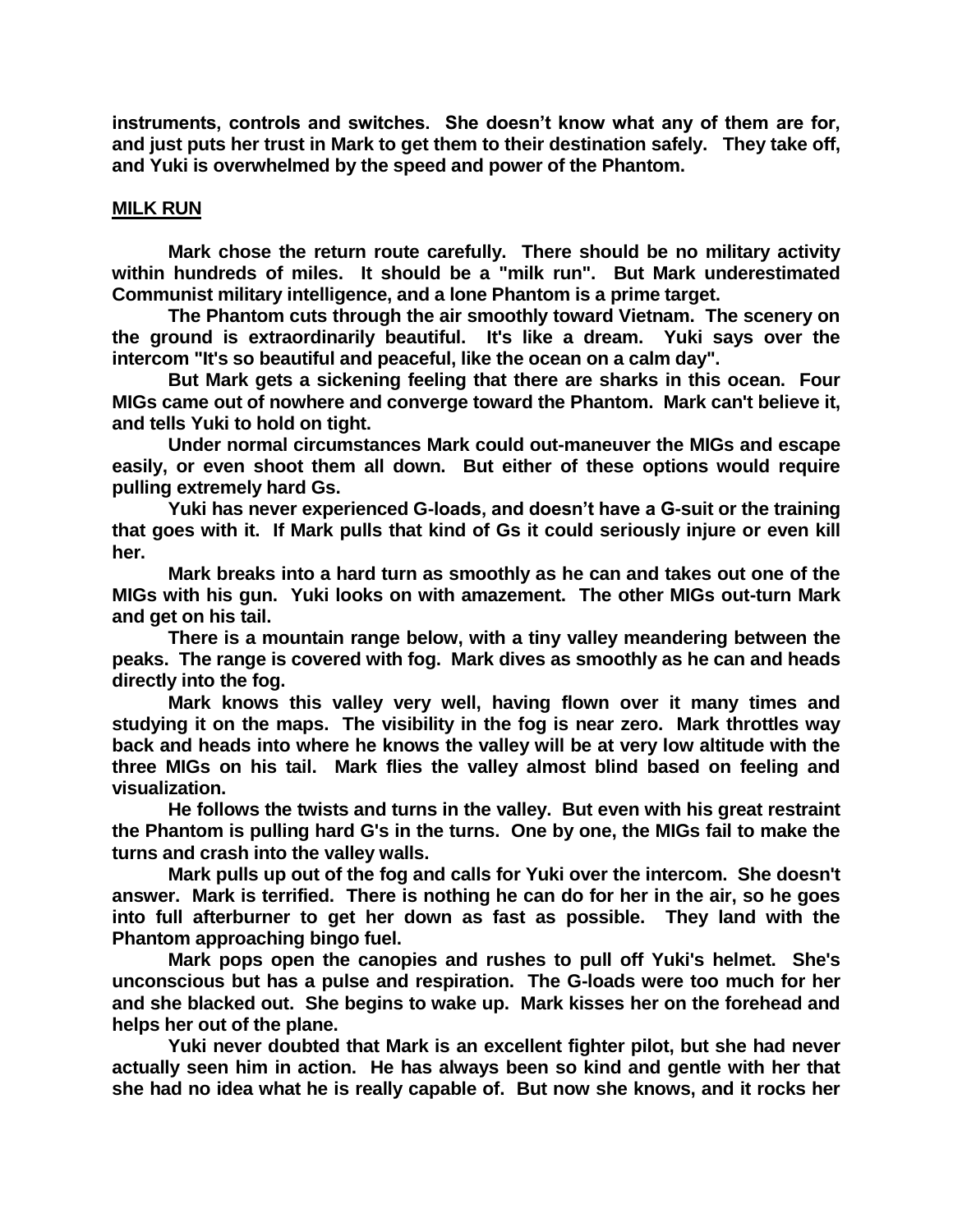**world.**

**Yuki finally realizes Mark's awesome power and skill. She never dreamed that anything approaching what he did was humanly possible, but she saw it with her own eyes.**

**She also experienced the extreme G-loads that Mark endures on a daily basis, while performing complex maneuvers and tactics and dealing with MIG pilots, AAA gunners and SAM operators who are all trying their very best to kill him.**

**Yuki was terrified and almost sure she was going to die. But Mark pulled it off and she is safely on the ground.**

**Yuki comes from a family of elite warriors, and grew up surrounded by them. She knows quality in a man and is very hard to impress, but Mark is off the top of her scale. She experienced a level of tremendous violence and power that she never dreamed could exist; and the thing that impressed her most is that Mark was in complete control of it.**

**Yuki's respect for Mark has always been very high, but now it is absolute. She looks on him as a god, just as he looks on her as a goddess.**

# **HOME**

**Mark knows that his commander's wife would not let him live with Yuki on the base, so he prepared a small house at the edge of the jungle for them.**

**Both of them are totally burned out. They arrive, clean up, and quietly climb into bed, so happy to be alive and together.**

**The next day the commander's wife and her entourage come to look at Mark and Yuki's house. The wife is very disdainful and arrogant, and tells Yuki that she does not belong here and should go back where she came from.**

**Due to their location Yuki needs to be able to defend herself in case something happens. Mark befriends the top gunsmith in the armory and arranges to present him with a case of Jack Daniel's finest. In return Mark receives an incredibly accurized, sub-MOA M16 rifle and a case of match grade ammunition for Yuki.**

**The gunsmith is also a master engraver, and artistically engraves Yuki's name on the gunstock so she can quickly distinguish her rifle from others.**

**The Chinese character for her name means "snow" in Japanese, and the gunsmith inlays it in gold. He does such a beautiful job that it almost transforms an instrument of death into a work of art.**

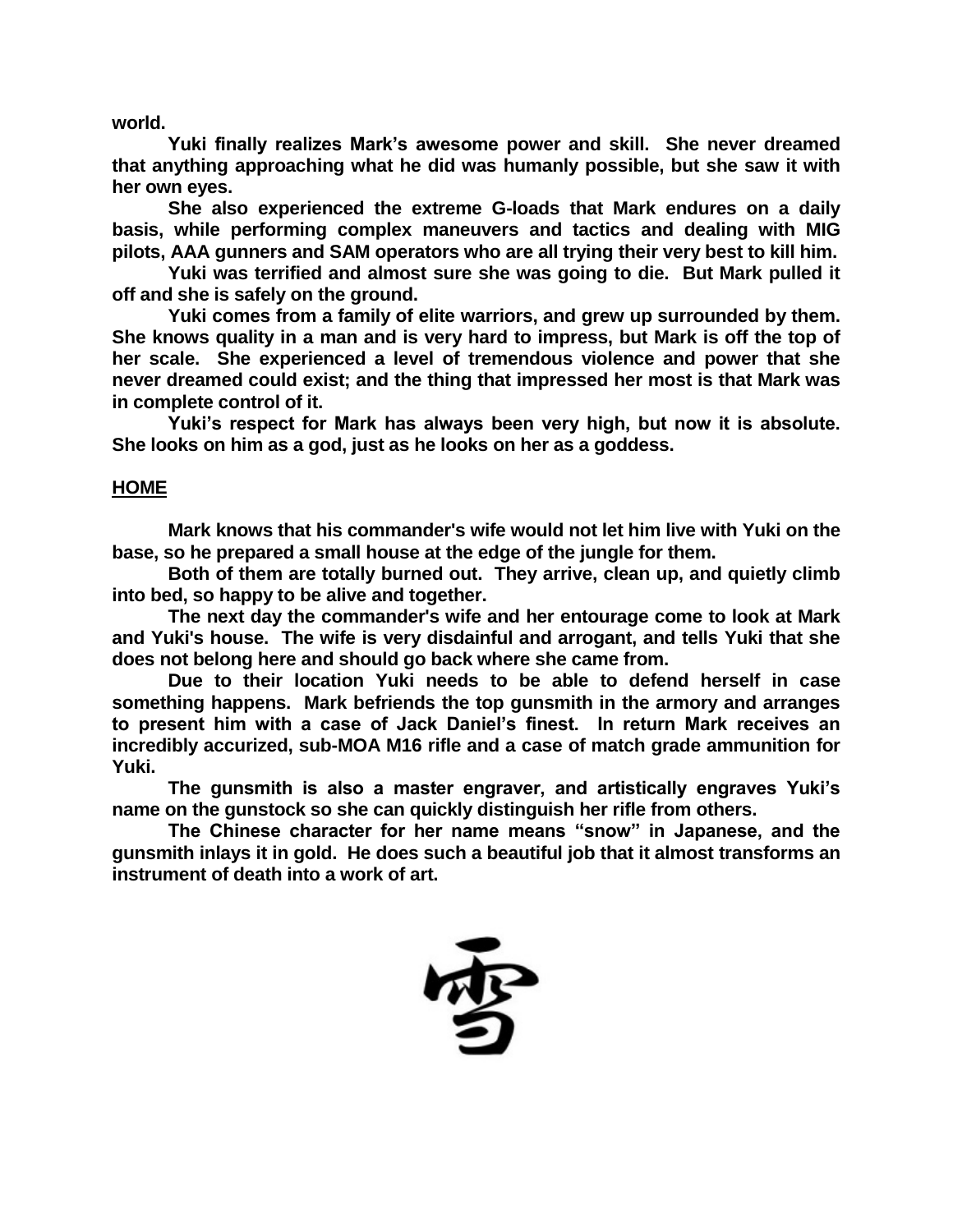**Mark teaches Yuki how to shoot. In addition, they both get valuable instruction from the gunsmith, who is himself a champion marksman. The shooting lessons are followed by a delicious dinner prepared by Yuki and copious libations. Needless to say, the gunsmith looks forward eagerly to the lessons.**

**Yuki has a natural talent, and practices shooting seriously every day. She becomes deadly accurate in a short period of time. She is no Annie Oakley, but can give an average military sniper a run for his money.**

**She keeps her rifle by her side always, with a fully loaded magazine in the well and a round in the chamber, together with a bag of loaded magazines. Her weapon is fully armed and ready at all times.**

#### **RED MIG AGAIN**

**Mark's unit is flying a mission and is attacked by MIGs. One of them is the red MIG. Mark engages it, and the other Phantoms engage the other MIGs.**

**Mark and the red MIG get into a furious dogfight. The MIG pilot is the best adversary Mark has ever had in actual combat, and it takes everything he has to hang in. They finally come at each other head-on.**

**The MIG gets a radar lock on Mark and fires a missile. Mark waits until the missile is almost on him and then pulls two aileron rolls in opposite directions with his 20mm gun firing continuously at 100 rounds per second.**

**The missile can't match Mark's turn rate and streaks past. The MIG pilot sees an almost solid wall of muzzle flashes in front of him, and pulls his ejection handle. The mechanism fires, and he and his seat are launched hundreds of feet into the air.**

**Seconds later, the MIG pilot is rocked by the force of thousands of heavy 20mm bullets passing underneath him. They continue on and literally shred his aircraft. His parachute deploys, and he drifts down watching pieces of his MIG fall toward the earth.**

**There are some U.S. ground units that were strafed by the red MIG, and a number of soldiers were killed. Some U.S. soldiers see the pilot drifting down on his parachute and open fire at him with their small arms.**

**Mark sees this and heads into a steep dive toward the ground forces. He strafes very close to their position, sending them diving for cover. He gets them on the radio and tells them that the MIG pilot should be treated as a respected prisoner of war, and that he will come back around and kill them all if they shoot at him again. A sergeant calls back and says "Wilco, you've got it sir. Sorry sir, we shouldn't have lost it".**

**Mark makes a slow run back toward the MIG pilot and salutes him as he passes by. The MIG pilot recognizes Mark and salutes back. Mark makes several more passes to make sure the pilot is safely taken into custody when he reaches the ground. He makes a final pass over the pilot and his captors in a continuous roll and heads back to base.**

## **THE JOURNALIST**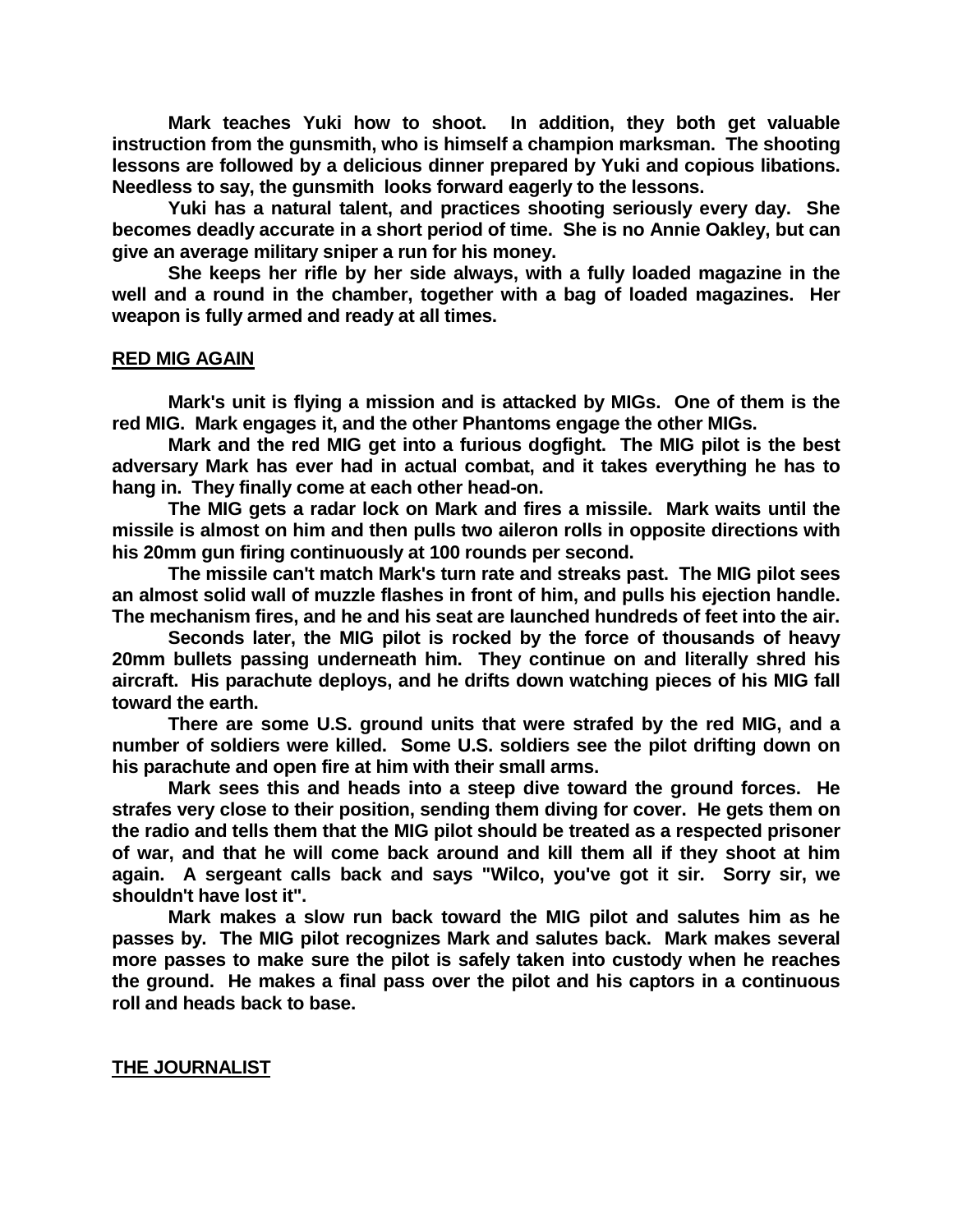**Mark has a problem with one of his new replacements named Peter. This pilot is the son of a senator, but is not arrogant. He got into the flight program due to his father's urging and influence, but he is not cut out for it. His flying ability is very low and he is scared all the time.**

**Peter is a huge liability, and Mark wants him to go back home. He knows that he will get killed and probably take some other pilots with him. Mark talks to Peter and tells him gently that he has served his country enough already and that it is all right to go home. But Peter does not want to disappoint his father, and says that he will stay.**

**A female French journalist arrives at the base and wants to get a ride in a Phantom during a combat mission. She says she has done it before and can handle the G-loads. The commander orders Mark to take her along. Mark refuses.**

**Another pilot, who is also not very good, offers to take Mark's place, and the other three pilots in the unit, including Peter, reluctantly agree to go along. Mark realizes that the unit's chances of surviving the mission would go way down without him, and he changes his mind and accepts the mission with great reluctance. He tells the journalist that they will have to pull hard G's to survive, and he will not hold back for her. The journalist agrees.**

**They take off on the mission and are attacked by MIGs. Peter picks up a MIG on his tail and immediately panics. He breaks formation and climbs to try to outrun the MIG. No way.**

**Mark and the other Phantoms are engaged with the other MIGs. One MIG gets on Mark's tail while is in the process of taking out another one with a missile. Mark pulls Boyd's "flat-plating the bird" maneuver, which is extremely violent and high-G, ends up behind the MIG, and takes it out with his gun. The journalist blacks out.**

**There is one remaining MIG. Mark's wingman gets a missile lock on it and takes it out.**

**Peter is in deep trouble. Mark looks for him. The journalist wakes up. She actually is kind of tough.**

**Mark spots Peter with the MIG on his tail 15,000 feet up. He goes into full afterburner in a near vertical climb. It feels to Mark like the Phantom is moving in slow motion. He mutters "Come on, bitch, move it!".**

**Mark gets a radar lock on the MIG. He fires a missile which hits the MIG just as it is launching a missile at Peter. The MIG's missile just barely emerges but is engulfed by the explosion of the MIG and itself explodes. This is the most exciting thing the journalist has ever seen.**

**Peter is terrified and dysfunctional. Mark flies next to him, calls him on the radio and gets his attention. Mark talks him back to base and they land safely.**

**Mark takes Peter aside and gently says "It's over. You can go home now". Peter says "Yes, you're right. Thank you for everything".**

**The journalist is ecstatic about her experience and wants to call in her story as soon as possible. But her request is denied.**

**The official reason is that the mission was classified. But the real reason is that the incident has to be covered up because it can't be disclosed that the son of a senator panicked and froze in combat and had to be saved by another pilot.**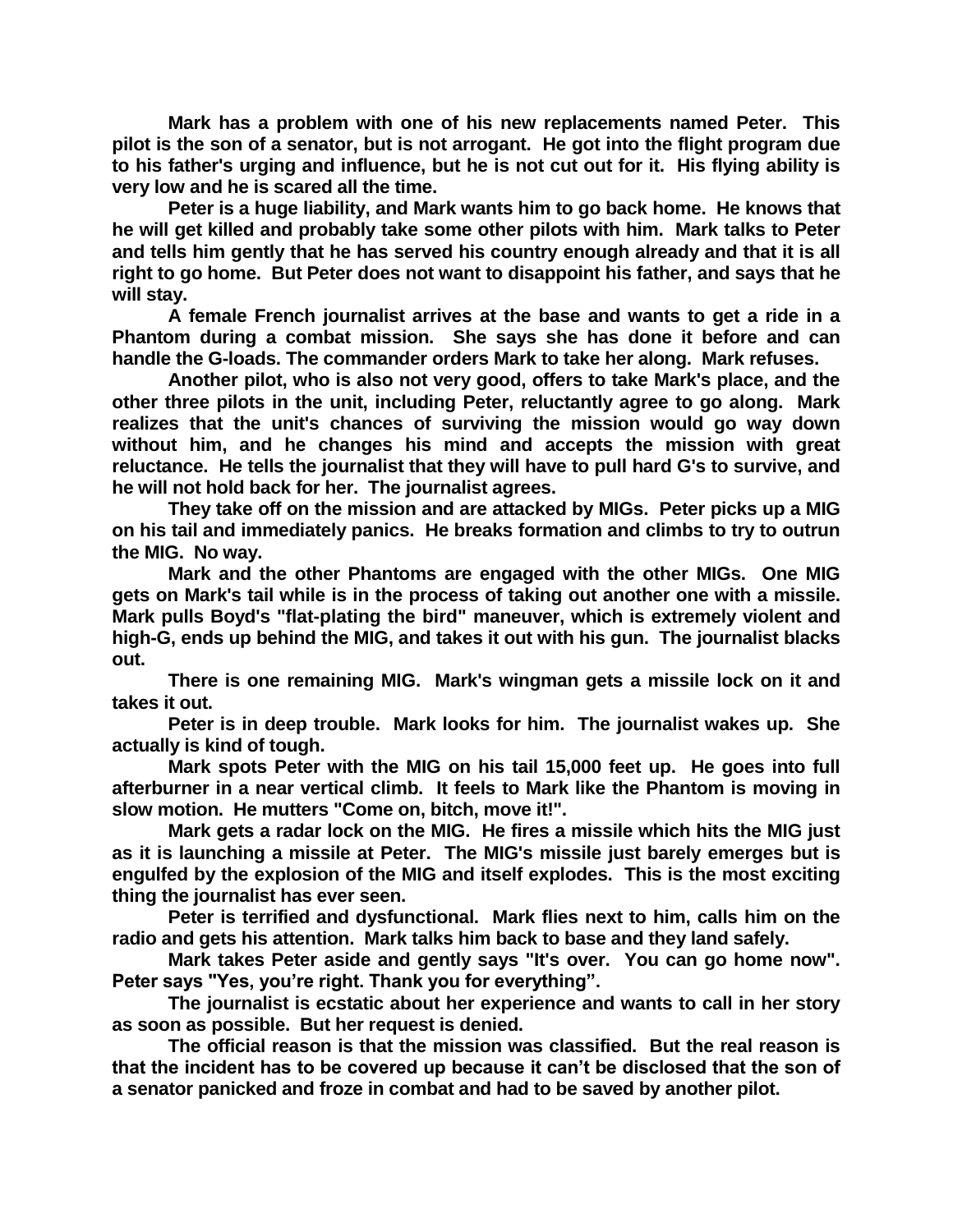**If the journalist leaks the story without permission, her press credentials will be revoked immediately and she could possibly face charges of espionage.** 

**The journalist has been with many men and wants Mark REALLY bad. She starts to make a move, but sees Mark and Yuki together, and the way they look at each other. She realizes that she doesn't stand a chance, thinks that Yuki is the luckiest woman in the world, and gets on the next flight to Saigon.**

#### **INVINCIBLE**

**Mark has relentlessly juggled accomplishing the missions, getting his men and equipment back home as intact as possible, and honing his skill by comprehending and incorporating Boyd's teachings into his own tactics. Boyd is a genius, and his concepts are deep and often hard to fathom. But it's all coming, and Mark sees light at the end of the tunnel.**

**Aerial combat is one of the most lethal environments in the world, and the ways that a pilot can get killed are limitless. Even for the most skilled pilot, survival depends to a great extent on luck. Nobody knows this better than Mark, and when he's flying, his brain is deep in hyperspace trying to anticipate the threats and avoid or overcome them.**

**Nobody is ever invincible, but for a few brief moments Mark feels like he is.**

**Mark is on a mission and is attacked almost simultaneously by three MIGs and two SAMs. He fights using pure reflexes, and Boyd's tactics come out. Within a few minutes, Mark almost effortlessly shoots down the MIGs and avoids the missiles.**

**Mark has just neutralized five deadly threats, any one of which could have killed him in a heartbeat. There is a huge adrenaline rush as survivor's euphoria kicks in, and with Boyd's tactics engrained in his reflexes, Mark feels at that moment that he can kill anything in the sky and that nothing can touch him.**

**But Mark is not stupid. As his wheels touch down at home base his mind as well has his aircraft have come firmly back down to earth. He realizes what a close call he had just survived, and if humanly possible becomes even more vigilant on future missions.**

#### **MORE THAN A GODDESS**

**The commander's wife and her entourage set up an off-base picnic. Of course, Yuki is not invited. There is no enemy activity reported in the area, and they think they are safe.**

**They are set upon and captured by a group of VC, who immediately shoot one woman and begin to torture another woman while making the others watch. The commander's wife is terrified, and falls to her knees sobbing and whimpering.**

**Yuki hears the gunshots, grabs her M-16 and bag of magazines, and runs toward the sounds. She comes out of the jungle and sees the VC and the women. She takes careful aim and fires at the VC with rapid, single shots.**

**Yuki, with her formidable marksmanship skill, accurized rifle and samurai mindset, is a fearsome adversary on any battlefield. One shot, one kill, again and**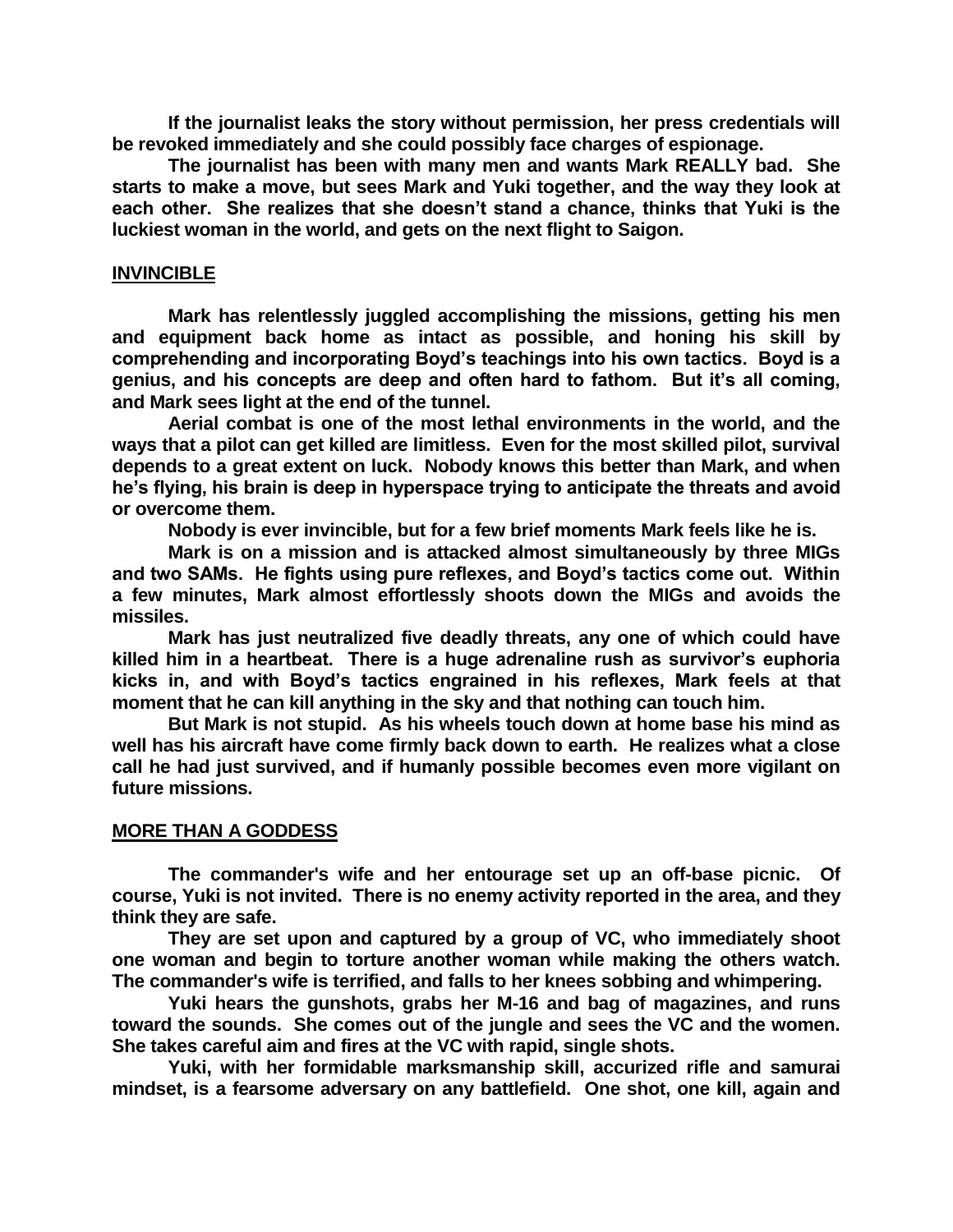**again until all the VC she can see are down. Yuki rushes to the woman on the ground and immediately begins emergency first aid.**

**There are two VC snipers in the trees who begin shooting at Yuki. She continues the first aid with bullets hitting the ground inches away.**

**When she gets past the critical part of the first aid, she reaches for her M16, locks into a stable firing position, sights in on one sniper she can see, and coolly fires a carefully aimed shot. The bullet streaks toward the VC, hits him, and he falls out of his tree onto the ground.**

**Yuki knows that there is another sniper, and that the sane thing to do would be to run for cover, but she is a nurse and a samurai woman and won't leave her patient.**

**Mark has just landed from a mission and hears that the dependents are under attack. He grabs an M16 and races toward the location. He sees Yuki and runs to her side. They spot a muzzle flash in the trees from the other sniper and both fire at it. Both bullets find their mark and the second sniper goes down.**

**The security squad and an ambulance from the base arrive and are surprised to see the dead VC and Mark and Yuki back to back against the world, scanning the tree line for more snipers. There are none. It's over.**

**The commander's wife recovers composure and is deeply ashamed for the way she treated this incredibly brave woman who just saved her life. She walks up to Yuki and offers her thanks and also says that Mark and Yuki would be welcome to live on the base. Yuki politely declines.**

**Although the situation was extremely dangerous, the snipers were armed with relatively inaccurate AK-47 rifles, had little training and practice, and were totally outclassed by Yuki. They had about as much chance against her as a typical MIG pilot has against Mark. But she knows that the fact she is still alive is due in very large part to sheer luck.**

**Mark and Yuki go home. Mark thinks that Yuki is more than a goddess and that he is the luckiest man in the world.**

#### **COIN**

**There is a saying that opposites attract, but with Mark and Yuki this is not the case. They are not opposite sides of the same coin; they are the same side. They are male and female versions of each other.**

**They are normally very polite, humble, kind, soft spoken, and primarily driven to protect and nurture life, but the warrior blood flowing through them makes them capable of extreme violence when necessary. Anyone stupid enough to mess with either of them would be buying themself a world of hurt.**

**And they share something else; "konjo", loosely translated from Japanese as being capable of performing beyond normal human limits using sheer willpower.**

**They are desperately in love, extremely passionate, and can't get enough of each other. Their feelings are made even more poignant by the knowledge that Mark has one of the most dangerous jobs on the planet, and the possibility that he will not make it through the next day alive is very real. Either would kill or die**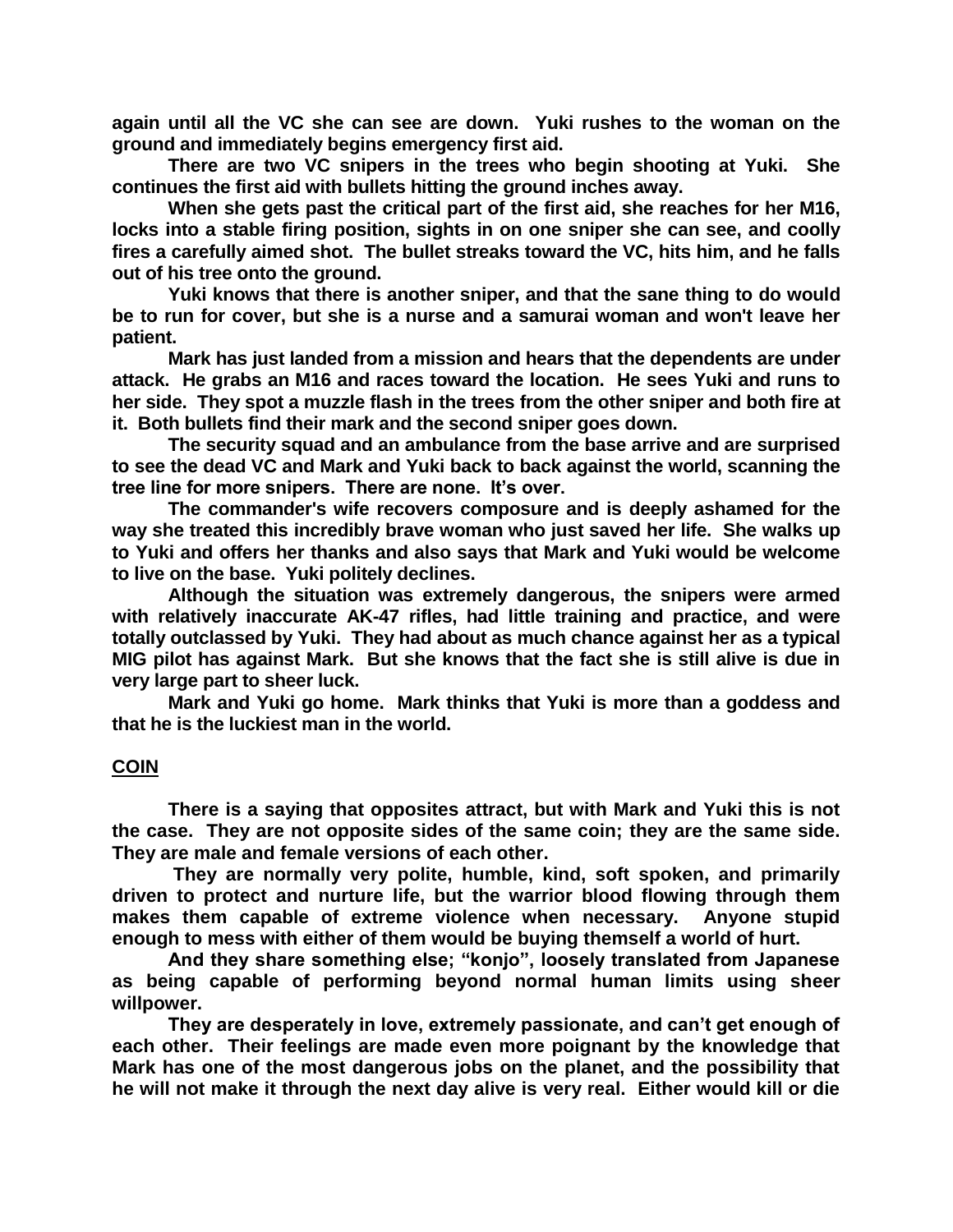**for the other without the slightest hesitation.**

**They never argue or fight. They are struggling to survive one day at a time, and are completely on the same page. They want to make the most of every second they have together.**

#### **IN THE BLOOD**

**Did Mark's mother ever think, when she was holding her newborn baby in her arms, that he would ever be on the other side of the world, screaming through the sky at a terrific speed to engage another mother's son in a fight to the death?**

**Actually, yes. Her husband did the same thing decades before. It's in their blood. They are warriors. It's what they signed on for.**

**Her husband made it back alive every time. She prays that her son can do the same.**

## **SLAUGHTER**

**A group of U.S. bombers is on a mission to take out a weapons manufacturing facility in the Hanoi/Haiphong complex. They were supposed to have a fighter escort, but due to a communication failure, the rendezvous did not happen.**

**They are flying straight into the heart of the most dense air defense matrix in the history of the world without a fighter escort. Turning back is not an option. They have passed the point of no return into the perimeter of the system, and are already being painted by AAA, SAM and MIG ground control radar.**

**All they can do is continue on and do as much damage as they can before they are shot down, try to make peace with their creator, and that hope their lives will have meant something.**

**Mark is in the communications center planning for his next mission. He hears a desperate "Hail Mary" call from the bomber group over the radio. Radar shows an entire squadron of MIGs converging on the bombers.**

**Mark orders his unit to scramble. Microseconds could mean the difference between life or death for the bomber crews.**

**Mark and his crew chief have continually disobeyed standing orders and keep Mark's personal aircraft fully fuelled and armed at all times. Mark calls his crew chief and orders him to make his aircraft ready to fly immediately.**

**Standard policy requires pilots to personally run preflight checks on their own aircraft prior to takeoff. Mark completely agrees with this and has always complied.**

**However, there is nothing standard about this situation. Mark orders his crew chief to run the preflight checks without him, and start and warm up the engines. The crew chief is a long time veteran, and Mark has complete confidence in his ability.**

**Mark commandeers a jeep and races for the flight line. He gets to his aircraft, climbs into the cockpit, and pushes the ladder away. The crew chief stands beside**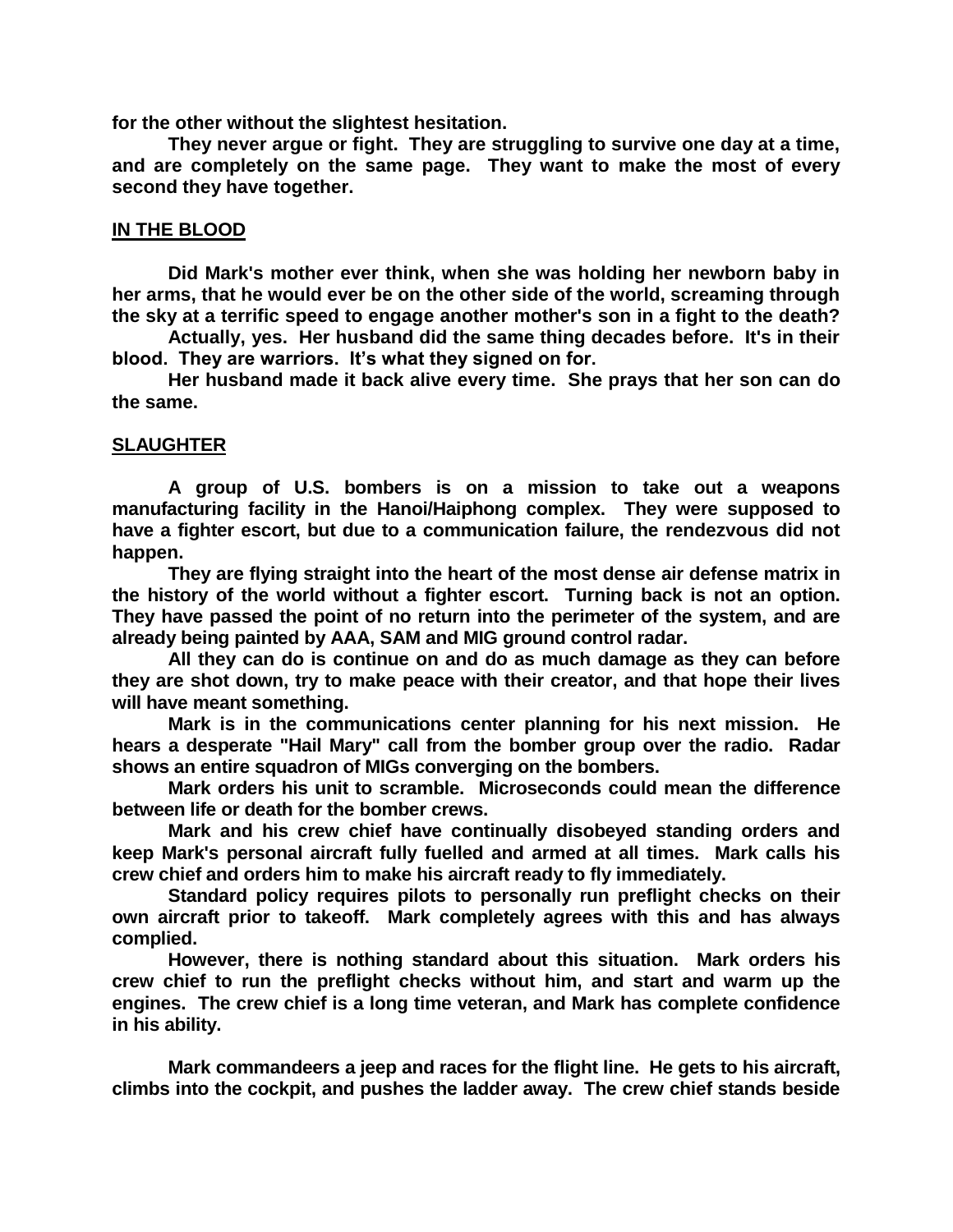**the aircraft in a formal salute.**

**Mark snaps a quick salute to his crew chief and taxis at full speed to the runway and takes off for the most challenging battle of his life.**

**Mark reached his aircraft before the rest of his unit. He doesn't wait for them, and is wheels-up long before them on an intercept course for the attacking force at full military power.**

**Mark puts his Phantom flat down on the deck and underflies the MIGs and their control radar undetected. He pulls a maximum performance inverted climb and rolls out level behind them. He is almost so close that the jet wash from the MIGs could cause a compressor stall in his Phantom, and if that happened one or both of his engines could flame out. But he has limited ammunition against many adversaries, and has to guarantee every shot by firing at point blank range.**

**He presses his firing key again and again, and each time a burst of 20mm rounds goes up a MIG's tailpipe. A number of MIGs are flaming toward the earth before the rest even know that they are under attack.**

**It is near the end of the war, and most of the MIG pilots have little training and combat experience. In addition, in Soviet style, they are controlled by radar operators on the ground.**

**When they realize that they are under attack, the MIGs panic and scatter, and most of them break away and run for home. This is perfect for Mark; he is operating alone and doesn't have to worry about who is the enemy. They all are, and they are all fair game.**

**Mark gets on a few more and takes them out before the rest escape and get out of range. Mark outclassed the MIG pilots by so much that even though it was one against many, it was not even a fight; it was a slaughter.**

**Mark's unit arrives at the location, but the skies are empty. The battle is over.**

**What Mark did was absolutely spectacular by any standard. In fact, never before in the history of aerial combat has a lone pilot taken on an entire squadron of enemy fighters and ripped it to shreds.**

**Mark lands, gets debriefed, and goes home to Yuki. He doesn't know it and doesn't think about it, but this was his finest hour. For him it was just another day at the office. He doesn't give the action a second thought.**

**But there is someone who sees it very differently. The bomber group commander is a veteran of WWII and Korea, but has never seen anything in his long military career that even remotely resembles Mark's performance. It seems like everywhere he looked there was a MIG going down in flames.**

 **The commander is on the short list for general, has considerable clout at the Pentagon, and as soon as he is on the ground he is on the phone to learn the identity of the pilot who single-handedly saved his bombers from certain death. He wants to recommend Mark for the Congressional Medal of Honor, which he in fact deserves several times over.**

**The commander gets a copy of Mark's gun camera footage and plays it back. At first he can't tell what is happening, because the camera is only on while the gun is firing, and each frame sequence lasts less than two seconds. Several last no more than one second. He gets his technical people to make a copy with the motion slowed way down.**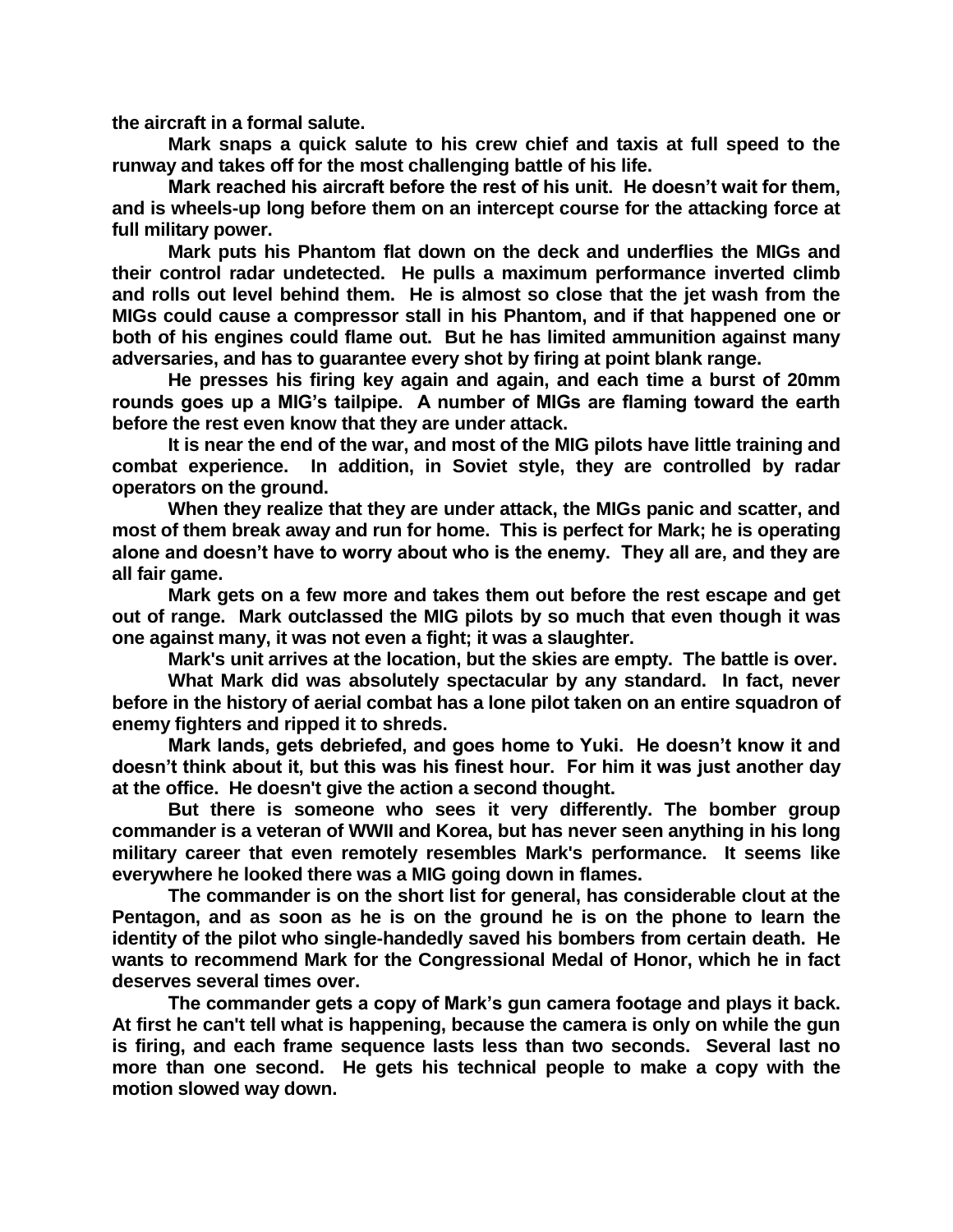**When he plays back the slow motion copy he can't believe what he is seeing. He counts an incredible 13 confirmed kills in less than 3 minutes, all with the gun.**

**The commander sends the footage to the Pentagon along with a recommendation that Mark be awarded the Medal of Honor. The footage is viewed by many high ranking officers, including all of the Joint Chiefs of Staff.**

**The phone rings in the Oval Office. It is the Chairman of the Joint Chiefs of Staff telling the president that there is something that he might like to see. The footage is screened again, this time with the president watching.**

**Everyone who sees the footage is in absolute awe. None of them has ever seen anything that even remotely resembles it, and can't believe that what they are seeing with their own eyes could even be possible. To a man they want to bring Mark to Washington to receive the Medal of Honor from the president on national television.**

**But there is a big problem. Awarding the Medal of Honor involves an extensive background check and publicity, and the generals in the Pentagon clearly remember how they had to scramble to avert an international incident when Mark took out the protected missile site.**

**Their compromise solution is to award Mark the distinguished flying cross, which is one level down from the Medal of Honor and does not require a background check. Of course, Mark cares about medals as much as he cared about trophies from the air shows back home. But he has gained one of the most powerful friends in the world.**

**Mark is currently a first lieutenant, but is given a battlefield promotion to lieutenant colonel, skipping the ranks of captain and major. This makes him the second highest ranking officer on the base and one of the youngest lieutenant colonels in the air force.**

**But he doesn't care about rank, and for him nothing really changes. For him it's all about the flying and the combat. He feels that he still has not achieved his full potential, and wants to take it all the way.**

#### **MARK'S REFLECTION**

**There are several days of very bad weather, during which no missions are scheduled. Mark has time to reflect on his life and situation.**

**Although the big shots in Washington view Mark as a great war hero, which he actually is, he does not share their opinion. He knows that the only reason he was able to pull off what he did is because it's near the end of the war, and the enemy pilots were poorly trained and inexperienced.**

**It was like a wolf in a chicken coop. The MIG pilots didn't stand a chance. If even one of them had anything near the ability of the red MIG pilot, the outcome could have been very different.**

**Although Mark's job is fighting and killing the enemy, he has great regard for human life. Most fighter pilots only think about surviving the current mission, but Mark thinks about collateral damage from all of the missed bullets, missiles and crashed planes coming down on innocent civilians.**

**The result of a single stray 20mm bullet hitting an unprotected human is pink**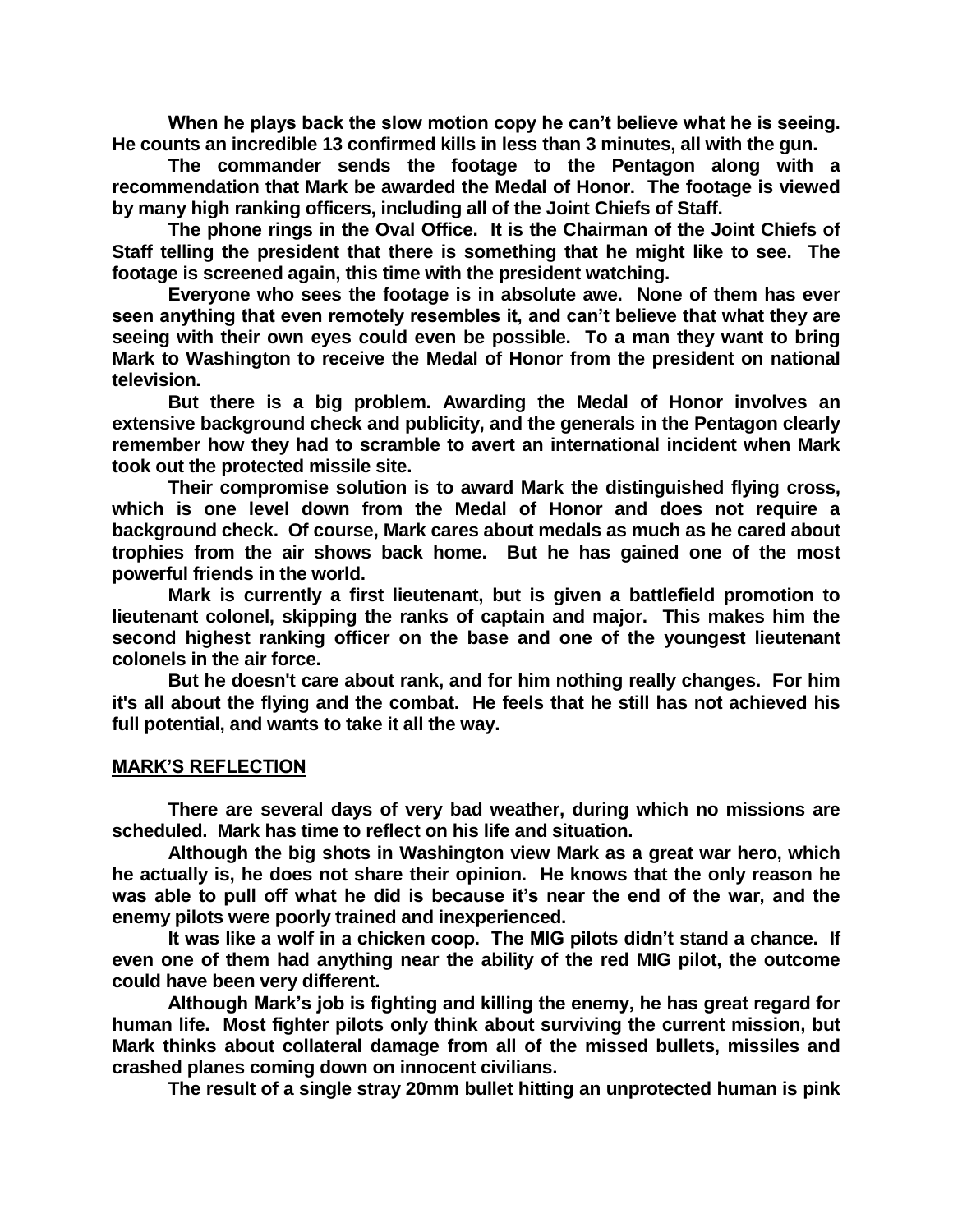**mist. Mark always tries to bring a fight to an unpopulated or sparsely populated area. He doesn't always have this luxury, but at least tries to do so whenever possible.**

**There is something about his last mission that bothers him deeply. He enjoyed it. He got caught up in the blood lust of killing the enemy and felt good about it. He worries that he is losing his humanity.**

**The MIG pilots are young men just like himself, only on the opposing side. They are enemy combatants who are trying just as hard to kill him as he is to kill them.**

**Just like Mark, they went through grueling selection and training to earn the privilege of climbing into the cockpit of a supersonic jet fighter and flying off into mortal combat, and are there because they want it more than anything else.**

**Mark is fully justified by his country, and in fact it is his duty, to kill the enemy. If he hesitates for even a fraction of a second, he and most probably some of his comrades will die. He does his job, but feels sorry that he has to take the lives of brave and dedicated young men.**

**After each mission, he prays for the souls of the pilots whose lives he had to end. This impresses Yuki very much.**

**Mark decides to do what countless warriors have done before him. In future missions he suppresses all emotion. This actually works out well, because it makes him even more focused on his job.**

# **CALL SIGN**

**A fighter pilot cannot choose his own call sign. It is chosen for him by the other pilots in his unit.**

**A group of pilots get to drinking in the officer's club. In the wake of Mark's spectacular performance in defending the bombers, they think that Mark's call sign "Tool" is no longer appropriate. After considerable alcohol consumption, they come up with a proposed new call sign "Berserker", after the Viking storm troopers.**

**They spring it on Mark. He doesn't like it. The operating procedure of the Viking Berserkers was to get completely intoxicated on Amanita Muscaria mushrooms and rush into battle without any armor, sometimes naked, and kill everything in sight. This sometimes included their own people.**

**This is the complete opposite of Mark, who goes into battle with a perfectly clear mind and attacks enemy aircraft with a careful strategy. In addition, he learns something new from every maneuver in every engagement, and debriefs himself after every mission after his formal debriefing. He is constantly learning just as he did in flight school, and is still in every way a tool.**

**Mark presents his case to his fellow pilots. In the end they agree with him and do not make any further attempts to change his call sign.**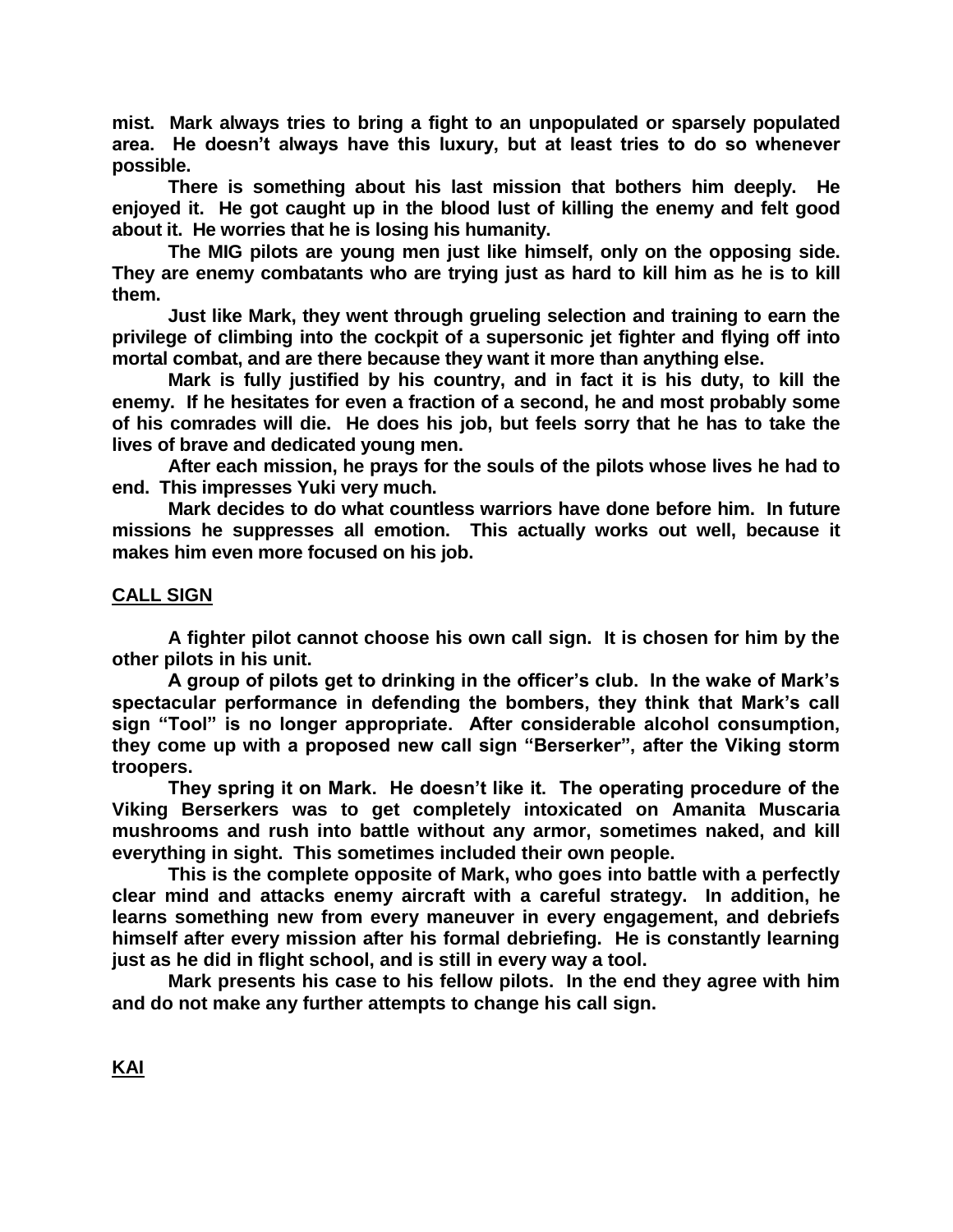**Kai is a female Viet Cong sniper. Mark and Yuki are pretty good with a long range rifle, but Kai makes them look like toys. Kai is easily in the same league with the legendary U.S. marine sniper Carlos Hathcock, and is approaching the number of confirmed kills of female Russian sniper Lyudmila Pavlichenko (309; of which 36 were enemy snipers).**

**Most snipers operate in teams of two; a shooter and a scout/spotter. However Kai, like Hathcock, prefers to operate alone. She and Hathcock had actually hunted each other for a brief period in the past, but disengaged when they both realized that they were so evenly matched that neither would ever be able to get an advantage over the other.**

**Kai's weapon is an accurized Remington model 700, 30.06 caliber rifle with an Unertl 8X scope that she took from an American sniper after killing him in a duel. Kai has incredible eyesight and almost superhuman patience and endurance. She has spent days stalking a target and lying motionlessly in wait, being eaten by mosquitoes, ants and leaches, to line up the perfect shot. When she puts her crosshairs on someone, that person's life is over.**

**Kai was a very sweet, sensitive and fragile young girl until several years before when she was gang raped by some American soldiers. That experience completely traumatized her. It was months before she could even speak again.**

**She wants revenge, and decides that the best way to get it is to join the Viet Cong. They give her basic weapons training. But she has such impressive natural talent with a rifle that her commander sends her north for sniper training.**

**Her instructor is an aging Russian sniper named Sergei. His eyesight is failing, but he fought alongside Vassili Zaitsev in the battle of Stalingrad and has great knowledge and experience.**

**He and Zaitsev stood beside each other in the Kremlin to receive the Hero of Russia medal (Russia's highest military honor, equivalent to America's Congressional Medal of Honor) from Joseph Stalin himself.**

**Sergei is an absolutely superior teacher, and recognizes Kai's great potential. He becomes her mentor and teaches her everything he knows; marksmanship, stalking and field craft in both jungle and urban environments.**

**Kai throws herself into her sniper training with the same drive that Mark did with his flight training. The difference is that whereas Mark is driven by desire to be the best fighter pilot he can possibly be and service to his country, Kai is driven by pain and rage.**

**Sergei senses Kai's great suffering and tries to reach out to her and give her some comfort. But the effort is in vain.**

**If the incident hadn't happened, Kai might have turned out to be much like Yuki. But she has been damaged so deeply that she now hates American soldiers and wants to kill them all. And Sergei's expert teaching has transformed her into one of the most dangerous assassins in the world of either gender in any ground environment, and she now has the means to fulfill her goal.**

## **FRUSTRATION**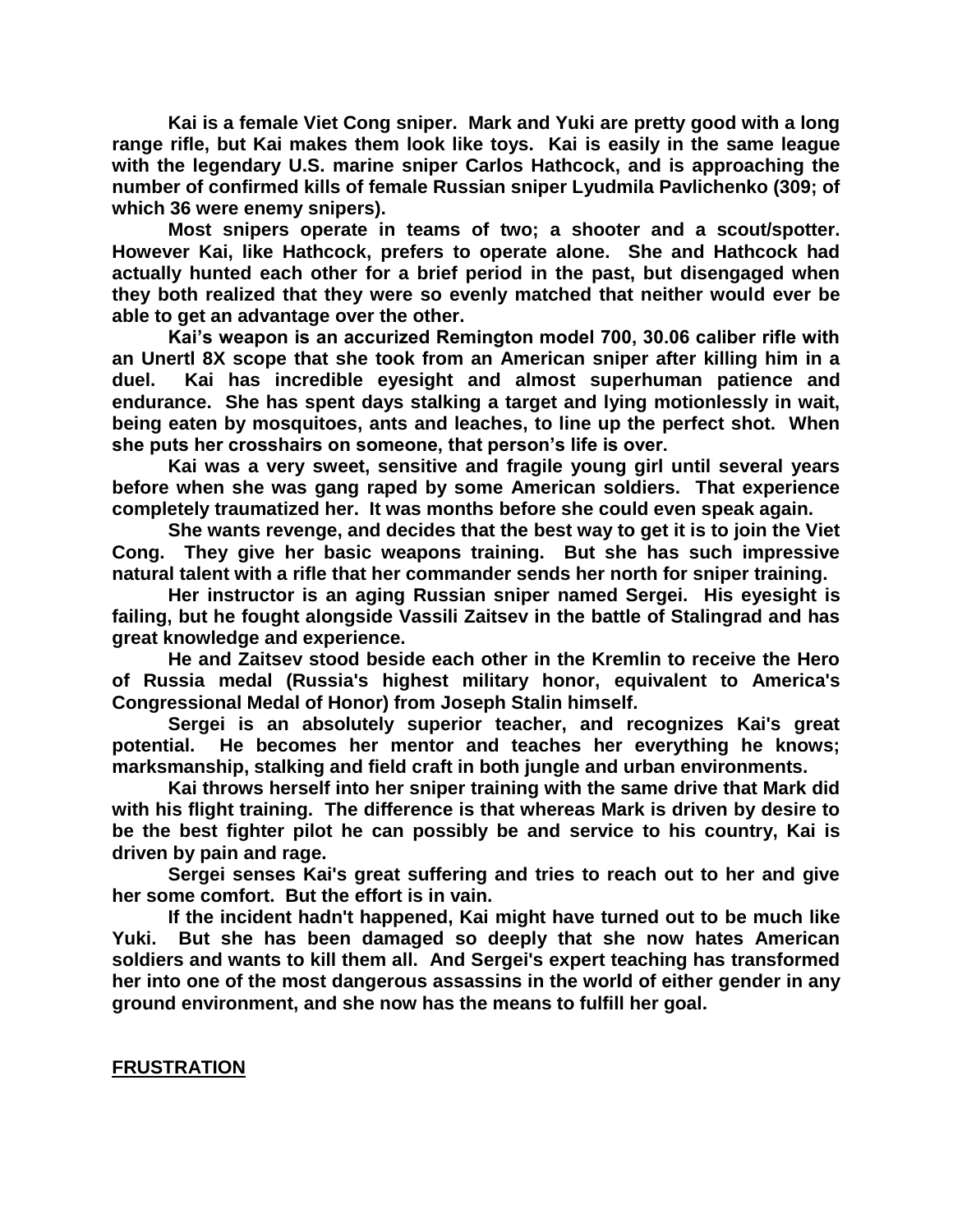**Mark has shot down so many MIGs that the high command in Hanoi wants to eliminate him at any cost, and sends word to the VC to take him out. Kai is sent on this mission.**

**Mark's base is large, and there is only one spot where Kai can get close enough to the flight line to take a shot at him. The range is about 600 yards.**

**Mark gets a mission, approaches his aircraft from the opposite direction, and is shielded by it until he climbs into the cockpit. This is the only time his entire body is exposed, and the best time to take the shot.**

**Kai is in position. She has calculated the range to the target, read the wind, and doped the elevation and windage into her scope.**

**Mark approaches his Phantom and quickly climbs into the cockpit. It was too fast for the shot. The bullet would still be in the air before Mark is down in his seat.**

**The only remaining option is a head shot in the cockpit. At 600 yards a human head is an almost invisible speck, even with an 8X scope, but Kai's specialty is impossible shots.**

**Mark straps in and performs his preflight check. Kai lines up her shot and smoothly presses the trigger. Her aim is perfect. The bullet is on a trajectory toward the center of Mark's head.**

**Just as the shot goes off Mark presses the switch to lower his canopy. When the bullet hits, the canopy is low enough to cover Mark's head. The bullet has lost enough energy from the long flight that it deflects upwardly off the curved surface of the canopy rather than penetrating. Mark reports the incident to command and proceeds to take off.**

**Another extremely close call for Mark. If the canopy lowered a split second later he would be dead without having the slightest idea what hit him. But it's just another day at the office in Mark's world.**

**Security on the base is greatly increased. Permanent patrols are assigned to sweep the periphery of the base. Kai had only one chance, and now it's gone.**

**Kai is extremely frustrated. Failure is not an option for her, but it happened. She makes a strategic retreat to her base to report the bad news.**

**Hanoi asks that Kai be chastised for failure, but her Viet Cong commander shields her. Kai is one of the VC's most high value assets, and they will not do anything to disparage her or jeopardize her commitment.**

## **KILL YUKI**

**In spite of its highly controversial nature, the Phoenix Project generates a wealth of intelligence about the infrastructure and operations of the Viet Cong. This information includes a sketch of the history and tactics of one of their top snipers, a woman named Kai.**

**Since it became known that Kai unsuccessfully attempted to assassinate Mark, the Phoenix operators make her dossier available to him so he can take measures to attempt to forestall another attempt.**

**Kai is humiliated and frustrated by her failure to kill Mark. She knows that the security at his base has been increased to such an extent that she will**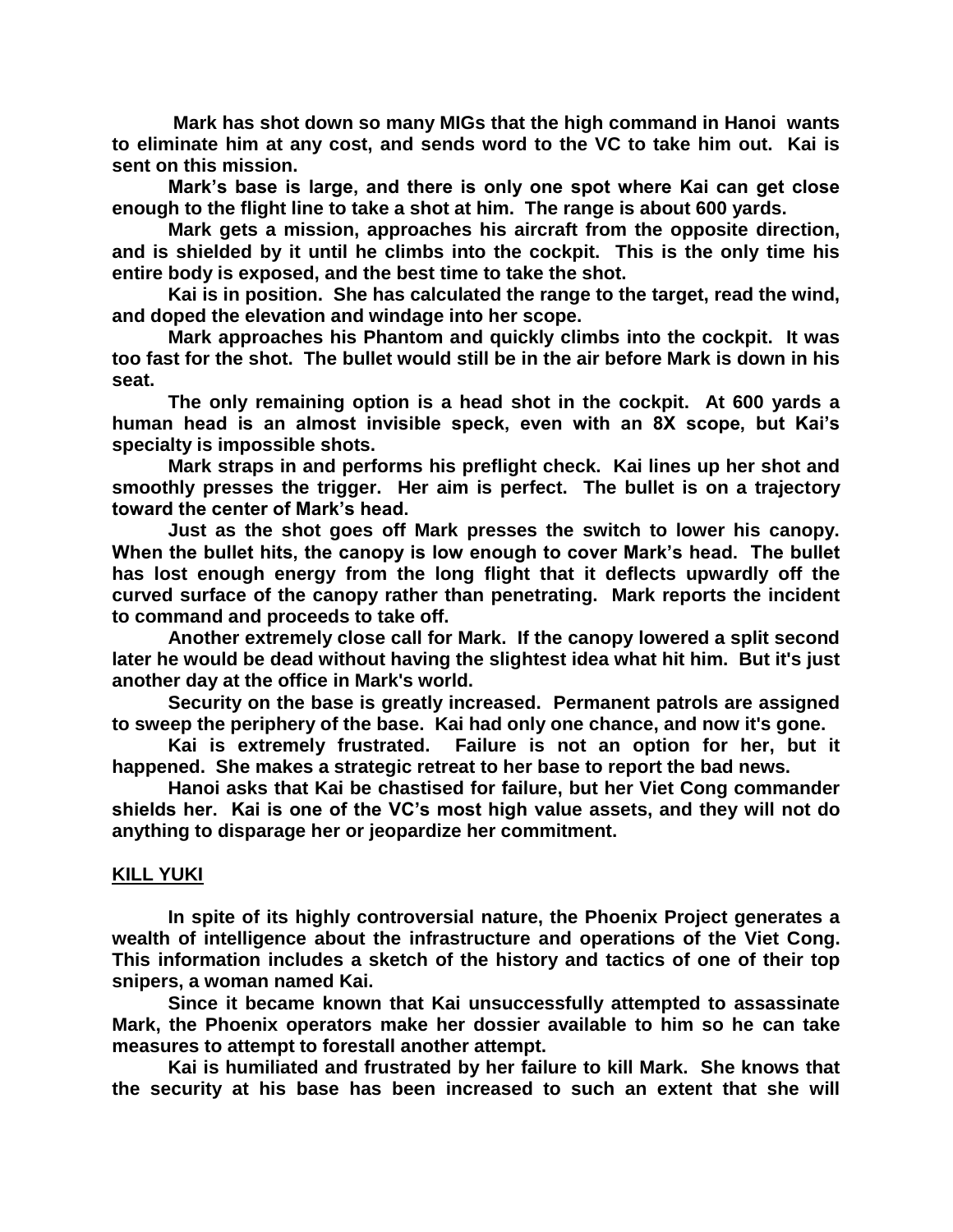**probably never get another shot at him.**

**The high command in Hanoi comes up with a plan and passes it down to the Viet Cong. The plan is that by killing Mark's woman, his capacity will be diminished to the point that the MIG pilots will have a chance of shooting him down.**

**As one of the Viet Cong's top snipers, with superior knowledge of the target area and Mark's movements, the mission is given to Kai.**

**Kai signed on to kill American soldiers. She did not sign on to kill women or children. No woman has ever done anything to hurt her. This mission goes against everything in her being and she desperately doesn't want to do it.**

**She bitterly protests the assignment and begs her commander to release her from it. But there is nothing he can do. The order comes from the highest level in Hanoi and was approved by Ho Chi Minh himself. There is no way out.**

## **PANIC**

**The Viet Cong provide Kai with the location of Mark's house. Mark is returning from a mission and flies over the house. He sees Yuki peacefully working in her garden. But a few hundred yards away he sees something that sends him into sheer panic; a sniper moving into position to take a shot at Yuki.**

**Mark rolls his aircraft inverted and power dives on the sniper with his cannon roaring. Normally, Mark is in complete control and briefly presses the firing key to fire a short, carefully aimed burst at a target. But now he is so terrified that he's on the key with a death grip and holds it closed until hundreds of rounds go down on the sniper's position.**

**Kai's mind isn't yet in "the bubble" (a kind of tunnel vision where the only things that exist are the sniper, the rifle and the target) and she is still keenly aware of every aspect of her environment. She spots the aircraft diving toward her, picks up her rifle and bolts for the cover of the jungle. She makes it to the tree line just as the first rounds hit.**

**Yuki runs to the cover of the house, grabs her M-16, and scans the perimeter for an enemy.**

**Kai spots a big tree and scrambles to take cover behind it. 20mm rounds rain down hard all around her, each one like a sledge hammer from hell, shaking the earth, some hitting mere inches away. She feels mortal terror as the heavy bullets shred the jungle around her, literally chopping down trees. When the shooting temporarily stops, she runs for her life as far away and as deep into the jungle as she can get.**

**Mark sprays the area of the jungle where the sniper went in. As his Phantom gets dangerously close to the ground his reflexes kick in. He gets off the firing key, recovers from the dive, pulls an absolute maximum performance turn back toward the house that pegs the G-meter, stresses the aircraft and its pilot almost to their breaking points, and sends a mayday call to the base.**

**Mark pulls in for another run, frantically scanning for the sniper. The jungle is triple canopy and all he can see is green. He saturates the area where**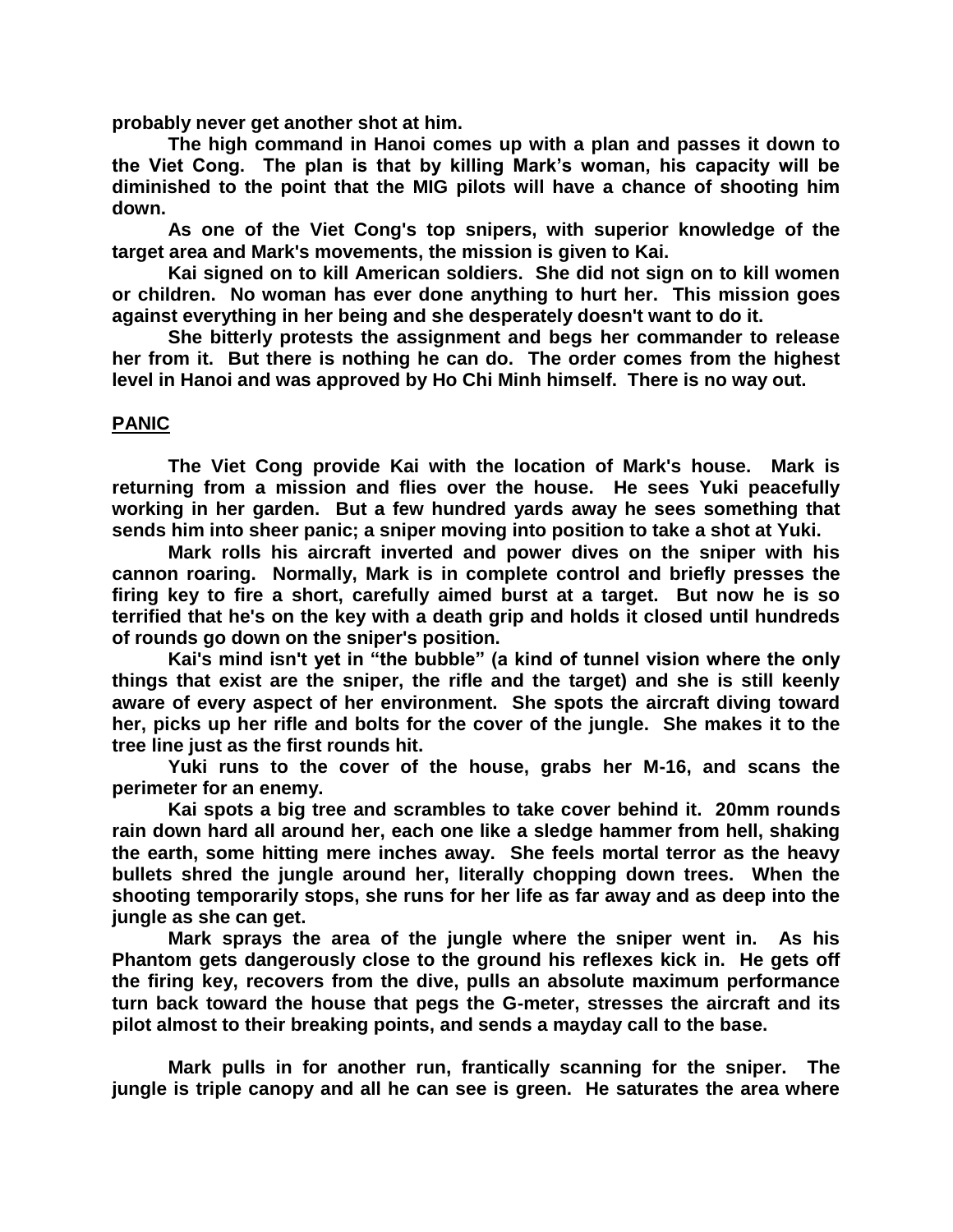**the sniper went in with 20mm cannon and rocket fire.**

**Kai is extremely fortunate that Mark thinks napalm is inhuman, and at one time risked a court martial by refusing to obey a direct order to carry it. If he had it he would have incinerated her jungle and turned her into a human torch.**

**The personnel at base security remember Yuki very well from her heroic rescue of the dependent wives, and especially her coolness under fire that would impress even the most hardened combat veteran. When they hear that she is in danger, every available man grabs his weapon and races toward the house.**

**Mark continues to circle the area looking for the sniper until he receives a radio call that the Yuki is safe and the area has been secured.**

**Mark has had many close calls, but never anything like this. He was a heartbeat away from losing Yuki, and it absolutely terrified him.**

**Mark and Yuki have remained aloof from the high ranking officers and wives at the base for the way they treated Yuki in the beginning, and insisted on living in their serene love nest off-base. But that ends abruptly. They are relocated to a house in the most secure area of base housing, with the commander's wife throwing a lavish housewarming party for them.**

**Mark wasn't the only person to experience panic. Kai can't believe the world of hurt that came down on her from the sky. It was an absolute miracle that she was able to escape without getting hit.**

**Kai's base is part of the extensive Viet Cong tunnel network. She races for an opening and screams for the guards to let her in. She dives into the tunnel and scrambles for the deepest and innermost chamber. She hugs the ground in the fetal position, and it is hours before she is able to stop shaking.**

## **THE RIFLE**

**At this point Mark is almost single-handedly decimating the North Vietnamese air force, and every high ranking official in Hanoi and many in Moscow know his name. They are desperate to take him out at any cost, and Hanoi calls on their Soviet supporters for assistance.**

**They want to launch a multi-pronged approach, and their best chance on the ground is still Kai. But the only area of approach with her current weapon has been eliminated.**

**The effective range of Kai's Remington 700 rifle is about 800 yards, but an extremely skilled marksman like Kai can push it out to almost 1,000. The Soviets call on their very best scientists and firearms designers to produce a rifle with range and accuracy that up until now has only been a fantasy.**

**They start with borrowing scientists from the space and nuclear programs to develop an experimental cartridge that is very large caliber, slightly smaller than the American .50 BMG round, and with a previously unheard of high ballistic coefficient and accuracy. The bullets are made of depleted uranium. Simultaneously they work on an extremely high power optical scope with unsurpassed clarity and accuracy.**

**They then design an experimental rifle around the cartridge, and produce several prototypes. The resulting rifle is absolutely superb, and decades ahead**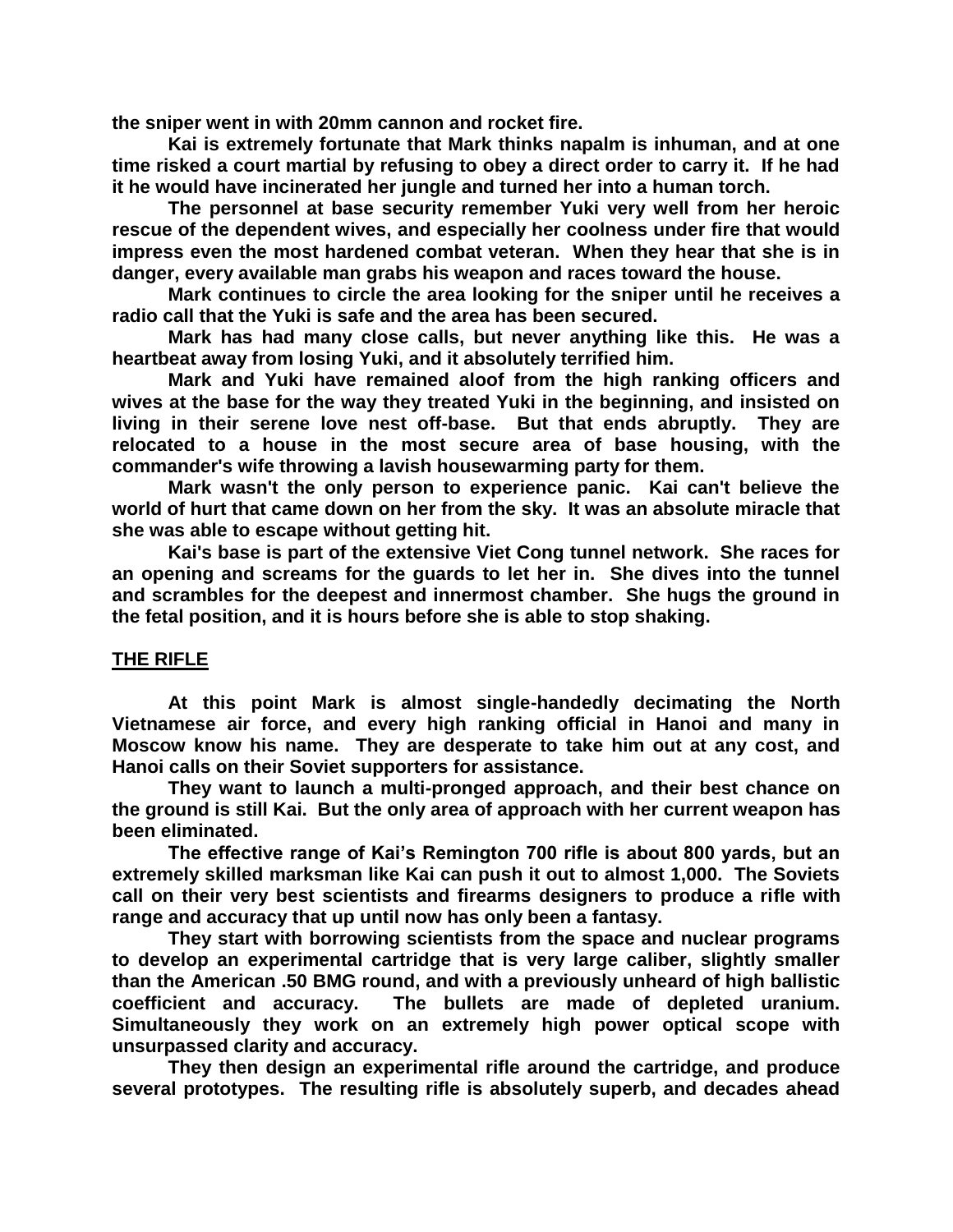**of its time. It has an extremely flat trajectory, an accuracy of ¼ MOA and an effective range of 2,000 yards. One of the prototypes is sent to Vietnam and issued to Kai along with a case of the experimental ammunition.**

**Kai was devastated by her last encounter with Mark. At this point in her life she no longer wants to kill Americans and just wants to disappear. But this is not an option. She is one of the Viet Cong's highest value assets, and they will never let her go.**

**If she tries to escape, they will surely track her down and find her, and not only subject her to severe "re-education", but kill every member of her family to set an example for anyone else contemplating desertion. She has often thought about turning her rifle on herself, but the Viet Cong would treat it the same as desertion and her family would pay the same price.**

**The tour of duty for an American soldier in Viet Nam is one year, or in the case of a fighter pilot 100 combat missions. For a Viet Cong fighter, there are only two ways out; the end of hostilities or death, whichever comes first.**

**Kai is trapped. Her only way out is "through the top", but she can't do it by herself.**

**The rifle is extremely powerful, and even with a muzzle brake and a thick shoulder pad it has a recoil that even the strongest man would consider brutal. Kai is a petite woman, but she endures the extreme punishment and fires almost one hundred rounds through the rifle to compile a precise range table of elevation and windage values out to 2,000 yards. At the end of the process her shoulder is a mass of deep bruises and on the verge of dislocation. But she does her duty without complaint.**

# **CAPTURE**

**The Phoenix operators learn about Kai's new rifle from their informants in the Viet Cong. This bumps up the seriousness of the situation by orders of magnitude. Although Mark and Yuki are safely shielded by buildings while they are on the base, the greater range of Kai's new rifle gives her more vantage points from which she can line up on the flight line.**

**Even more serious is the fact that while the Phantom's fuselage provides protection from the .30 caliber bullets fired from Kai's previous rifle, the new rifle shoots a much more powerful bullet that is capable of penetrating the fuselage and the canopy. This means that Mark is vulnerable not only while approaching his aircraft, but also for the time in the cockpit required to complete his preflight checks. And also during takeoffs and landings.**

**Phoenix calls in several SOG ("Studies and Observation Group", a euphemism for "Special Operations Group") units with the sole mission of finding and neutralizing Kai.**

**SOG scours the jungle for weeks trying to find Kai, but she is able to evade them. However, the SOG patrols are so effective that Kai is not able to make an approach for a shot.**

**An outbreak occurs in another area which is so serious that the SOG operators are called away to deal with it. This leaves only base security to**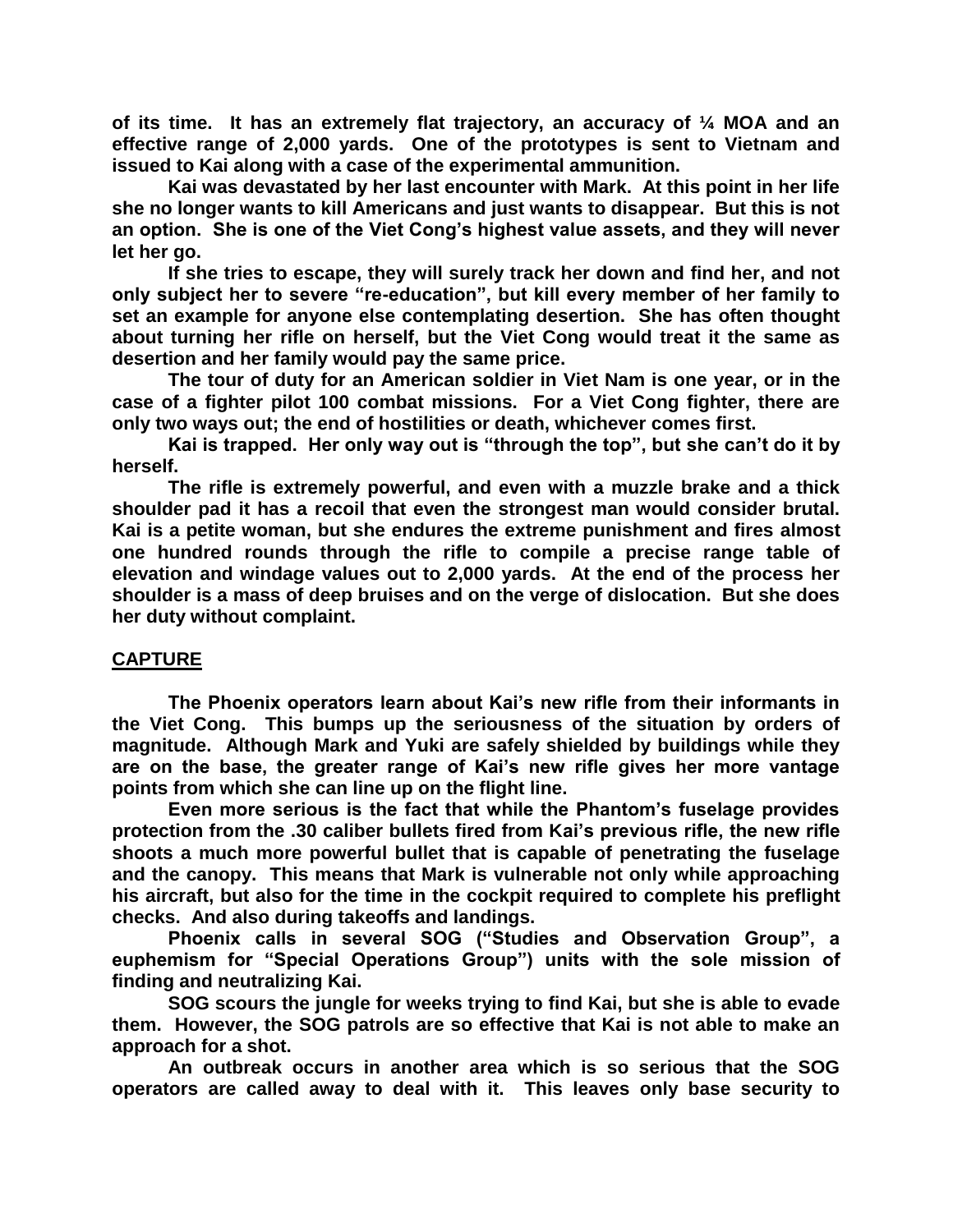**protect the perimeter. Whereas the SOG operators are highly trained and experienced jungle fighters, the base security personnel have no such capability.**

**Mark learns about the departure of SOG and the greatly increased threat to his life. It is completely alien to his character to live in fear and sneak around. Although he is under strict orders to never leave the base, he decides that he has had enough and takes matters into his own hands.**

**Mark knows that he doesn't stand a chance against Kai on the ground, and that going after her is sheer suicide. She can out-stalk him and put a bullet through the center of his chest from half a mile away, and he will be dead without having the faintest idea what hit him.**

**But he doesn't care. Mark is extremely disciplined, but like with the camouflaged SAM site, there are rare occasions when he just can't take it anymore. He has to go even though he knows that if he actually finds Kai, she will almost certainly kill him.**

**After Kai's last encounter with Mark she is terrified, demoralized, and operating at greatly diminished capacity. And Mark knows it. But he also knows that on the worst day of her life, she is still 100 times better than he is.**

**Mark obtains a map of the base and surrounding areas, and studies it in great detail. He identifies the locations which are most likely for Kai to line up a shot. He disobeys orders, leaves the base, and goes off hunting into the jungle.**

**He spends several hours scouting the locations, being careful to be as invisible as possible. Finally, he spots a lone young woman carrying a very large rifle. He quietly maneuvers behind her. He could easily take her out from behind with his .45, but finds that repugnant. Instead, he moves in close and rushes her. He knocks her down on the ground and takes her rifle away from her. He stands over her with his .45 pointed at her head.**

**The woman of course is Kai. Mark has no delusions about having outstalked her. She actually spotted him a mile away and left a crude trail leading to herself. She could have easily avoided or killed him. She is very strong for her size and could have put up a good fight, but she does not resist.**

**Kai knows as much about Mark as he knows about her. She knows that it was him coming, and allows him to capture her. She feels that Mark is a good man, and wants him to be the one.**

## **HEARTBREAK**

**Mark knows Kai's history and has great empathy for her and admiration for her prodigious skill. The worst part is that the atrocity committed against her was done by Mark's own comrades in arms. He desperately wants to let her go, but knows that if he does that, the Viet Cong will force her to continue killing American soldiers.**

**The other alternative is to turn her over to the South Vietnamese ARVN forces, but he knows that if he does that they will torture her for information that she will never give up, and she will die slowly in terrible pain. He cannot do that to her.**

**Until now the war for Mark has been a gladiator duel in the sky between**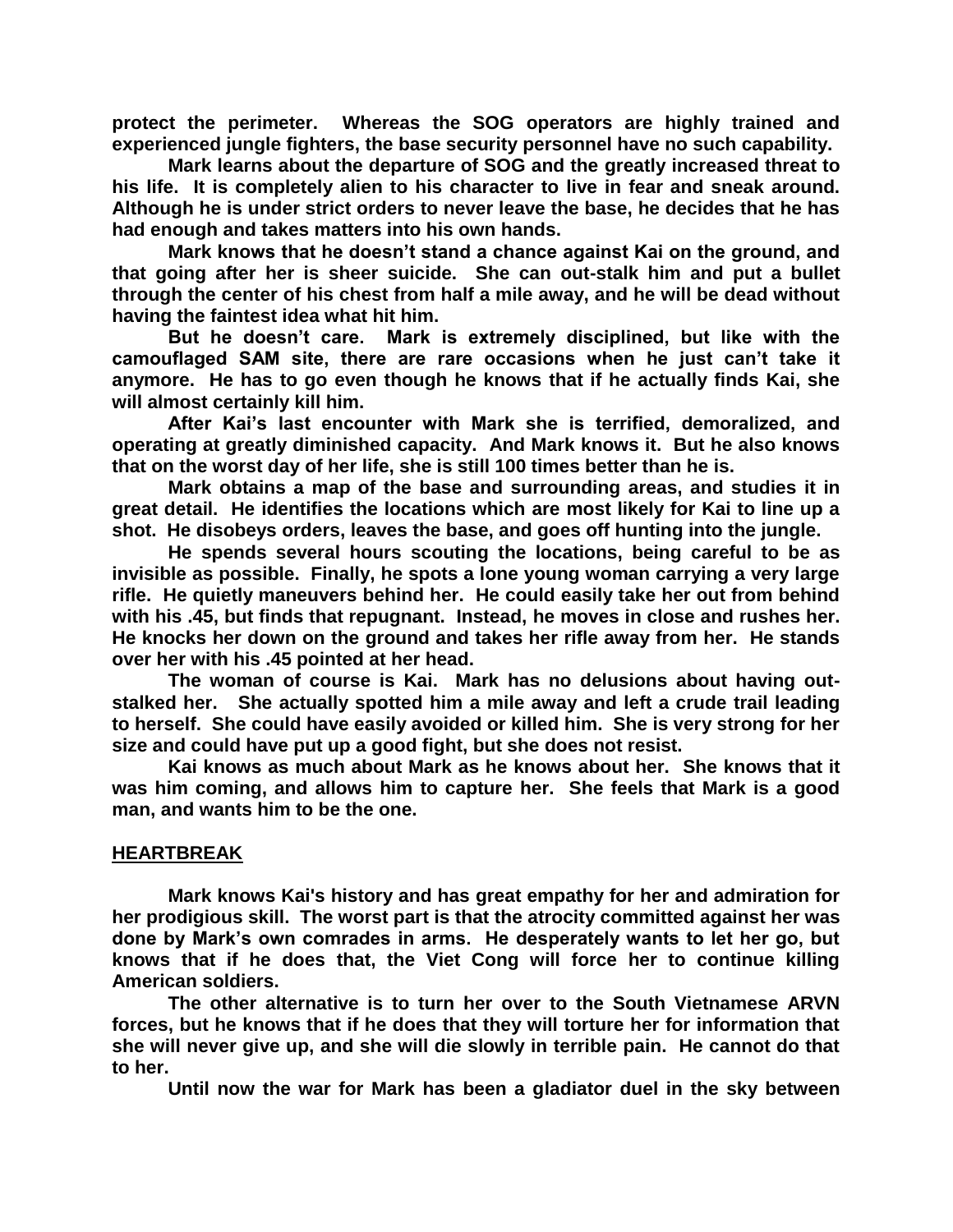**highly trained and motivated adversaries who want to be there more than anything else. That is what he signed up for. He did not sign up for this.** 

**Most people looking at Kai would see a vicious assassin who has killed many American soldiers. What Mark sees is a beautiful and sensitive young woman who was tragically traumatized by the cruelty of war, and also a highly trained and skilled adversary who is worthy of his greatest respect.**

**They look each other in the eyes, and their minds meet. Mark starts to panic, realizing that she is not begging him to spare her life; she is begging him to end it.**

 **Mark's mind is racing, running every scenario he can think of trying to find one that is even remotely acceptable. But they both know that there is none and there is only one thing that has to happen.**

**Kai closes her eyes. She shows no fear. On the contrary, her countenance is peaceful and serene, having faith that Mark will do the right thing and her suffering is finally going to end.**

**Mark desperately doesn't want to do it. He still hesitates. Kai opens her eyes and stares into Mark's. She gently nods her head in acceptance and closes her eyes again. She is ready.**

**There is nothing more. It has to happen. Mark struggles to fight back the tears as he pulls the trigger.**

**The base security personnel hear the gunfire and converge on the scene. They find the lifeless body of one of the best snipers who ever walked the planet, with her rifle lying on the ground beside her. But Mark is nowhere to be seen. He is off in the jungle crying his heart out. And no matter how hard he tries, he can't stop.**

**The Air Force wants to give Mark the silver star for single-handedly taking out one of the Viet Cong's top assassins. He risks a court martial by refusing to accept the award.**

**Even if it was for something that he didn't deeply regret, he doesn't care about medals or awards or promotions. All he cares about is his performance as a fighter pilot and his love for Yuki.**

## **MEMORIUM**

**The base commander plans to order his men to dig a hole out in the jungle, unceremoniously dump Kai's body into it, and fill it up without any marker. Mark can't let that happen, but the commander is his superior officer, and Mark can't go against him by himself.**

**Mark read about how when Manfred Von Richthofen (the Red Baron) was shot down behind allied lines in World War I, the commanding officer, Major Blake, had such respect for him that he arranged for him to be buried in a military funeral with full honors.**

**Mark and Yuki know that the base commander resents them and will never do anything for them. But his wife owes Yuki her life, and although Yuki has never asked for anything, the commander's wife has long been looking for a way**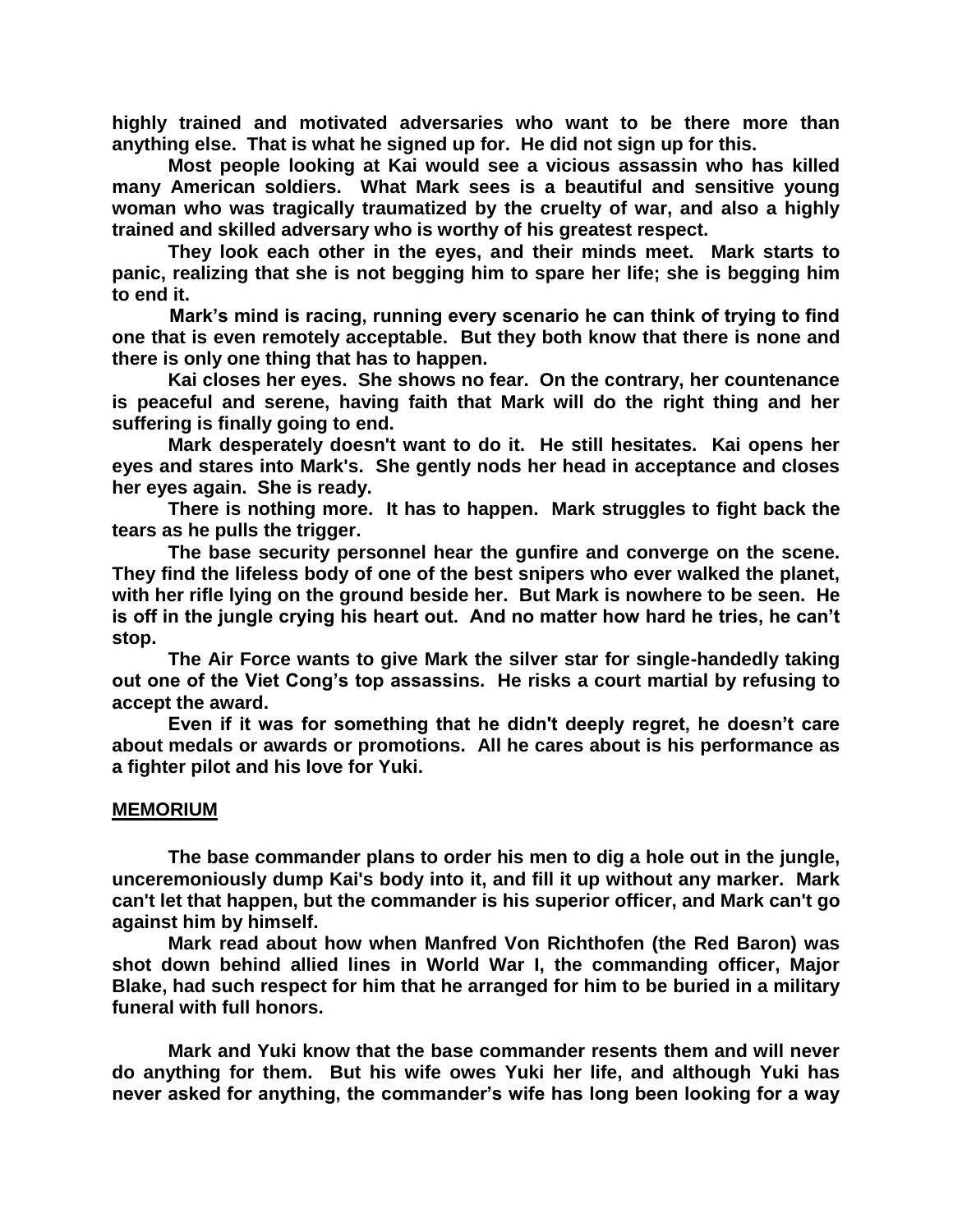**to even begin to repay her.**

**Mark and Yuki approach the commander's wife and ask her for a huge favor. She is grateful for the opportunity, and places a call to her senator father in Washington.**

**Her father was one of the people who watched the footage from Mark's gun camera, and deeply appreciates the incredible service that Mark is performing for his country. He asks for an audience with the president, which is granted.**

**The president also remembers the gun camera footage and completely shares the senator's feelings. The president deeply regrets that circumstances did not allow him to award Mark the Medal of Honor, and is grateful for the opportunity to do anything he can for him.**

**Mark's commander is astonished to receive a call directly from the White House. He is ordered by the president himself to arrange a funeral for Kai with full military honors. The order also includes instructions to the Phoenix operators to use their contacts to get word to the Viet Cong that the funeral for Kai is to honor her as a greatly respected enemy combatant who was killed in battle, and not because she collaborated with the Americans in any way.**

**Mark leads the honor guard at the funeral. Although he only met Kai briefly and at the end of her life, his heart is very heavy. Regardless of her motivation, she was a warrior of the highest order, and is in fact responsible for many more enemy kills than the Red Baron. In spite of the fact that she came closer to killing Mark and Yuki than anyone else, Mark will remember her with compassion as long as he lives.**

**Thanks to the actions of the Phoenix operators, the Viet Cong is able to use Kai's story as a powerful propaganda tool; a simple peasant girl who rose to become one of the most elite fighters in the Viet Cong, and died so heroically in battle fighting one of their most fearsome enemies, that the Americans gave her a military funeral with full honors. And the Viet Cong makes it a point to take especially good care of her family.**

**Of course, the U.S. armorers have a field day reverse engineering Kai's rifle and ammunition. But the weapon system is so advanced, it will take years before its full potential is even understood.**

## **OPEN HEART**

**Mark still can't believe that the only good thing he could do for Kai was to end her life. He has never talked to Yuki about the incident, and she knows better than to ask him about it.**

**The night after the funeral Mark decides to open his heart to Yuki and tell her the details of what happened.**

**Mark hates what he had to do, but knows deep inside that it was the only way. Yuki tells Mark very gently that in her samurai warrior culture, what he did was an act of extreme kindness. It makes him feel a little better, but not much. He has nightmares and wakes up in a cold sweat for months into the future with the vision of Kai closing her eyes for the last time before he pulls the trigger. And it will haunt him for the rest of his life.**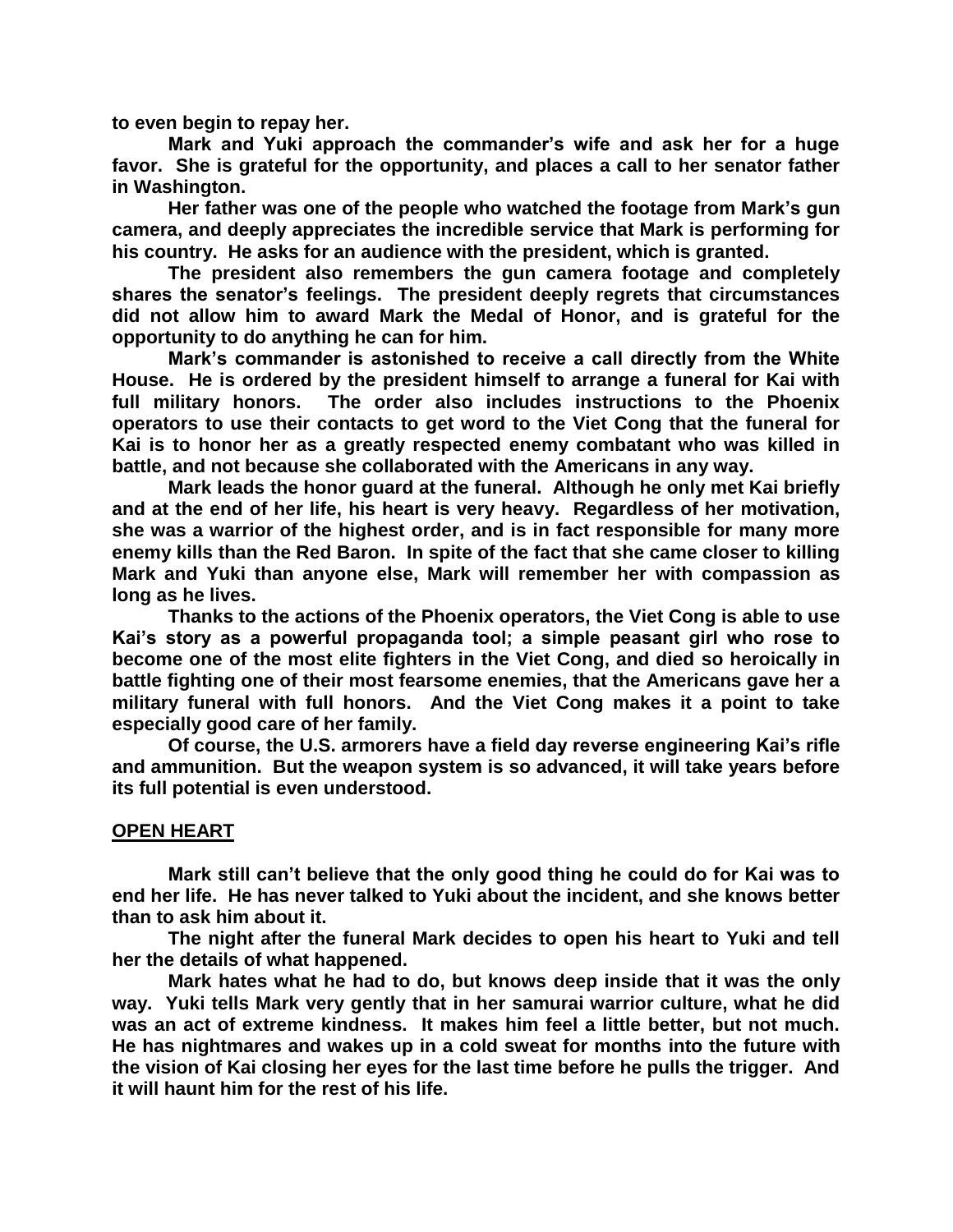#### **NEW COMMANDER**

**Mark has plans for additional missions that will inflict yet more severe damage on enemy forces. He constantly goes to the commander's quarters to ask permission to implement them.**

**However, the commander has found a new hobby; opium. He doesn't want to get involved in actual combat operations, and knows that the war will be over soon. He doesn't want to risk anything that would jeopardize his chances for a cozy job at the Pentagon with a fast track chance for promotion when he gets back home.**

**He is always high and has the same answer for Mark; "No, too risky". But this time, he is almost completely out of it and is tired of being pestered by Mark. He just wants to relax in his opium haze. His reply is "Ok, I don't give a fuck. Do whatever you want. Just go away and don't bother me again".**

**Mark doesn't think of himself as a leader, and doesn't want to be one. He would much rather fight alone and not have to worry about anyone else. But he has just been made acting commander of the base, and is fully capable of rising to the occasion.**

**Mark assembles the squadron and informs them that the commander has become "temporarily incapacitated" and has placed him in charge.**

**Under Mark's command, morale in the squadron couldn't possibly be higher. Mark leads by example, and in every engagement is the first to fly into the heart of the fray. With few exceptions, every pilot in the squadron would give everything he has for the chance to follow Mark through the gates of Hell.**

**Mark is finally unleashed. As Yuki's father said, Mark is a true Samurai. He is totally committed to doing everything in his power to win the war. Of course he can't do it single-handedly, and his squadron is just a small part of a huge theater of operations. But his goal is to bring the North Vietnamese air force to its knees, one MIG at a time, and destroy as much of the military and industrial infrastructure of the enemy as possible.**

**He plans to do this by flying deep inside the Hanoi/Haiphong complex and hitting the enemy where he lives. His mindset is not blood lust; it might be described as tightly controlled rage. The enemy made it personal when they tried to kill his woman.**

**Mark increases the number of sorties dramatically, and also the danger level by going after much harder targets. He plans each mission meticulously, spending many hours considering every detail and attempting to foresee every contingency so that all of his pilots will accomplish their mission and make it back home as intact as possible.**

**He makes full use of stealth and deception, creating diversions in one direction and attacking from another. He uses surprise, speed and violence of action in all of his operations.**

**As a result, whenever Mark's aircraft invade North Vietnamese airspace, the North Vietnamese never know from what direction an actual attack may or may not come from, and scramble their facilities all over the country.**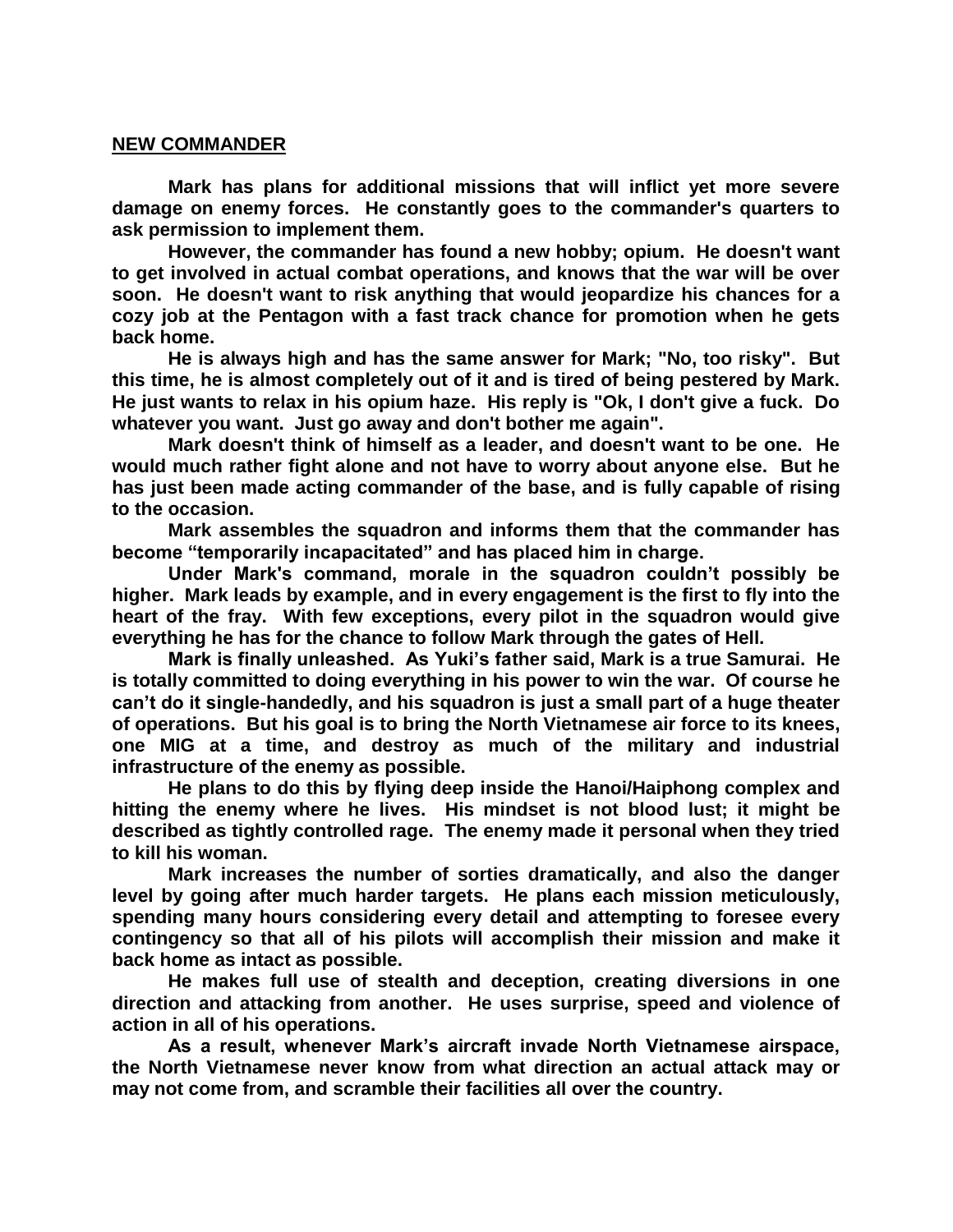**Mark likes to make a game out of this by sending his pilots on "training missions" to just barely enter North Vietnamese airspace from several different directions simultaneously and then turn around and come back home. As a result, the North Vietnamese are constantly "crying wolf", which dulls their awareness and makes them more vulnerable when a real attack comes.**

**He leads his pilots into the heart of the Hanoi/Haiphong complex, practically at will, to places no one else would dare to go. Anything relating to the military or war support is fair game.**

**Mark's attacks are fierce and brutal, but he tries his best to maintain his humanity by operating his weapon systems with pinpoint accuracy and minimizing collateral damage as much as possible. Countess residents of Hanoi huddle in fear in their homes during Mark's attacks and watch a factory or other military target across the street get smashed into rubble, with their own home remaining untouched and intact.**

**Although the SAM sites and AAA batteries operate at full potential, there are rarely any MIGs in the air. Mark's tactics are so devious that the MIGs can't be scrambled fast enough to get to his location before he has wreaked his havoc and headed out of the area.**

**Every pilot and airman in the North Vietnamese air force knows that they have a better chance of survival flying into a shredder than going up against Mark's Phantoms. They are reluctant to sacrifice precious aircraft and pilots' lives for nothing.**

**Mark and his men further increase the danger level by going in at very low altitude to maximize the precision of their bomb, rocket and gun attacks and minimize collateral damage. They are easily within the range of small arms ground fire, and the Phantoms often return home riddled with holes from AK-47 bullets.**

**Mark loses a few men, and it breaks his heart each time. But his casualty rate is far below that of any other squadron, including those that perform only minimally dangerous operations.**

**Whenever a pilot goes down, Mark gives him a military funeral with full honors, even if his remains cannot be recovered; followed by an appropriate send-off at the officer's club.**

**His most heartbreaking job is to write a notification letter to the pilot's family back home. He takes great care in writing these letters to praise the pilot's individual achievements, and let his loved ones know that he died a hero in service of his country. These letters are cherished by the families, and give them at least some small comfort as they mourn their loss.**

**Mark wants to bring as much destruction on the enemy as fast as he can while minimizing communication with Washington, because he knows that when they find out what he is doing they will want to shut him down. The "chicken hawks" in Washington are more concerned with placating the Russians and Chinese at the Paris peace talks to keep them from entering into open conflict than they are about winning the war.**

**These times are taking a terrific toll on both Mark and Yuki. Mark works long hours, late into the night planning missions, and then leads his pilots into**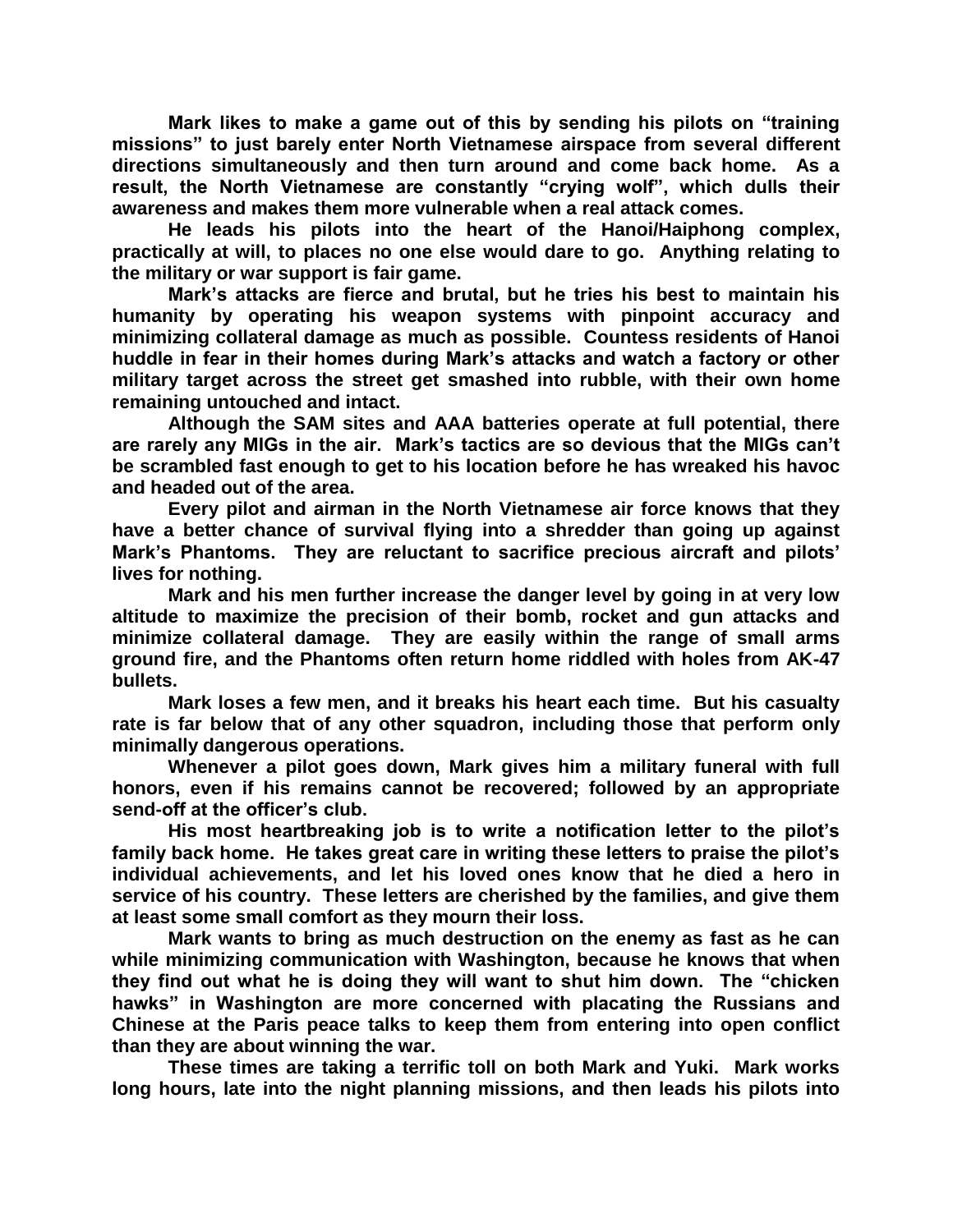**one of the most lethal environments in the world. He is physically and mentally exhausted, and constantly fighting burnout.**

**But at least Mark knows what's happening all the time. Not Yuki. Every time Mark kisses her goodbye and walks out the door, she has no idea if she is ever going to see him again. Every second he's gone, she doesn't even know if he's alive or dead. All she can do is hope and pray that he will survive the mission and come back home to her. The waiting is sheer torture and seems to never end. The stress is almost unbearable.**

# **ATTACK IMMINENT**

**Following Kai's failure to kill Mark and Yuki, and the stepped up air operations under Mark's command, the leaders in Hanoi are desperate to neutralize Mark, with Yuki as a secondary target, by any means. The only alternative left for them is a direct attack on the base.**

**An air attack is out of the question. Any enemy aircraft approaching the base would be detected and intercepted very far away.**

**The base is in a remote region, deliberately located far from the main battle areas. Mark's friends at SOG are monitoring the enemy very closely. They sense a buildup of both VC and NVA forces in the area. There aren't too many of them, but they are preparing to launch a "Hail Mary" attack with everything they have, and don't care about casualties.**

**There aren't many US ground troops in the area either. There is the SOG unit, a few ranger and regular infantry units, and as Mark will find out, a LLRP unit led by his friend Brian.**

**SOG communicates with Mark and the LLRPs. Mark requests the LLRPs to perform a detailed surveillance of the area. The result is highly disturbing. The enemy forces are consolidating and moving toward the base. An attack is imminent.**

**As a token formality, Mark follows the chain of command and knocks on the commander's door to request orders. There is no answer. The commander is passed out on his couch in an opium stupor.**

**Mark gets on the radio to area headquarters and declares an emergency. It turns out that Mark's latest promotion made him the highest ranking functional officer in the area, and it his duty to coordinate and lead the defense. He assembles the base security force, tells them what is coming, and gives them instructions.**

**He finds Yuki and explains to her that he will have to be gone for a while, and sternly orders her that no matter what happens, she is to stay with the other women in the relative safety of the housing area.**

**Mark has to get his brain into hyperspace and keep it there to juggle an infinite number of variables to suppress the attack on the base. The last thing he needs is to have to worry about Yuki. He kisses her very sweetly and sets off for area headquarters.**

**Upon arrival, Mark immediately starts to coordinate all forces at his disposal. Brian's LLRPs have done an incredible job of mapping out the enemy**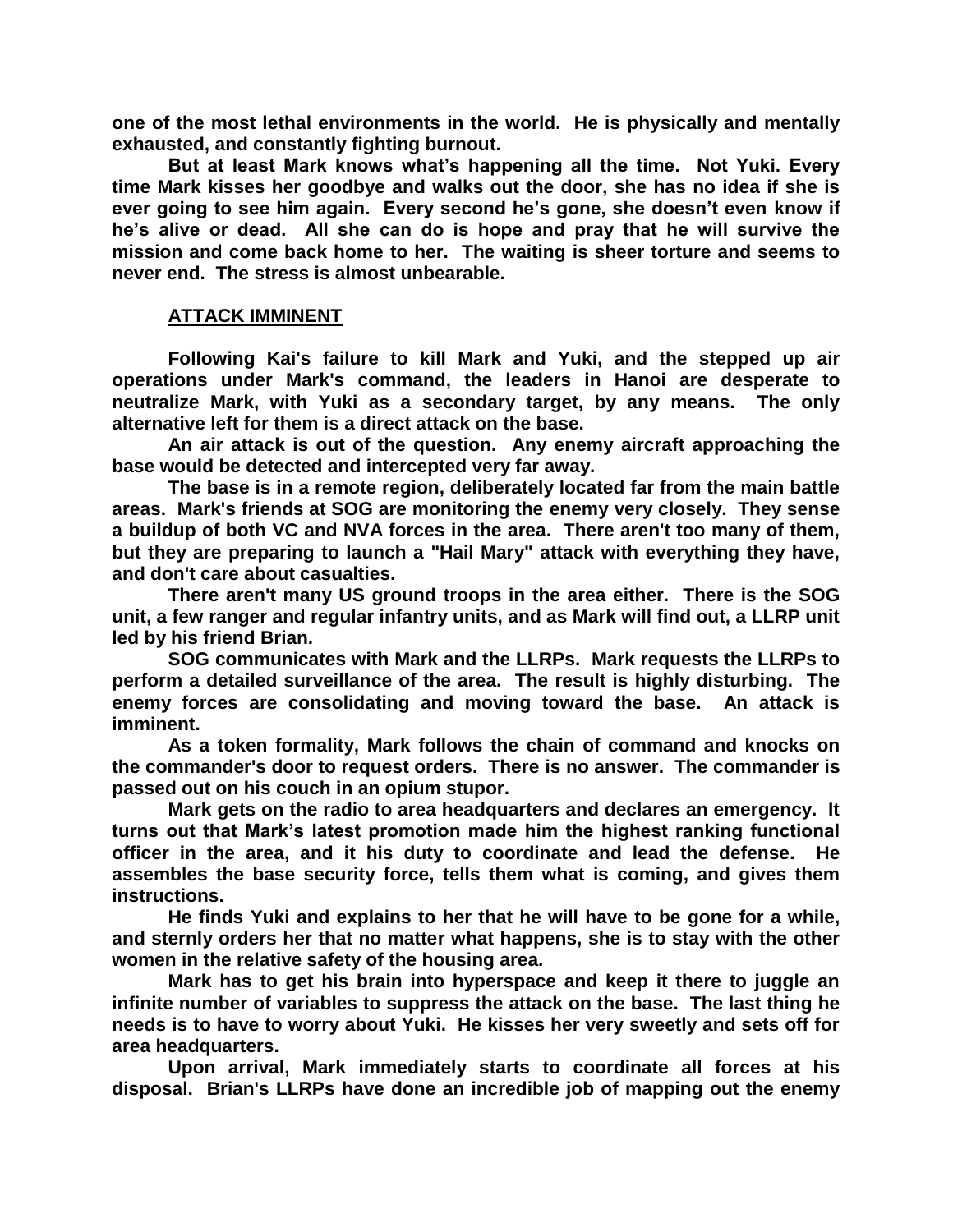**positions and movements. Mark has a very good idea of what forces the enemy has and where the attacks will come from.**

**Mark has little formal training in ground warfare, but applies the principles of aerial combat to the situation at hand. He decides to clandestinely infiltrate enemy territory and attack from the rear, with a pincer around each flank, and essentially encircle the enemy. The opposing forces will be attacked on three sides by Mark's ground troops, and repelled by base security on the other side.**

**Actually, this is Mark's plan B. Plan A is to put his ground forces into position, return to base, and lead his Phantoms in a devastating air-to-ground attack with all of their armament; bombs, rockets, guns. This should be**  extremely effective because the enemy positions are known. All that should be **left for the ground troops is to mop up a few survivors.**

#### **MURPHY'S LAW**

**Marks forces are in position. However, Murphy's Law again proves that it is absolute, and something happens that was totally unexpected; a monsoon moves into the area.**

**It is God's gift to the enemy. The weather conditions quickly turn to zerozero (minimal visibility and ceiling), with heavy rain and extremely high winds.**

**Air operations are impossible. Mark's Phantoms are grounded. Defense of the base must be conducted entirely on the ground.**

#### **AGAIN**

**In spite of Mark's meticulous planning, he and Yuki were ambushed on their way from the island to Mark's base in Vietnam, and Mark was forced to fight for their lives. It is happening again. Enemy scouts detect Mark's forces behind their lines and report to their commander. Time is critical for them, and the commander orders all of his troops to immediately charge the base and kill everyone in sight.**

#### **DARK YUKI**

**The attackers take advantage of the weather conditions and begin their assault on the base. There aren't too many of them, but since it is all of them at once it is a formidable hoard. They know it is a suicide mission, but are highly motivated and prepared to fight fiercely to the death. Their single mission and purpose in what remains of their lives is to find and kill Mark or Yuki.**

**In view of this development, the personnel at the base are going to take the full brunt of the enemy attack. Mark's troops are racing as fast as they can to try to overtake the enemy forces and engage them.**

**Yuki initially does what she was told and remains in the secure area of base housing with the other women. But she hears a large volume of gunfire from the perimeter. She listens for several minutes, and then something snaps**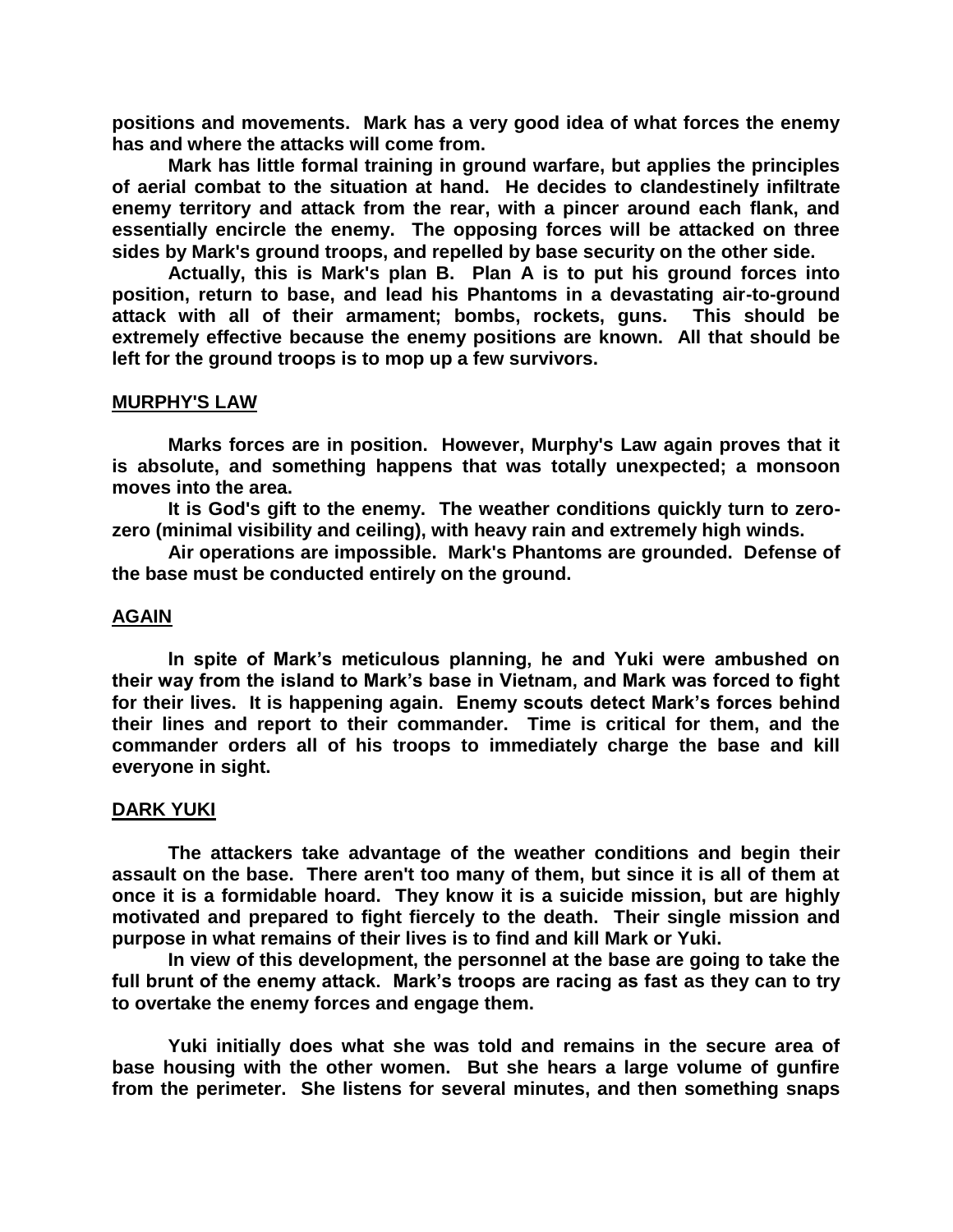**insider her and she can't take it any more. She runs to her house, grabs her M-16 and bag of loaded magazines, and races for the front lines.**

**She views the battlefield, briefly puts her hands together in prayer, and says "yurushite" (God forgive me). She sees a group of defenders behind a pile of sandbags firing at the attackers.**

**She joins them. At first they think she is a VC and think to shoot at her, but then a soldier recognizes her and shouts "It's the lady from the picnic. She's with us".**

**Yuki's awesome marksmanship and coolness under fire kick in. As soon as an attacker comes into sight, she puts him down with a single, deadly accurate shot to the center of his chest.**

**At one point, she sees a soldier run out of ammunition with several VC charging at him. The attackers move behind cover, and she can't get a shot at them. She yells at the soldier to get his attention, and throws him her last loaded magazine. He does a speed reload and puts down the attackers.**

**Mark's troops are attacking from the rear and sides. Many of the attackers have been killed, and they and the base defenders are running out of ammunition. Although there are still a few rounds flying, it is turning into hand-to-hand combat with bayonets and rifle butts.**

**Yuki is out of ammunition. She puts down her M-16 and draws her Samurai dagger. With no hesitation, she races directly into the heart of the fray.**

**Yuki is a true Samurai woman. Her father had her trained well in the use of her knife and body. At his insistence, she received extensive instruction from some of the best martial arts teachers in Japan. Her skill with the knife is even more formidable than her skill with a rifle.**

**She moves fast, constantly changing direction to prevent being hit with an aimed shot. She charges directly at the enemy fighters, killing them with a slash or thrust to the neck, heart, or eyes.**

**At this point, the defenders are outnumbered and their situation is desperate. They're a heartbeat away from being overrun and killed. They can't wait for Mark's men to reach them from the rear. They have to do whatever it takes to survive.**

**Like most Japanese women of her generation, Yuki is "hazukashii". She tries her very best to appear prim and proper at all times, especially in public. Anything that makes her look like other than a pristine, respectable lady could cause her shame in Japan.**

**But this not polite Japanese society. It is a bloody battlefield, and the only thing that matters is to kill or be killed.**

**Yuki does the unthinkable. She resorts to an old trick used on rare occasions by the "kunoichi" (female ninja) hundreds of years before. She takes off her blouse and bares her breasts. She continues to engage and kill attackers, and is soon covered in blood.**

**The trick is effective. The attackers are so shocked to see a naked woman charging at them with a knife that they tend to freeze or at least hesitate and give Yuki a huge tactical advantage. The blood on her bare skin creates an even more**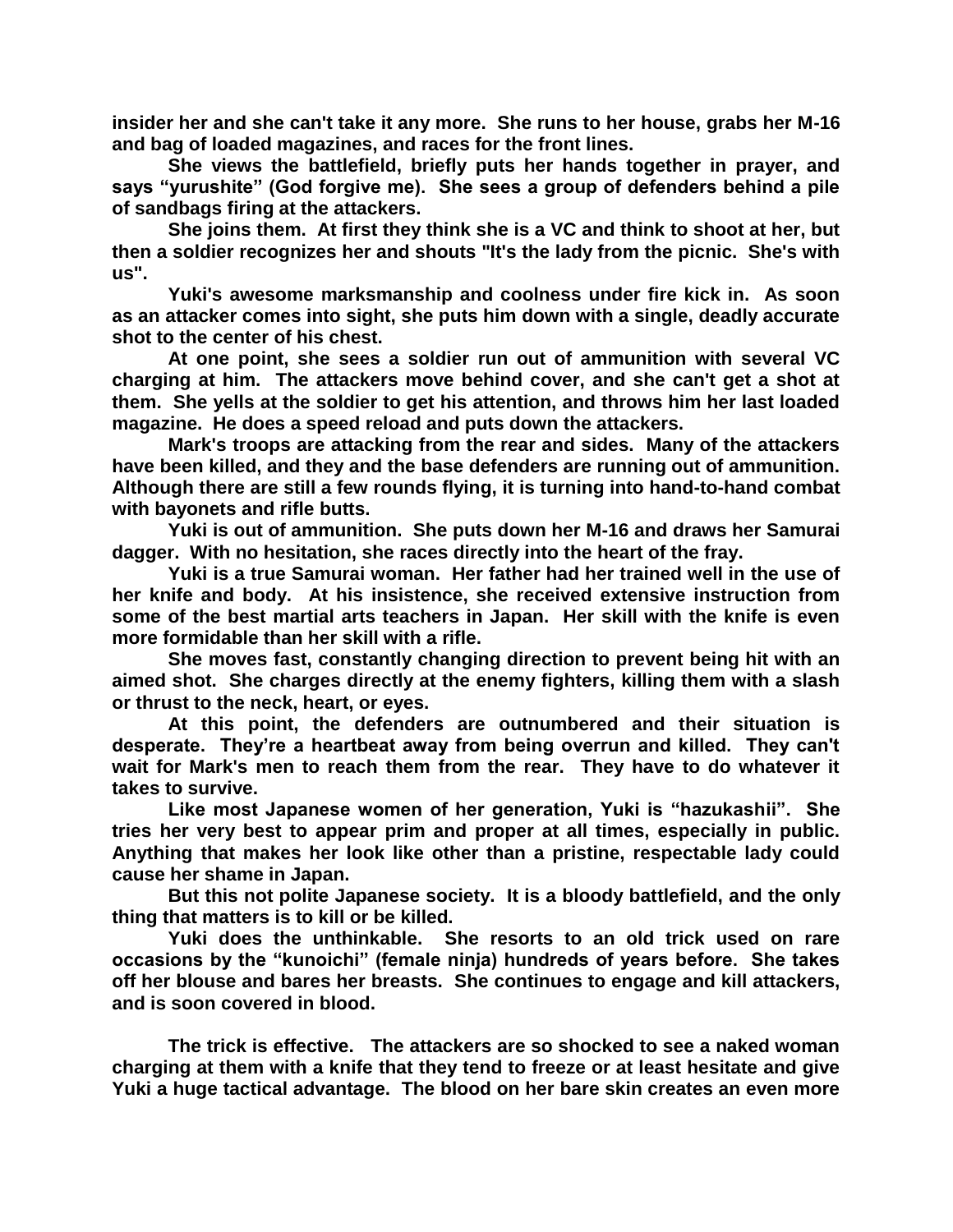**fearsome appearance.**

**Yuki runs wild through the battlefield screaming like a demon from the depths of hell and slaughtering enemies. She scares even the US soldiers who know she is on their side.**

**Then something extremely dark happens inside her; she feels blood lust. She is enjoying the killing and can't get enough of it.**

**Yuki and the other defenders continue to fight until all the attackers in sight are down. But Yuki's blood lust is out of control, and she runs around the battlefield looking for more enemies to kill. There are none, it's over.**

**Mark's troops are still mopping up in the rear, and the two sides haven't yet come together.**

#### **DARK GODDESS OF MERCY**

**Yuki is completely exhausted from the fight. She's hyperventilating and struggling to keep from passing out. She rests briefly to get her strength back and let her mind come down to something resembling normal.**

**The battlefield looks like a scene from hell, littered with bodies of the dead and wounded. Yuki wipes the blood off her dagger and puts it back into its sheath.**

**The medical personnel begin to arrive and treat the wounded. Yuki puts her blouse back on, finds her precious M-16, slings it over shoulder, and goes off to help the medics.**

**The medics are going through the battlefield treating soldiers at random. Obviously, none of them are trained in triage or even know what it is.**

**This is Yuki's greatest nightmare; the time she prayed would never come. She was trained in triage in nursing school, but hoped that she would never have to be involved in it.**

**But she knows what she has to do. She was not allowed to practice medicine at the base hospital, but is familiar with the facility and understands its resources and limitations.**

**She runs to the hospital, finds the triage tags, and puts them into a bag along with trauma instruments and supplies. She returns to the battlefield and goes through it in a grid pattern, evaluating each wounded soldier and attaching a tag to him. Each time she meets a medic, she quickly explains what the tags mean and what action to take.**

**Triage was invented in World War I to allocate medical resources to a situation in which the number of patients greatly exceeds the facilities available to treat them. The patients are graded according to the severity of their wounds. Those with minor wounds are left to be treated later. On the other end of the scale, those with extremely severe wounds who might be saved if unlimited resources were available, are also left. The available facilities are distributed to treat the patients in the middle.**

**The result is that the maximum number of patients receive treatment and are saved. But Yuki's heart breaks every time she has to attach a black "deceased/expectant" tag to a soldier who is still alive, because she knows that**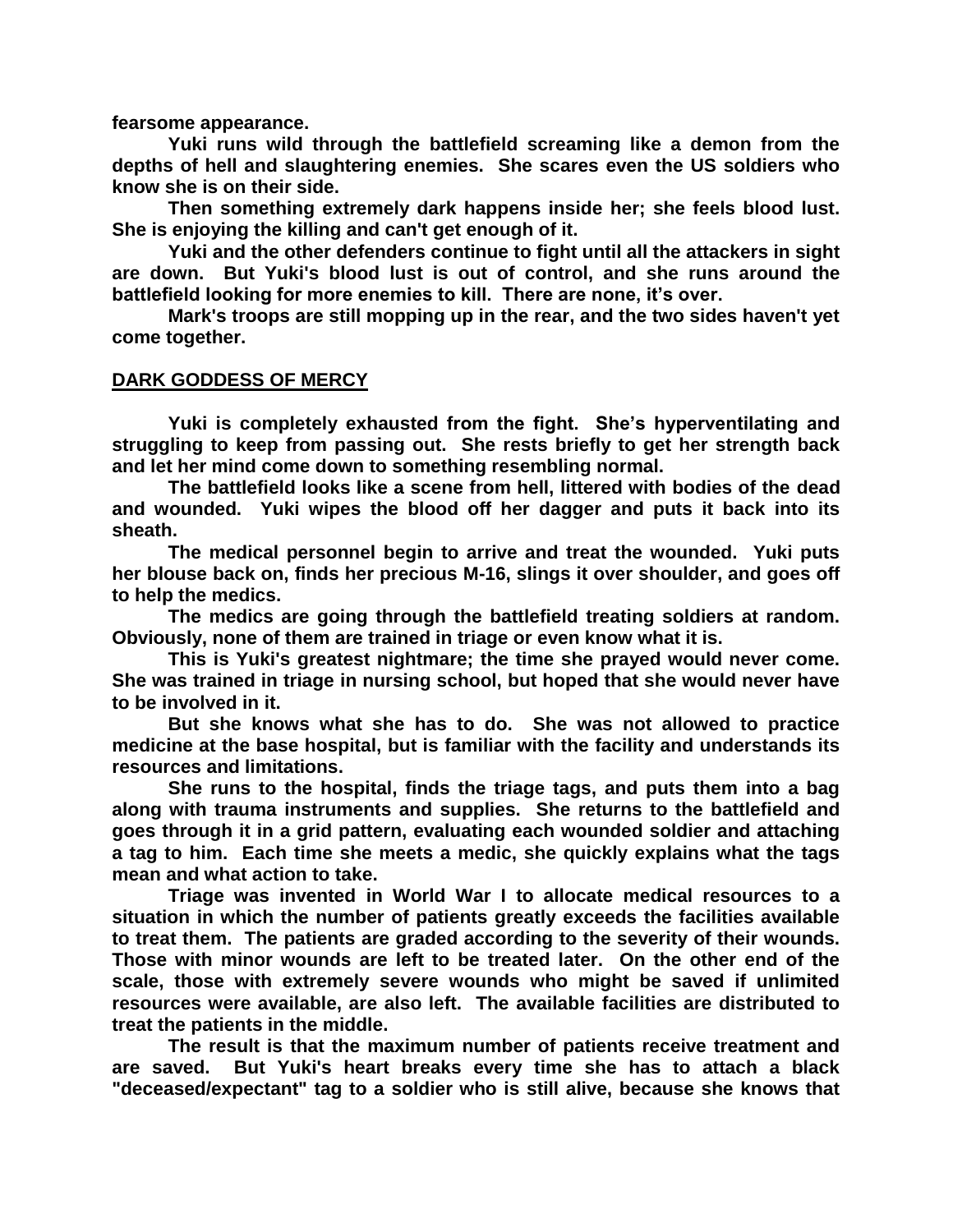**she is condemning him to death. She fights back the tears as she says a brief prayer for him, and moves on to the next. After performing triage, she joins the medics to administer treatment to the wounded.**

**The medics finish treating the wounded with red (immediate) and delayed (yellow) triage tags and make another pass through to tend to those with green (minor) tags.**

**Yuki goes back to look for those with black tags. All of them have died except for one, who is horribly mutilated, in terrible pain and beyond any medical help.**

**Yuki does the most merciful thing she possibly can for him. She injects him with a lethal dose of morphine to take the pain away and end his suffering as quickly as possible. She holds his hand and talks to him. He spends the last few minutes of his life in a state of euphoria in the arms of a beautiful and companionate woman.**

**This time it's Yuki's turn to cry. Even as a veteran trauma nurse, this was too much for her and she can't hold back.**

**The man was her patient, although just briefly. There was nothing more that she could do for him. She knows and understands this, but it still breaks her heart. She sobs quietly as she feels the life drain out of him.**

**As painful as it was for Yuki, she performed the triage operation perfectly; precisely matching the capabilities of the medical personnel to the wounded on the battlefield. But the faces of those that she had to black-tag and leave behind will haunt her for the rest of her life.**

**Finally, the operation is over and the major loose ends are cleaned up. Mark finds Yuki and they walk home hand-in-hand with M-16s slung over their shoulders for some desperately needed rest. Both are covered in blood. Mark got into some hand-to-hand himself.**

**They walk past the commander's wife and the other women. The women watch in silence. There is no way to put into words what they feel.**

## **FAILED MISSION**

**The monsoon passes by and the sky is clear the next day. Mark is on the radio aggressively coordinating a final mop-up operation. Brian's LLRPs, as always, provide superior intelligence about the small pockets of surviving enemy troops. Mark concisely maps out their positions and deploys his assets to attack them.**

**Finally, Mark is able to put his Phantoms into the air. They bomb and strafe the survivors into near extermination. The ground forces finish the job.**

**They capture some high-ranking survivors, and Mark, surprisingly accompanied by Yuki, "debriefs" them personally.**

**The survivors are face to face with the monsters they were ordered to kill, but failed. In addition, all of the aircraft on the base are intact and fully operational.**

**Although Yuki is completely demure and doesn't even speak, they see the dagger at her side and know who she is and what she did on the battlefield. They**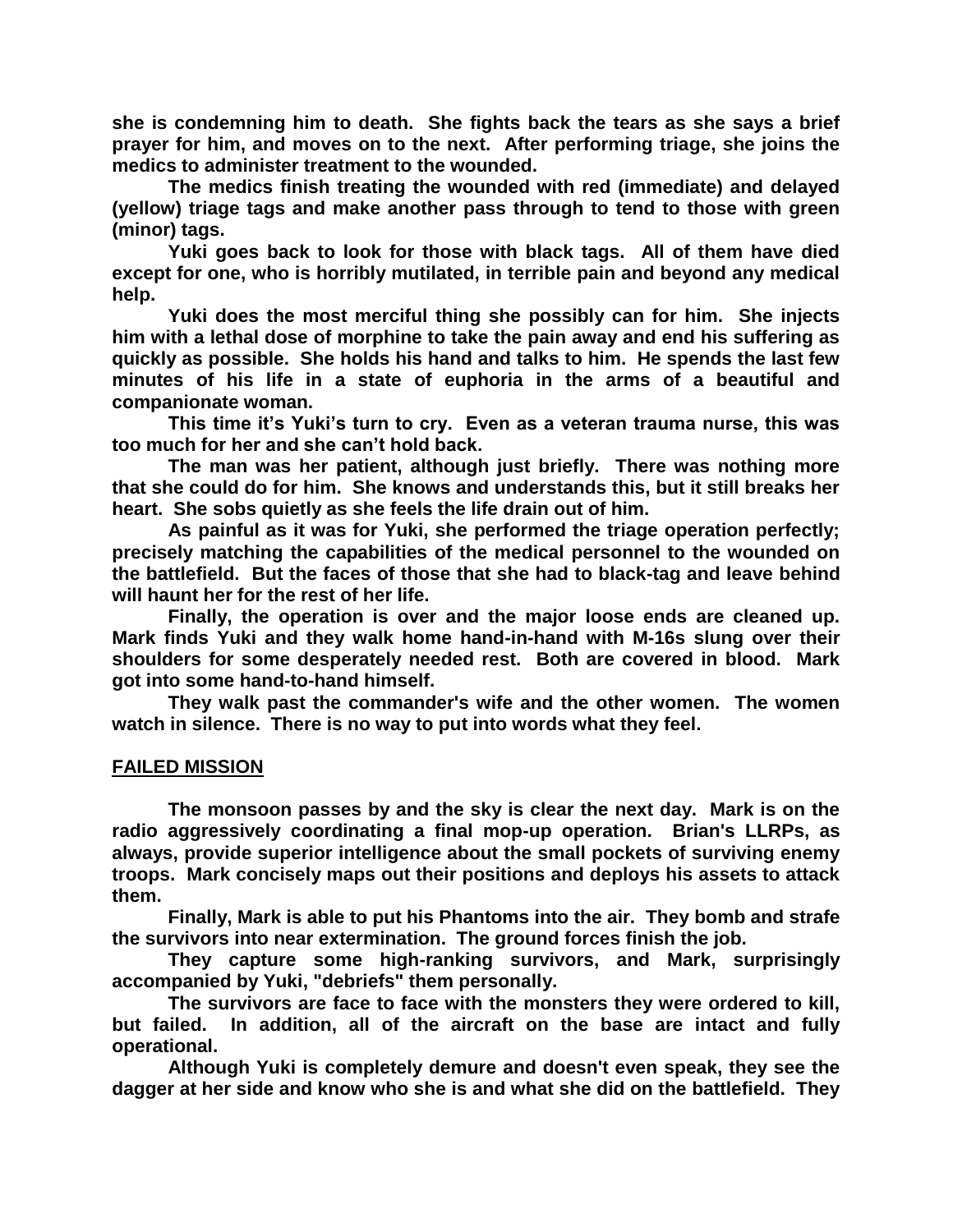**are even more afraid of her than they are of Mark, and are sure they are going to die.**

**Yuki draws her dagger and walks toward the men. They feel mortal terror, but are brave and show no fear. They quietly prepare to accept their fate.**

**Yuki walks behind them and cuts the ropes that bind them. She puts the dagger back in its sheath and walks away.**

**Mark looks them in the eyes, and orders them to report to Hanoi that their mission was a complete failure, and that his Phantoms from hell are coming back at them with a vengeance to kill them all. And anyone who attacks the base again will become a martyr to nothing.**

**The captives are released physically unharmed, but dread how they will be will be treated by their superiors when they return with Mark's message.**

**Yuki's father will never know what she did that day, but if he did, he could not possibly be more proud of his daughter.**

#### **MAD MINUTE**

**Mark gets on the radio again, and invites Brian and his LLRPs to a night at the base. They happily enjoy a hot shower, a night of good food and libations at the officer's club as Mark's honored guests, and a soft bed with clean sheets.**

**Mark introduces Yuki to his childhood friend and his comrades. They all like her and think she is a very sweet, young Japanese lady. But as warriors they instinctively feel that deep under the surface there is something very different about her. They don't know what it is, but their instinct is right.**

**Before coming on base, Mark joins them for a traditional "mad minute". LLRPs have to remain silent for long periods of time when on reconnaissance to avoid being detected.**

**When their patrol is over, they like to let off steam by firing their weapons into the air, yelling at the top of their lungs, and generally making as much noise as they can for a solid minute. They walk onto the base feeling much better. Although the LLRPs are enlisted men, Mark treats them like high ranking officers.**

#### **THE REPORT**

**Although Yuki was the fiercest warrior and most prolific healer in the battle, no mention of her appears in the official report. Ironically, as commander, it was Mark's job to write the report.**

**But at the time, he had no knowledge of Yuki's involvement. He thought that she stayed behind the lines with the other women, and just came out to help with the medical effort.**

**He thinks that all the blood on her body came from treating the wounded. If he knew what she was really doing, he would have been terrified and so worried about her that he would have been incapable of functioning at anywhere near his full capacity.**

**Of course, Mark finds out later and is shocked. But nobody tells him the part about the nudity. Nobody would dare.**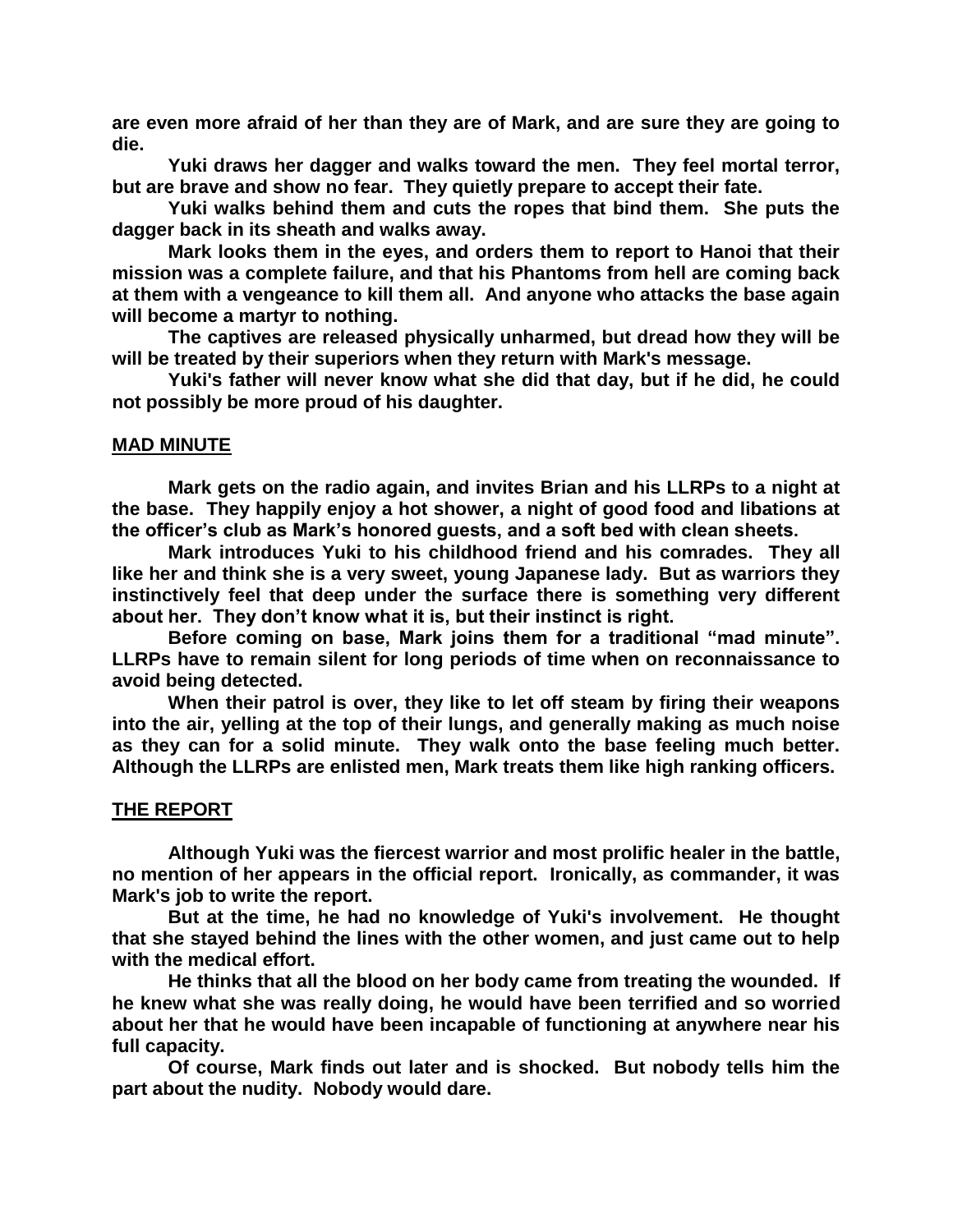## **YUKI'S REFLECTION**

**Yuki experienced the same blood lust that Mark did in the incident with the bombers. She thinks of herself as a kind and gentle person who is devoted to nurturing life, and this is who she wants to be. She can hardly believe what she did and that she had anything like that inside her. But given her Samurai bloodline and training, it's hardly a surprise.**

**Blood lust is something that exists in the darkest reaches of the human spirit. It comes from our animal nature, and is evolved through millions of years of humans into hunters and warriors. It was not only condoned, but praised on ancient battlefields where all combat was hand-to-hand with bladed and blunt weapons.**

**It was rare, but not unknown, when the warrior was female. Although some such women were revered, others were branded witches or worse by jealous and/or intimidated male counterparts.**

**Yuki hates the darkness inside her, but does not deny it. Her actions might have made the difference between victory or defeat in the defense of the base.**

**There is no doubt that she saved the lives of many US soldiers, albeit at the expense of many attackers. She has no remorse for what she did. Yes, she went out of control, but it was war and they were under attack by people who were trying to kill them.**

**Her altered state of mind made her more effective in battle. But she prays for the souls of the brave enemy fighters whose lives she had to take.**

**She doesn't tell Mark what happened. She just wants to put it behind her and hope that it never has to come out again. She returns to being sweet, demure, nurse Yuki, and thanks God for the chance to be that person again.**

#### **MARKSMANSHIP**

**The M16 rifle is capable of two modes of fire; semi-automatic (single-shot) and full automatic. Thousands of our troops are killed by Viet Cong ambushes conducted from the cover of the jungle canopy.**

**In many cases, our troops cannot see the enemy, and their only option is to put their weapons on full automatic and spray the area where they think the enemy is located. The great majority of the rounds do not hit anything. As a result, it is estimated that approximately 20,000 rounds are expended by our ground troops to kill one enemy soldier. In sharp contrast, for the snipers, the ratio is about 1.5 rounds per kill.**

**Yuki has never switched the fire selector on her M16 to full auto. All of her shots are semi-automatic and carefully aimed. She has very tight fire discipline and will not pull the trigger unless she has a clear shot and can guarantee a hit. For her, the ratio is very close to a perfect 1.0, and it has always been under extreme stress.**

## **THE BOUNTY**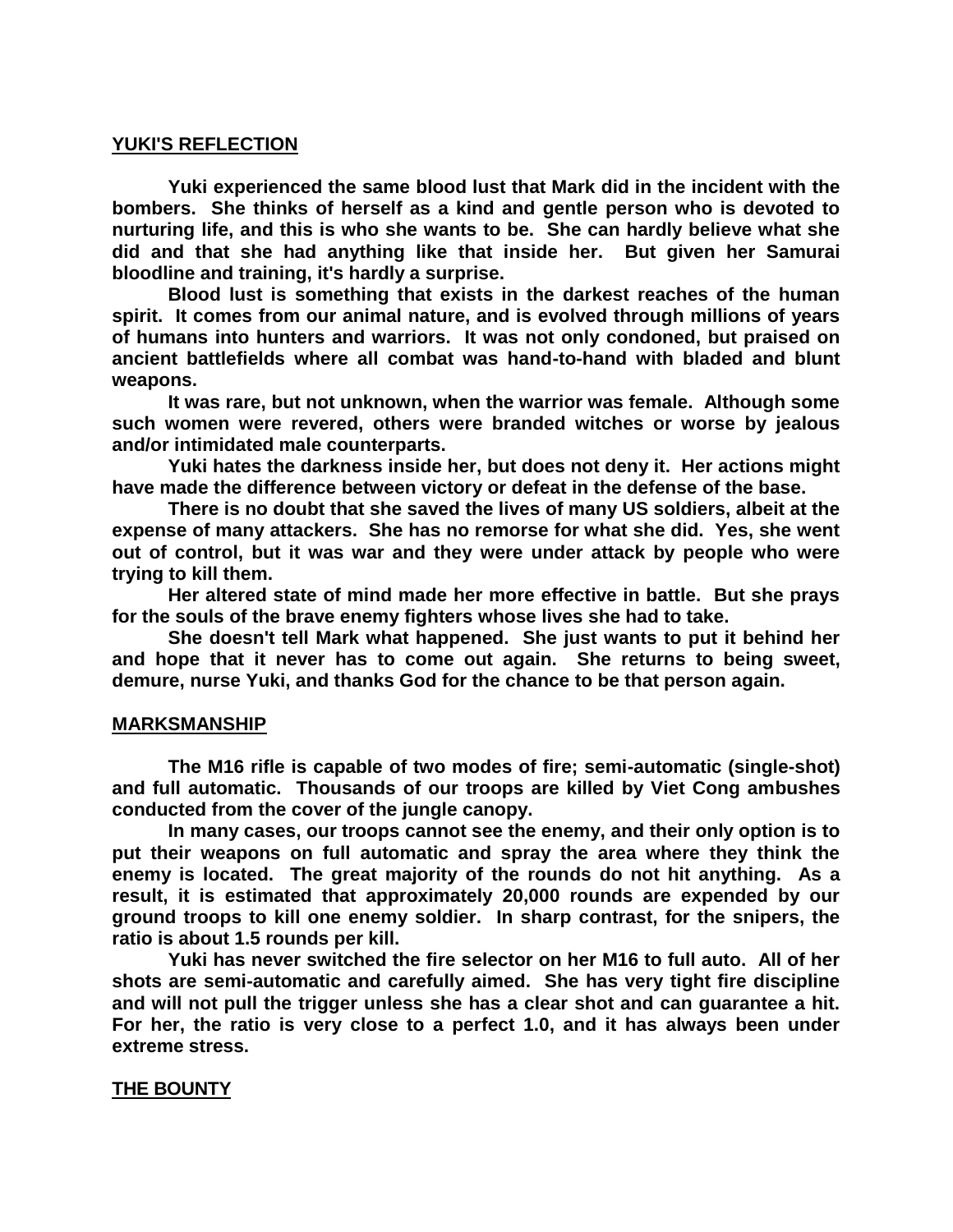**Yuki overhears the wives talking. There is a huge bounty on Mark's head, and every MIG pilot in North Vietnam is personally out to claim it.**

**To put it in perspective, the bounty on an average marine sniper is the equivalent of about US\$8.00. The bounty on Carlos Hathcock was \$30,000. The bounty on Mark is \$500,000.**

**It's time for Mark to leave on a mission. Mark and Yuki embrace. Yuki is really scared now, knowing that this might be the last time she ever sees Mark. She fears that her world is about to be shattered.**

**They look into each other's eyes. There is nothing to say. Mark heads off for the flight line.**

**Mark's four Phantoms take off and fly over the base. Yuki watches them fly off. She is on her knees in prayer.**

**A VC in the jungle monitors the takeoff and radios out a message. Shortly after, hoards of MIGs take off from multiple locations, all after one target.**

**Mark's unit tries to accomplish a low altitude bombing mission. It is absolutely impossible. They are attacked and overwhelmed by many MIGs. They evade and are barely able to escape using extreme flying ability, cunning, and a tremendous amount of luck.**

**Yuki searches the sky for Mark to return. The waiting is excruciating. Finally she sees a faint dot. The dot slowly turns into several dots. Finally Yuki can count the dots. There are four. Her heart soars when she realizes that they all making it back.**

**Mark returns home. Yuki was absolutely terrified that Mark would not survive. Her fears nearly came true. It was the closest call that Mark has ever had, and it is a miracle that he and his fellow pilots are still alive.**

**Yuki is the product of hundreds of years of severe samurai culture, and has great discipline and composure. But this was too much even for her. She breaks down and rushes into Mark's arms, sobbing uncontrollably with tears of joy and relief.**

## **THE WAR'S OVER**

**Things are getting really bad. The dependents, including Yuki, are being evacuated to Japan on a transport plane. It has a fighter escort headed by the commander. He sobered up enough to fly. He looks at it as a vanity mission, and doesn't expect any incident.**

**The American military is extremely hostile to its personnel associating with "indigenous" women, of which Yuki is one. But the commander's wife asked her senator father to personally sponsor Yuki for an immigrant visa, which he did, and it put her on the fast track for a green card, which is issued to her.**

**Mark's unit is on a close-in, limited mission out of reach of the MIGs. They receive a radio call that the war is over, and to abort the mission and return to base. On the way back they monitor the radio and hear that the dependents' plane is under attack by MIG pilots who don't know that the war is over, or don't care.**

**Mark orders his wingman to take the unit back to base and breaks off toward**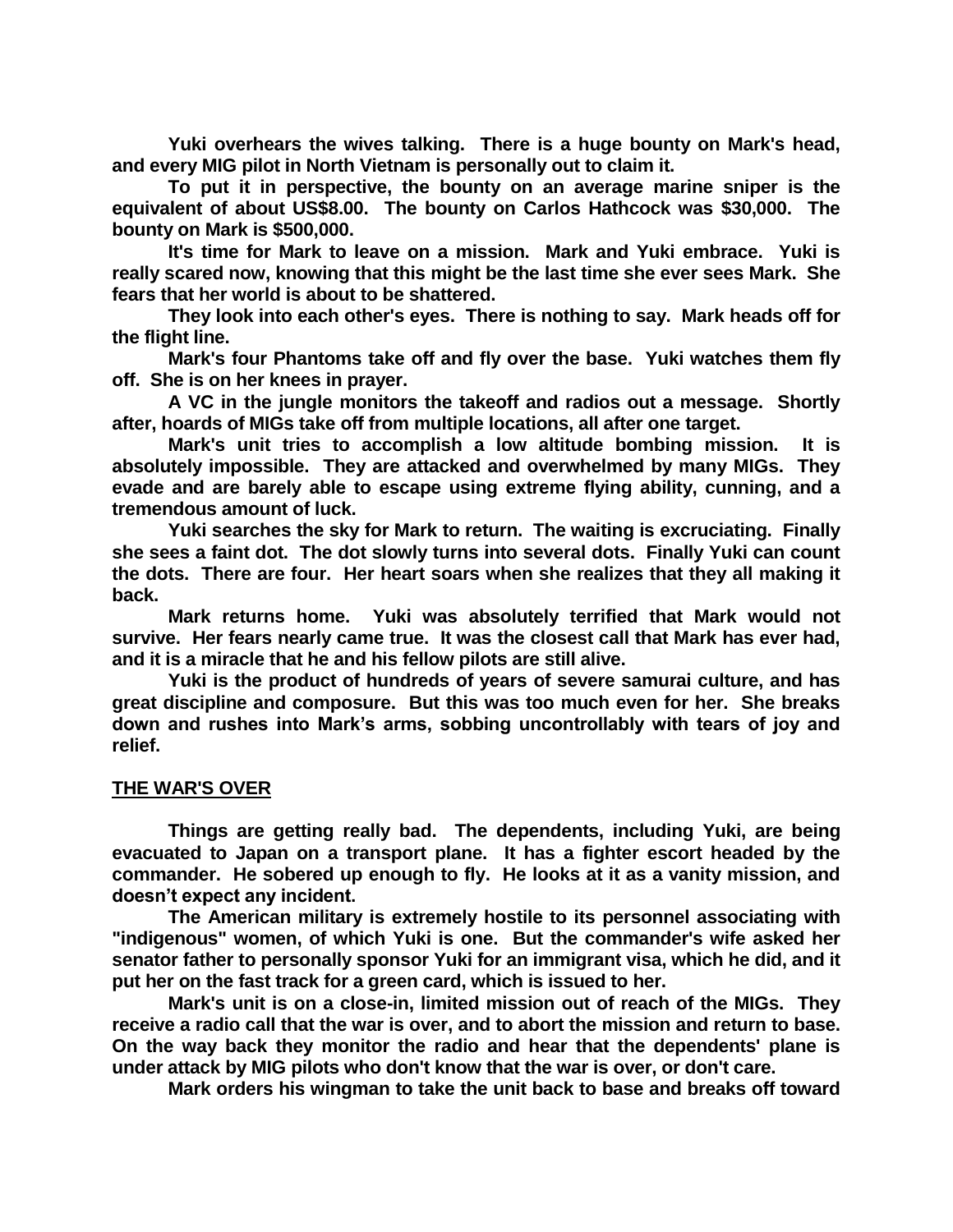**the transport. The other Phantom pilots disobey the order and follow him. Mark tells them that they don't have enough fuel, and that this is a one-way trip to the bottom of the South China Sea. They say "we're going".**

**They engage full afterburners and head for the transport. The dependents on the transport are terrified to see a hoard of MIGs heading toward them in the distance.**

**The commander's flight consists of three additional pilots who are loyal to him. Needless to say, they are the worst pilots in the squadron, who have flown the lowest number of missions and have no MIG kills. The dependents feel that they don't stand a chance and are going to die.**

**The commander has a MIG on his tail and panics. The other escorts get into dogfights with other MIGs. The dependents watch the show in horror out the windows of the transport.**

**Their spirits soar when they see four specks come over horizon on an intercept course with the MIGs, closing fast. Yuki is glad that her man and his comrades are coming to save her, but knows that they are in full afterburner and won't have enough fuel to make it back to land.**

**Mark's unit reaches the fray. Each pilot picks a MIG and fires. Four MIGs blow up almost simultaneously and create a blast wave and flame front that push the transport sideways and briefly cover it in flames.**

**Mark's Phantoms make a maximum performance turn and come back in for a second pass at the remaining MIGs. The MIG pilots see the Phantoms coming at them again in tight formation and are so terrified that they disengage and head out as fast as they can.**

**Mark's wingman has taken a hard hit, but keeps on fighting. During the second pass his plane catches on fire and he is forced to eject. Mark watches him drift down with a good chute and notes his location.**

**The transport and its passengers, as well as the pilots (with the exception of the wingman) are intact. The fight is over.**

## **FLAME-OUT**

**Mark's unit is almost bingo. The escort planes are also close to bingo due to the fuel consumed in the dogfight. They search for a tanker, miraculously find one, and head for it.**

**The commander reaches the tanker first, pulls rank, and gets on the boom. He tries to get filled up completely while the other planes wait and run out of fuel. Mark fires his gun close to the commander's Phantom, and radios him to get off the boom or he won't miss the next time.**

**The commander gets off and flies back toward the transport. His wife watches this cowardly act with disgust. She has known for a long time what he was really like, but didn't want to admit it. But this was it!**

**Mark is closest to bingo, but orders several other planes on the boom ahead of him. They get a squirt and get off fast. They can fill up later.**

**Finally it's Mark's turn. He cut it too close and is already bingo. He moves**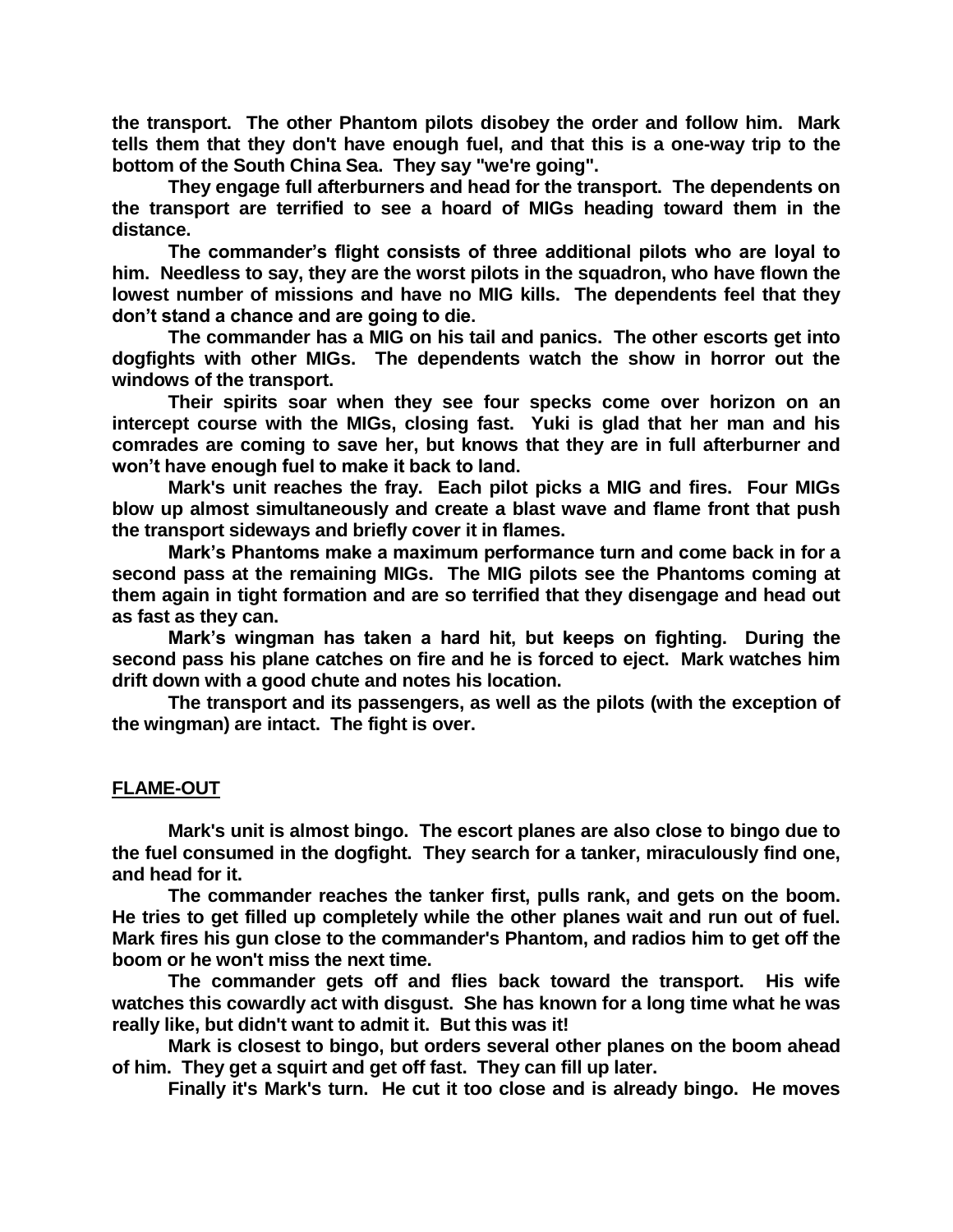**into position to engage the boom. Inches away both engines flame out and the Phantom starts to fall.**

**The boom operator yells "Slalom, slalom", and the tanker pilot puts his aircraft into a maximum performance dive. Mark pulls back on the stick to try to convert his little remaining airspeed into altitude, but just barely doesn't make it to the boom and stalls out. The Phantom drifts down further and further away from the boom.**

**Mark realizes that it is hopeless. He radios "Thanks guys, but no cigar". The tanker pulls up and Mark glides down toward the ocean in a steep dive.**

**Yuki watches in horror and disbelief. She's back in hell! She silently screams "It was supposed to be over!!".**

**Mark glides down to his wingman's location and ditches in the water. He makes it out of the plane with an emergency raft. He inflates it and gets in. He finds the wingman and they tie their rafts together.**

## **THE PIRATE BOAT**

**There are pirate boats in the South China Sea which are converted trawlers. They have doors on both sides, and look the same as any other trawlers when the doors are closed. The pirate boats have 3 inch guns mounted inside which can be fired out the doors when they are open.**

**A pirate boat approaches the rafts. The pirates would love to capture U.S. pilots and hold them for ransom after having a little fun with them. There are several pirates on board. Mark and the wingman swim underneath the boat and come up on the other side. They launch a violent surprise attack and kill the pirates with their .45s.**

**Inside the boat they find a horrible sight. There is an old woman that the pirates captured and tortured for fun. She is in terrible pain and beyond any medical help. She begs them to kill her.**

**Mark flashes back to the incident with Kai, and starts to feel sick. He desperately wants to save this woman, but knows that he can't. There is only one thing he can do for her, and he hates it, but mercy requires that he do it quickly.**

**He pulls out his .45, moves behind her, and points the gun at the base of her skull. She says "Thank you". Mark pulls the trigger and watches the life go out of her. But this time he doesn't cry. This was so horrific that it left him numb and beyond any feeling.**

**They dump the pirates' bodies over the side. Mark and the wingman put their hands together in prayer as they gently commit the woman's body to the ocean. They wash the blood off the decks. After a while they see another pirate trawler approaching from a distance. They close both doors and load the 3 inch gun. When the other boat comes alongside and hails them, they open the facing door and fire point blank. The other boat explodes in a fireball and sinks.** 

## **THE DESTROYER**

**Word about the downed pilots reaches the carrier on which Mark made his**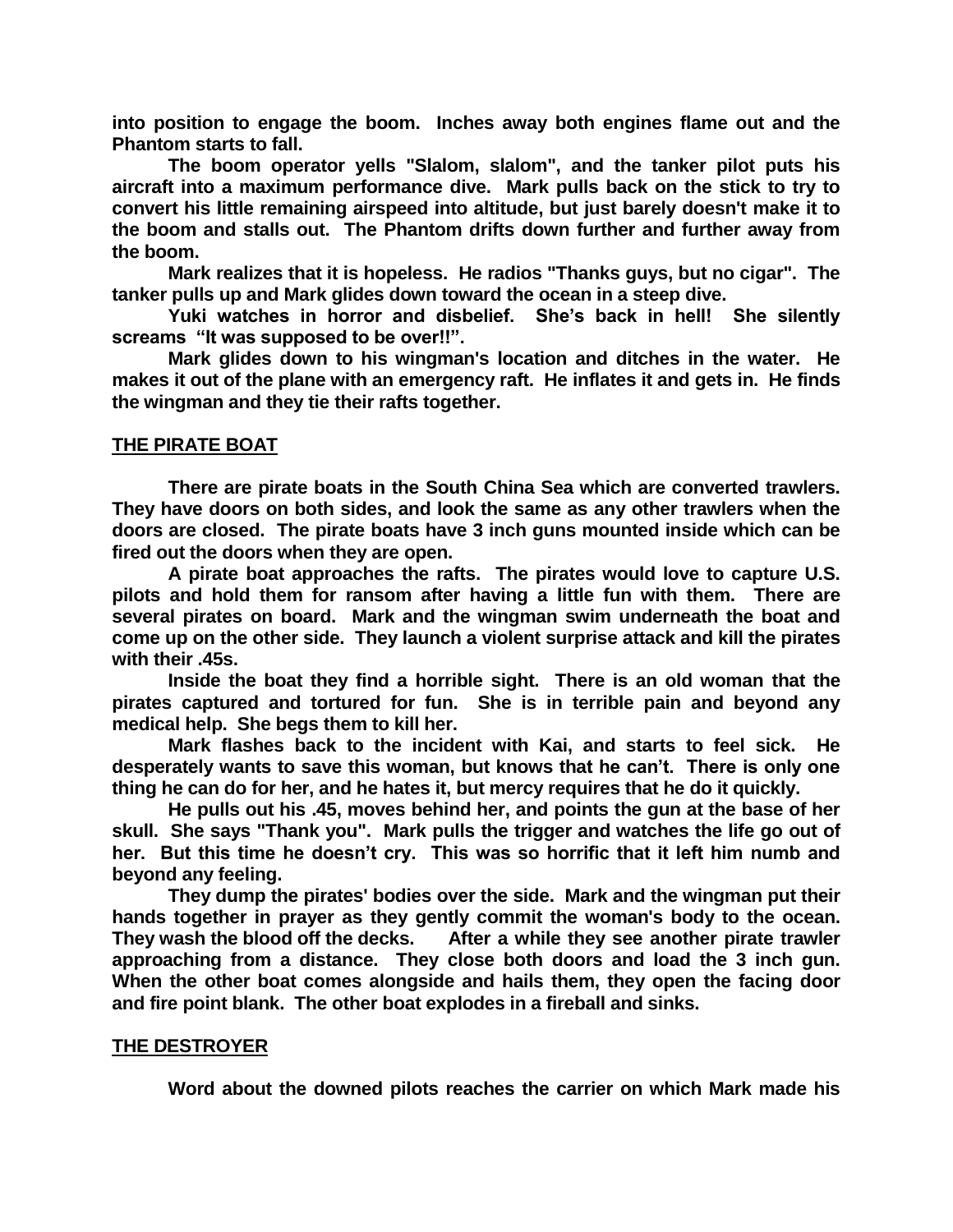**no-tailhook landing. The names of the pilots reach the captain. When the captain realizes that Mark is one the pilots, he does the unthinkable; he orders half of his destroyer screen to break off and join the search for the pilots. This leaves the carrier theoretically vulnerable. (Actually this is a more of a breach of protocol that the captain will have to answer for than a real threat).**

**No American carrier has ever been attacked by North Vietnamese aircraft, and any that attempt it would in reality be shot down many miles out. But the captain orders general quarters on the carrier and the screen destroyers, and puts all hands on the highest level of readiness.**

**The pirate boat is spotted by one of the search destroyers. The destroyer captain perceives the pirate boat as a threat to the pilots that should be dispatched summarily. The destroyer begins firing on the boat and the shells are hitting very close. Mark and the wingman stand on top of the boat in their flight suits waving their arms wildly. A lookout on the destroyer spots them through his binoculars and reports to the bridge. The destroyer captain orders cease fire.**

**The carrier captain dispatches a helicopter to pick up Mark and airlift him and his wingman to the carrier, where they enjoy a warm reunion. He then arranges an airlift for Mark and his wingman to rejoin their unit and the dependents.**

#### **REUNION**

**The dependents' plane lands in Japan and they disembark. The commander is waiting for his wife. She sees him, gives him a look of total contempt, and walks away from him forever.**

**Mark's aircraft touches down and taxies to the tarmac where Yuki is waiting. Mark walks down the stairs. Mark and Yuki rush into each other's arms and embrace.**

#### **A NEW LIFE**

**Mark and Yuki board a plane hand in hand. The marking on the plane reads "Pan American Airlines". It's really, finally over and they're headed back to "The World".**

**There is a personal letter waiting for Mark at his parents' house from the President of the United States. The war and the Paris peace talks are over, and Mark's incident with the protected missile site is on the verge of being forgotten. The president was bombarded with recommendations from senior military officers to award Mark the Medal of Honor. These include the carrier group commander (now an admiral), the bomber group commander (now a general), John Boyd, and all of the Joint Chiefs of Staff.**

**Notably absent was a recommendation from Mark's own commander, although Mark had saved his life on several occasions and did his job for him at the base during its most desperate hours. But finally even he added his recommendation to the growing pile after being placed under tremendous political pressure that could shatter his dream of an assignment to the Pentagon.**

**For all of his failings, the commander is not stupid. Immediately on his return**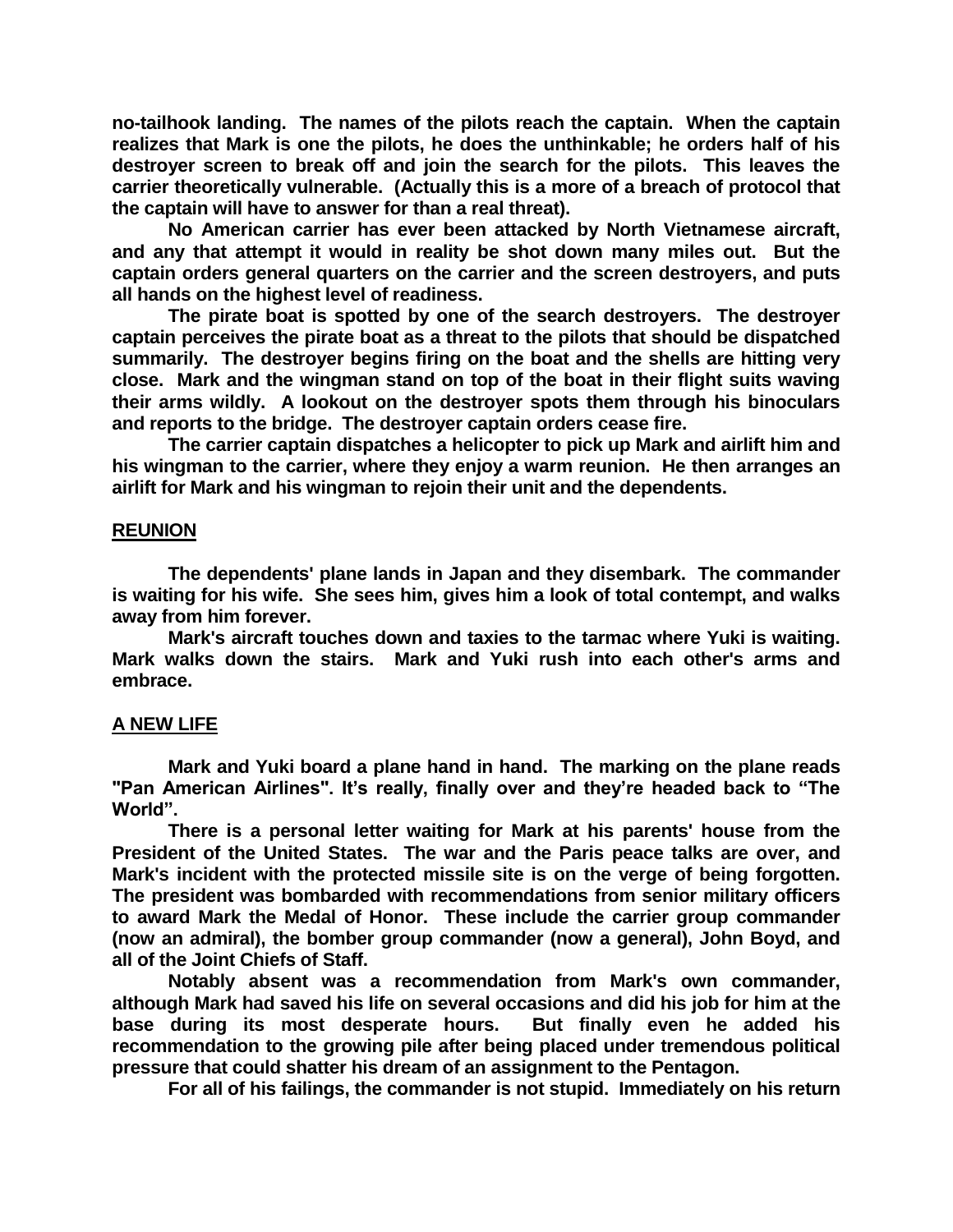**from Vietnam, he requested two weeks leave, which he used to check himself into a discrete rehab center. He emerged ready for his new assignment to a safe, comfortable desk in the Pentagon.**

**The senator told the president about Yuki's heroic action in saving his daughter and the other wives from being ravaged by the Viet Cong. The president can hardly believe that a young woman with no formal military training could take on an entire squad of battle hardened Viet Cong fighters, including two snipers, and kill them all. And that she performed emergency first aid on a seriously injured woman that most certainly saved her life, while under heavy enemy fire.**

**But there is no doubt whatsoever that she did it all. There is a group of military wives, including a senator's daughter, who are extremely grateful to Yuki for saving their lives, and will all gladly tell exactly the same story.**

**Yuki is not an American citizen, so the president is unable to give her a military award. But he wants to honor her in some way. He was also made aware of the exemplary service that Mark's father performed for his country in the past, and that a suitable award is long overdue.**

**The president issues an executive order waiving the background check for Mark to receive the Medal of Honor. The letter is an invitation for Mark, Yuki, Mark's parents and also Yuki's parents to the White House for Mark to receive the Medal of Honor and his father to receive the distinguished flying cross in a private ceremony. Yuki and her parents have been vetted by the secret service and cleared to meet the president.**

**The president is no "chicken-hawk". He served as an infantry officer in Korea and was awarded the bronze star for saving a wounded comrade under heavy enemy fire. But he is in absolute awe of Mark, and wants to meet him more than anything else.**

**Mark, on the other hand, has no use for politics and politicians, and doesn't care about meeting the president or getting another medal (even the Medal of Honor). But the president is still his commander-in-chief, and declining the invitation is not an option.**

**Yuki calls her father in Japan to tell him about the president's invitation to the ceremony. Her father fought bitterly against the United States in World War 2, and is reluctant to accept the invitation. But at his wife's urging (actually merciless nagging), he decides to give in and they board a plane for America. They are met at the airport by Mark and his parents, given a warm welcome, and settle in at Mark's family home.**

**They all go to Washington and stand beside each other in the oval office to receive the awards from the president.**

**The president issues the awards to Mark and his father. He also extends his hand and thanks Mark's mother for supporting her husband through his extended deployments in two wars, and for raising a son who is fully worthy of the highest military honor the country has to offer.**

**He presents Yuki with a letter of appreciation from a grateful country, bearing the personal seal and signature of the president, for her courageous action in saving the lives of American citizens in Vietnam.**

**He also heard about how she sacrificed her career to save the life of an**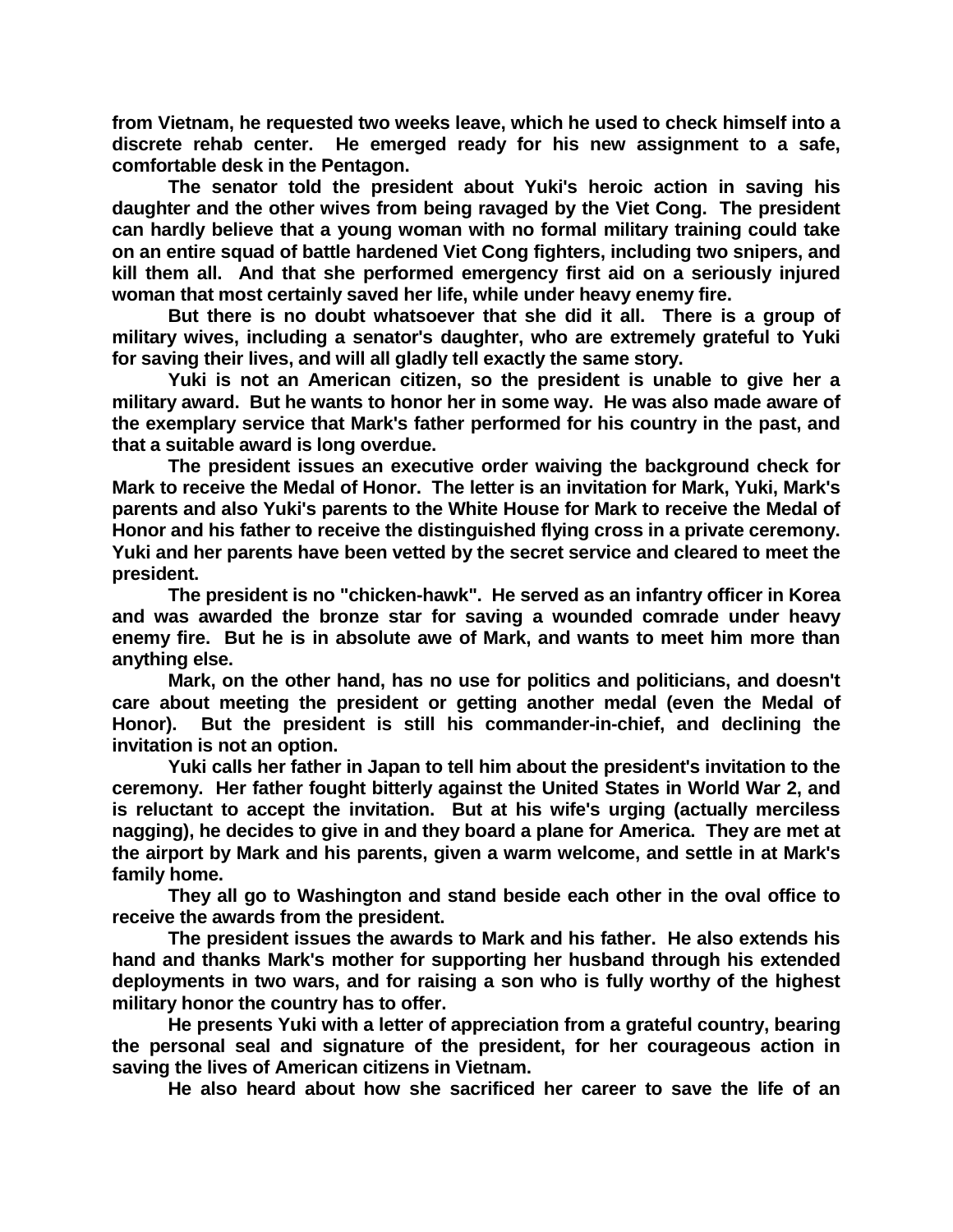**American soldier in the hospital in Japan, and issues another executive order to reinstate her license as a registered nurse in all United States military hospitals in the world. He also exerts his tremendous influence to get her licensed to practice in civilian hospitals in the United States.**

**The president also offers to grant Yuki immediate American citizenship. But she respectfully declines. She is proud of her heritage and wants to remain a citizen of her native Japan. The president extends his hand to Yuki's parents and thanks them for raising an awesome daughter who so bravely risked her life to save American lives.**

**Yuki's father never dreamed that he would ever stand in the highest office of his former mortal enemy and watch his daughter be honored by its head of state, and shake his hand, but it is happening.**

**The president has looked forward to meeting Mark and Yuki. He feels very comfortable with Mark, knowing that he is a highly disciplined (although with some very notable exceptions), lieutenant colonel in the United States air force who has sworn an oath to defend his country and its president, and has done so on countless occasions with great valor. In all, Mark flew 186 combat missions in Vietnam, almost twice the number that he needed to go home.**

**Given Yuki's history, the president pictured her as a large, aggressive and intimidating woman. But she is nothing like what he expected. She is petite, standing barely five feet tall, extremely feminine and sweet, and completely demure. She even put on a little makeup to make herself look prettier.**

**Although the president knows rationally that Yuki has no intention of harming him, he senses the capacity for explosive violence that lies under the surface. He feels on a deep primal level that this is no ordinary woman standing in front of him. She is someone to be taken very seriously.**

**The president likes Yuki, but the most powerful man in the world who is surrounded by an army of secret service agents, any of whom would take a bullet to protect him, can hardly help being a little bit afraid of her. And he doesn't even know about what she did in the defense of the base.**

**Later they are all treated to a private, but lavish dinner with the president, the Joint Chiefs of Staff, and numerous other military and civilian dignitaries in the White House.**

## **NGUYEN**

**With the danger, stress and responsibility of combat things of the past, Mark has time to reflect on his life. The red MIG pilot was his most formidable adversary, and he wonders what happened to him after he was shot down and captured.**

**Scuttlebutt moves fast in the military. Although Mark is virtually unknown in the civilian world, he is a superstar in all branches of the armed forces.**

**Yuki, of course, is an elusive myth known only to a very few, although her image in the minds of those who fought alongside her in the defense of the base is something they will never forget; or wonder if it was something they hallucinated in the fog of battle.**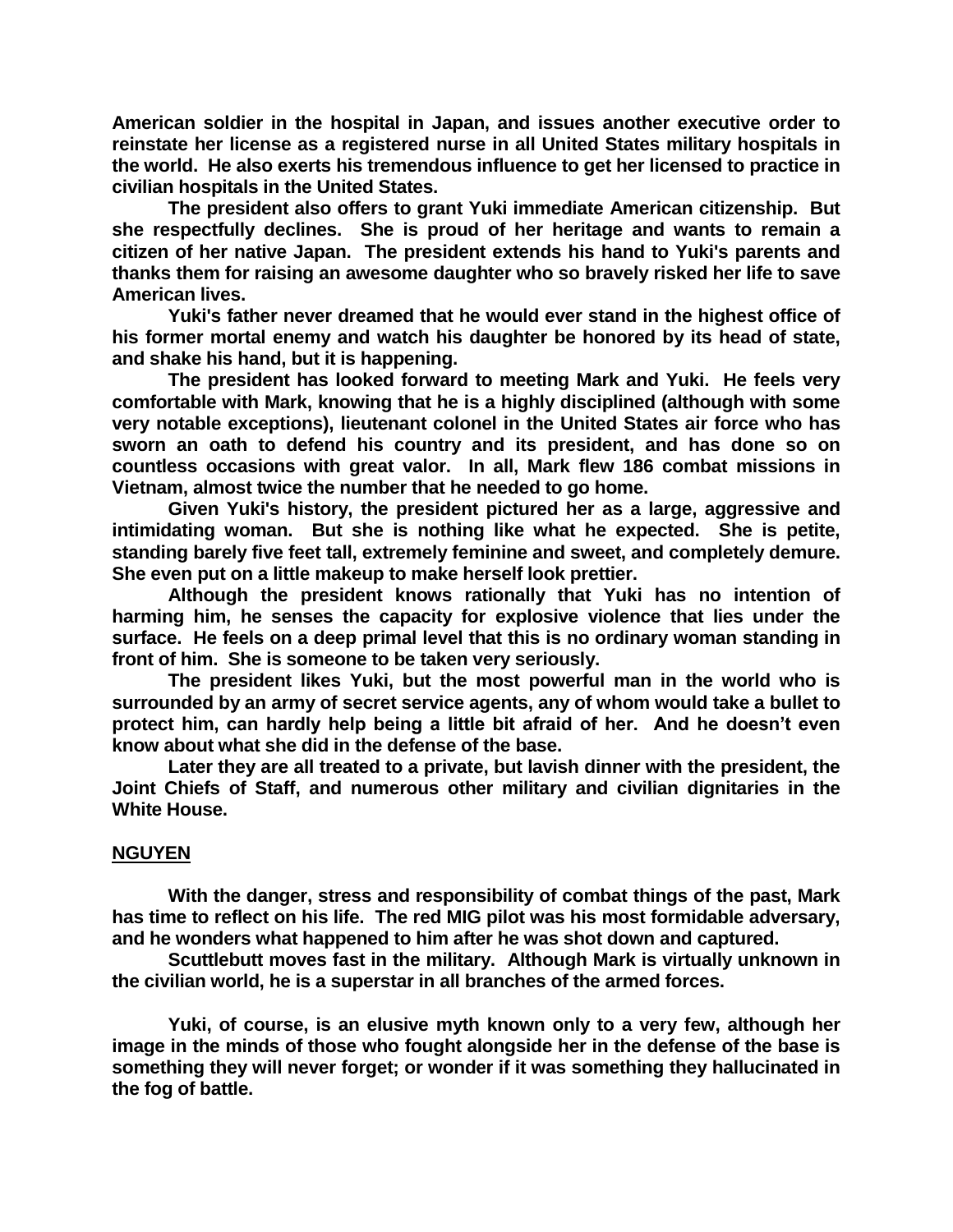**The soldier whose life Yuki saved by throwing him her magazine survived the war and made it home safe. He kept the magazine and had it mounted in a display case in a place of honor on his mantle. He will always remember her with reverence, and doesn't even know that it was her last loaded magazine.**

**With Mark's new status and powerful friends, he decides to try to find the red MIG pilot, if he is still alive, and if not, what happened to him. Mark's friends have contacts in the CIA, and call in big favors to get the answer.**

**Intensive probing turns up that the pilot's name is Nguyen. After being shot down, he was "aggressively" interrogated by the CIA, but never said a word. He was then turned over to the South Vietnamese ARVN forces, who tried their best with the same result.**

**He was then sent to the infamous "Coconut Tree" prison camp at An Thoi on Phu Quoc island, where he was held and tortured for months. In spite of the most inhumane torture imaginable, he still remained silent. The only thing that kept him alive was the wealth of North Vietnamese military intelligence he carried in his head that they still hoped to get from him someday.**

**As the war was ending, Nguyen was becoming of less interest to the South Vietnamese. They were about to execute him, but the CIA for some unknown reason decided that they wanted him back. He was transported to the United States and held in a CIA black site where he has languished ever since. They still can't break him, and don't know what to do with him.**

#### **OLD ENEMY, NEW FRIEND**

**After learning about Nguyen, Mark really wants to meet him. He is in absolute awe of what Nguyen endured without betraying his country. Mark doubts that he could have taken even a fraction of that torture without breaking. Again, favors are called in, and Mark is finally allowed a meeting at a location near the black site, with Nguyen in shackles and under heavy guard.**

**They never before met face-to-face; only briefly in the sky. Nguyen is very guarded at first, which is no surprise given his long history of torture. But as he and Mark talk, he gradually opens up, and there slowly emerges a feeling of kinship that only elite warriors can understand.**

**They were in the same place at the same time doing the same thing. The only difference was that they were on opposite sides, fighting each other.**

**Even though their meeting was brief, Mark bonded strongly with Nguyen and needs to get him out of the black site. But none of his friends have the power to make it happen. In sheer desperation, Mark requests an audience with the president, which is granted.**

#### **FREEDOM**

**Mark presents his case to the president, telling him about how Nguyen spared his life in the skies over Vietnam, and how he returned the favor. He tells the**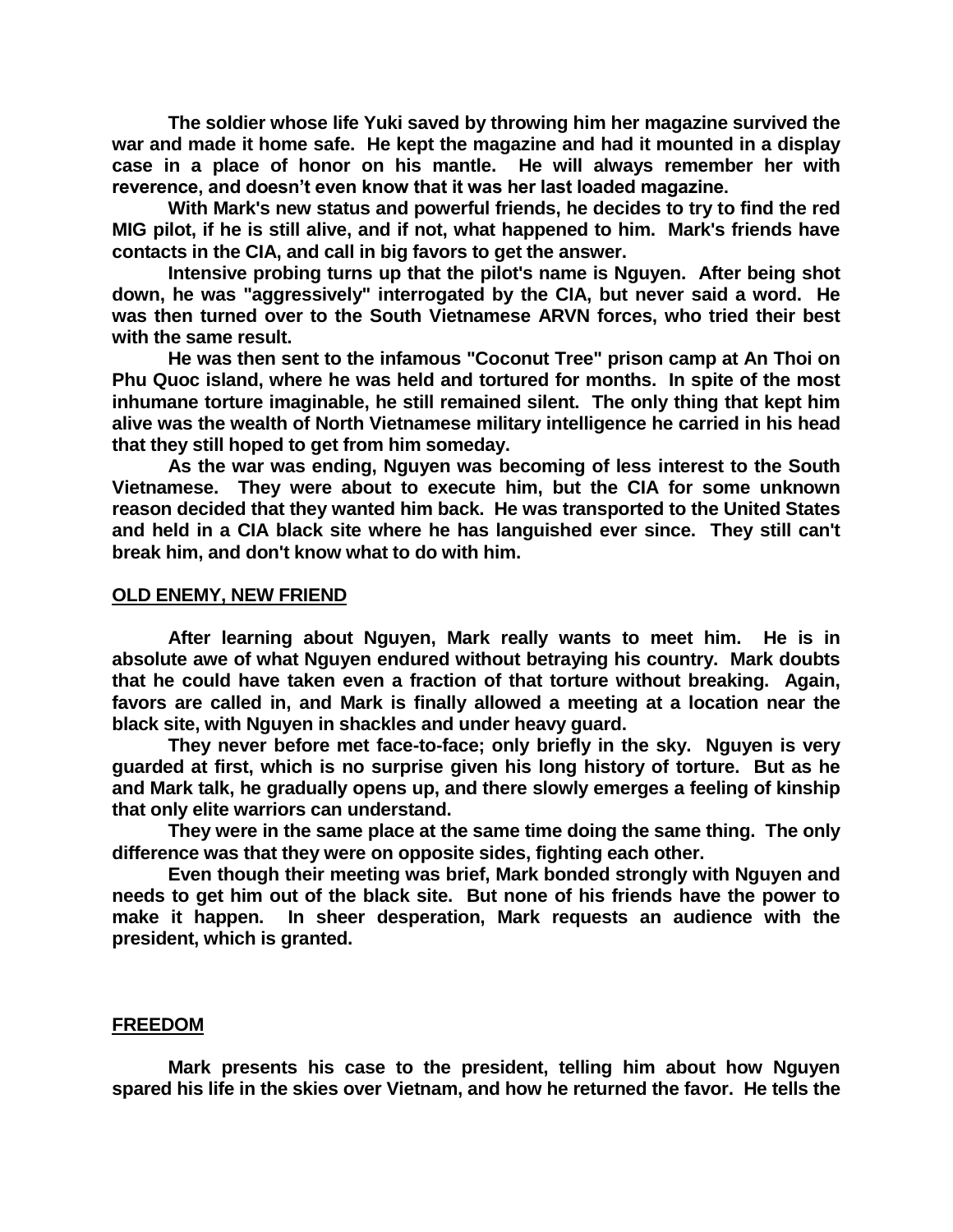**president about Nguyen's almost superhuman loyalty to his country, and the torture he endured without giving up anything. Mark also makes his case that Nguyen no longer poses any threat to the United States, and deserves to be released.**

**The president agrees, and calls a meeting of his legal advisors. Nguyen's status is nebulous. He is technically a prisoner of war, but is being held clandestinely by the CIA without formal charges.**

**The president calls in the director of the CIA, and tells him that he wants Nguyen transferred into the custody of the Department of Defense. The director balks, stating that Nguyen is still a threat to national security and must remain in CIA custody for further interrogation. The president gives the director a choice; release Nguyen or be replaced with somebody who will.**

**Mark is an officer in the United States air force, and as such a member of the Department of Defense. It is decided to transfer Nguyen into Mark's personal custody. There is still the issue of Nguyen's immigration status, but it is something that will be worked out later. In the meantime, Mark collects Nguyen and they head for Mark's family home where Nguyen is welcomed as a greatly honored friend and guest.**

**Mark introduces Nguyen to Yuki. They bond instantly and deeply. Although they come from different parts of Asia, their warrior cultures and mentalities are very similar. Although they share no actual experience, it is like they have known each other forever. They feel close, but rarely speak to each other. They don't have to.**

## **THE WEDDING**

**Especially with Yuki's parents in town, Mark and Yuki decide that it is an auspicious time to get married. They get together with Mark's parents to plan the wedding. It will take place in an idyllic garden overlooking the ocean, and be presided over by a Christian minister.**

**They send invitations to a number of friends, including the president. He would like to attend, but urgent affairs of state prevent him from doing so. He sends the first lady in his place, who arrives in Marine One.**

**She is certainly most welcome, in spite of the fact that she is accompanied by a gaggle of secret service agents who make a nuisance of themselves and annoy all of the real guests under the pretense of "national security".**

**John Boyd also receives an invitation for himself and his wife. The invitation includes a request that Boyd be Mark's best man. Boyd immediately clears his calendar and tells his wife to get packed. He would not miss this for anything.**

**The ceremony and reception go very smoothly in spite of the secret service presence. Mark, his father and Boyd wear their air force officer's dress uniforms, complete with all of their decorations and ceremonial swords. The admiral and the general are also invited and are pleased to attend in full dress uniform. Yuki wears a beautiful kimono that her parents brought for her from Japan.**

**The general has waited eagerly for a long time to meet Mark and thank him personally for saving the lives of himself and his bomber crews. Mark is happy to meet the general, and after a long and cordial chat makes sure that he is provided**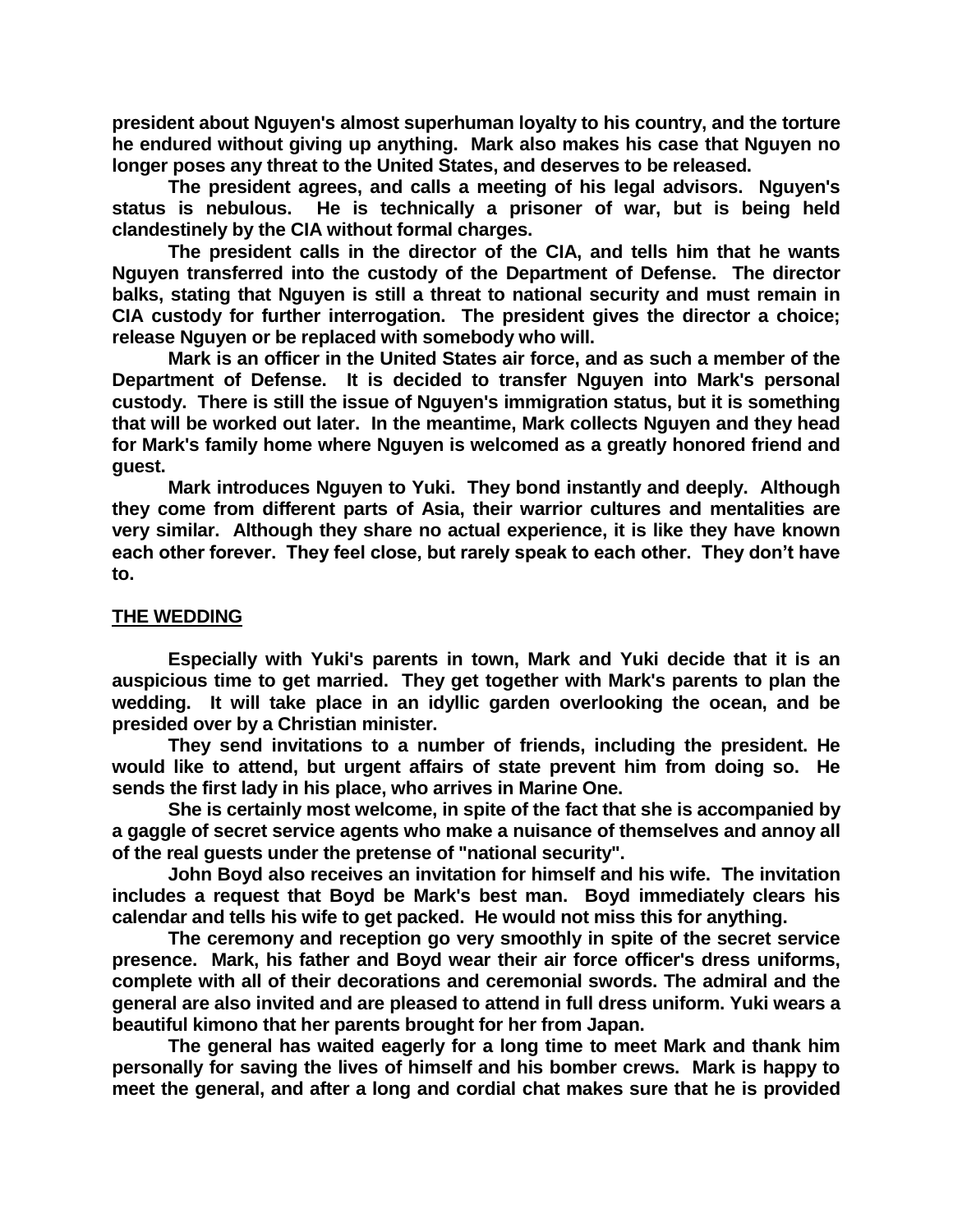**with the wedding's best single malt.**

**Boyd takes an instant liking to Yuki, and completely understands what Mark sees in her. He is very happy for his top protégé, and proud to see the Medal of Honor on his chest which he played a significant role in putting there.**

**Yuki's father never dreamed that he would walk his daughter down the isle in the heartland of his former mortal enemy and give her away to an officer of its military, but it is happening.**

**Mark and Boyd send their minions far and wide to find an authentic copy of Nguyen's North Vietnamese air force officer's uniform. At the last minute, they come through.**

**The officers raise their swords to form the traditional ceremonial arch, with Nguyen in the North Vietnamese uniform standing next to Boyd. Mark and Yuki proudly walk through it.**

**The uniform is owned by a collector of military memorabilia. He graciously agrees to loan it to Mark for the ceremony. He gets it back, professionally cleaned and restored to pristine condition, together with a framed photograph of it worn by North Vietnam's top fighter ace standing next to two of America's best military pilots.**

**Mark also adds a signed letter describing his experience with Nguyen in Vietnam. These items become an absolute one-of-a-kind centerpiece of the man's collection that makes all of his collector friends drool with envy.**

 **Everyone enjoys the festivities, and with the exception of the secret service agents, gets at least a little drunk on good champagne. Mark, Boyd, Dad, Yuki and Nguyen are inseparable into the wee hours of the morning until the newlyweds adjourn to their chambers to officially consummate their marriage.**

# **FULL CIRCLE**

**With the bustle of the wedding over, Mark's Dad has a surprise for him; a new airplane. It's a Pitts Special, a state of the art aerobatic biplane that is capable of maneuvers that were never before possible. Dad invites Mark to take it for a spin.**

**Mark spends a blissful hour carving up the sky with Dad's new toy. He then gets an idea.**

**He attempts the tumbling maneuver that had eluded him so frustratingly in the past. He pulls it off on the first try!**

**It was actually rather easy. All he needed was an airplane that was capable of doing it.**

**Mark asks Dad's permission to offer Nguyen a flight in the Pitts, which is granted gladly. Nguyen experiences near ecstasy as he puts the aircraft through practically every aerobatic maneuver known to man, including the tumbling maneuver. He gets so carried away that he almost runs out of fuel, but easily makes it down for a safe landing.**

**With this, Mark has gone full circle. He achieved his childhood dream of successfully performing the tumbling maneuver. He also trained harder than anyone else and became one of the best fighter pilots in the history of aerial combat, and proved himself over and over again by totally dominating one of the**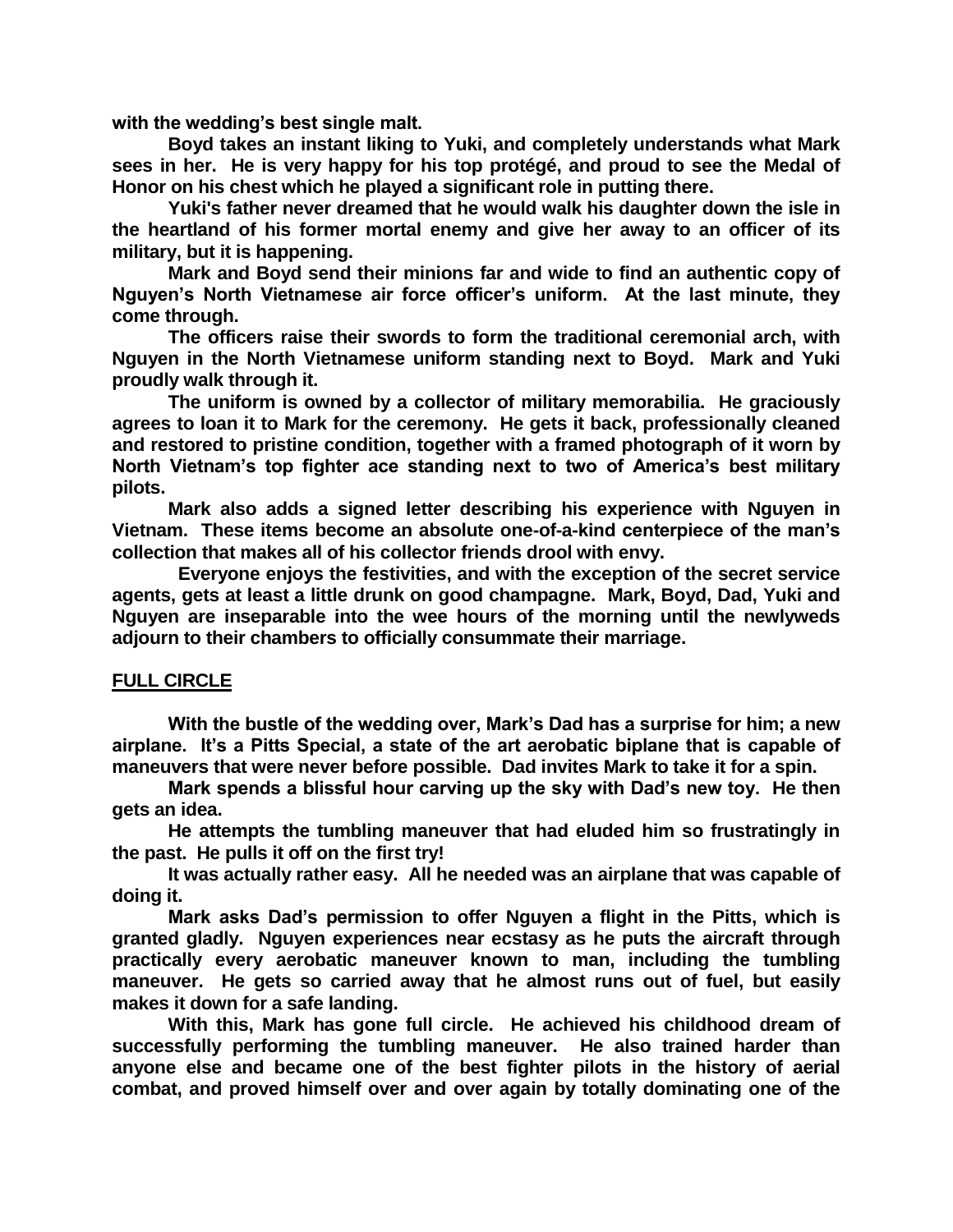**most lethal environments that ever existed on the planet.**

**And now he's not only back home safe with his family and friends, but with an incredible woman from the other side of the world. If there's anything better, he can't imagine what it might be.**

## **FINALLY BACK HOME**

**Nguyen's legal and immigration status are still nebulous. Finally, the president clears away all red tape and offers Nguyen complete political asylum and a permanent United States visa. But unknown to everyone, Nguyen has a wife and family in Vietnam.**

**Nguyen is extremely grateful for the offer to live in the United States. However, now that he is finally free, he wants to go home.**

**Mark arranges transportation for him, which isn't easy because America and Vietnam do not yet have diplomatic relations. But the CIA uses its back door contacts in the Vietnamese government to ensure that Nguyen will be received benignly.**

**The Vietnamese government vets Nguyen deeply, and are in absolute awe of what he went through out of loyalty to his country.**

**Mark and Yuki see Nguyen off at the airport. They miss him and hope that they will have an opportunity to meet again.**

**Nguyen is astonished to receive a hero's welcome in Hanoi. His wife and children thought they would never see him again, and are filled with joy to have him back. Nguyen can hardly believe it himself, and is finally happy after so many years of torment, reunited with his loving wife and children.**

**There is a price, although a relatively small one. The government uses Nguyen as a propaganda tool for several months, parading him around the country as "the iron fighter pilot who couldn't be broken". But the novelty is soon over, and he is let go to live a quiet life with his family. The government, however, provides him with a generous pension for the rest of his life.**

**Nguyen is free to return to his favorite pastime; painting. He started painting as a small child, and is actually quite talented and accomplished. He soon acquires the necessary materials and begins to create.**

**Nguyen wants to forget about the war, but occasionally feelings come back and he paints scenes depicting its horror. These are very disturbing, but are critically acclaimed, and some of them find their way to art museums around the world.**

**One day when Nguyen is feeling especially good, he paints a scene of himself and Mark standing together as comrades, with their aircraft in the background. This one is, of course, harshly censored, but copies clandestinely find their way out of the country. One ends up on Mark's wall and brings back fond memories.**

**During the war, Mark had extensive knowledge of North Vietnam's air capabilities, both from his intelligence sources and from the many sorties he and his pilots flew over the country. There are some things that Nguyen knew that Mark didn't, but not many. Mark didn't have the heart to tell this to Nguyen, because it**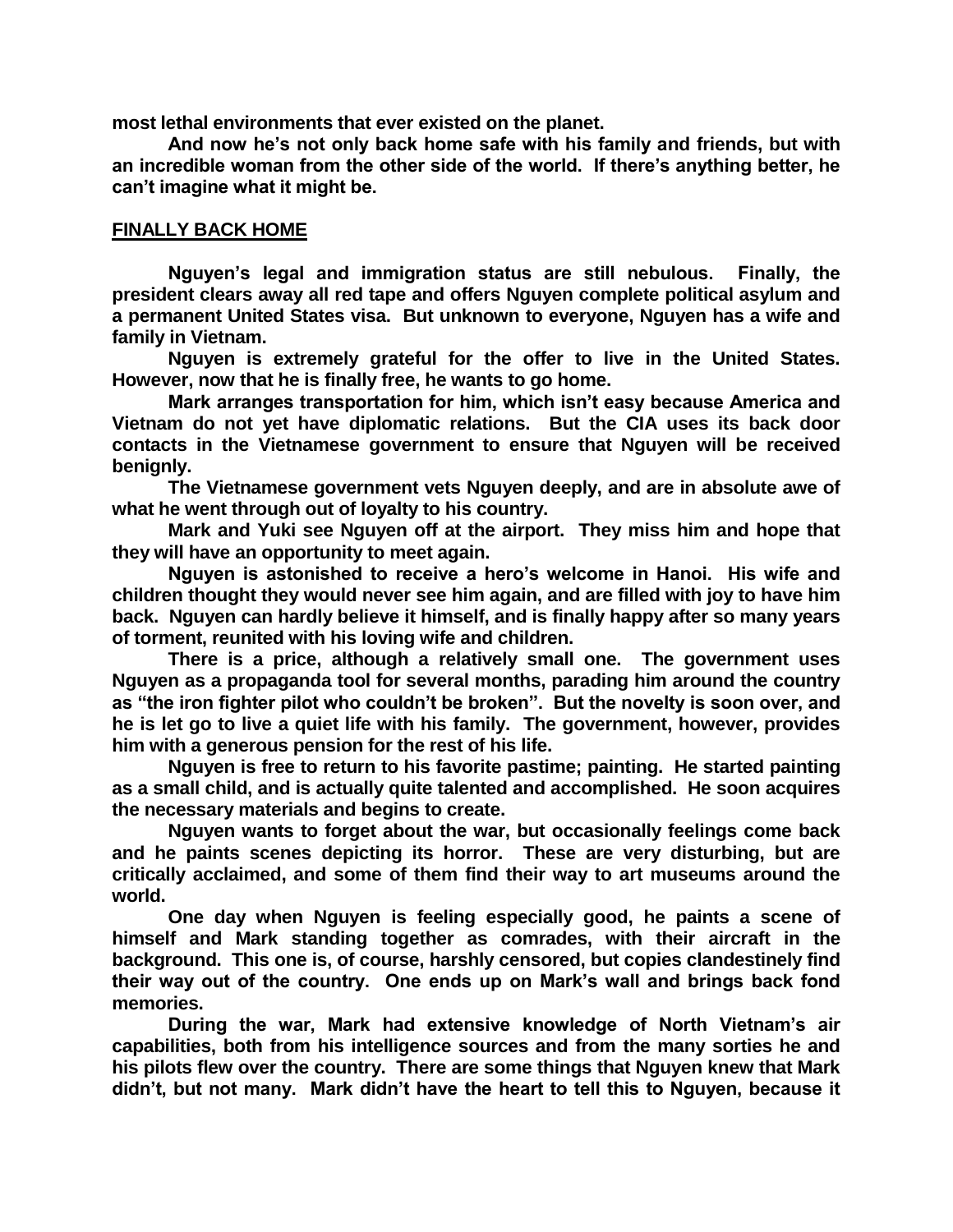**would imply that he endured all that torture for nothing.**

**But on the other hand, it was Nguyen's knowledge and the hope that he would someday be broken and give it up was the only thing that kept him alive and escape execution on numerous occasions. And it is what finally brought him back home.**

# **BACK TO SCHOOL**

**Mark's enlistment is almost over, and he has decided to resign his commission and accept an honorable discharge. The air force tries very hard to convince him to re-enlist, offering him an immediate promotion to full colonel, with fast track to brigadier general, and a position as commanding officer of the Fighter Weapons School. This is one of the most prestigious jobs in the air force.**

**But Mark isn't interested. As much as he enjoys flying and the challenge of aerial combat, after the incidents with Kai and the old woman on the pirate boat, he doesn't want to have anything more to do with war.**

**Mark has a bachelor's degree in civil engineering, which qualified him to become an officer in the air force. He hits the books hard and sits for the college board (SAT) exams. He applies to the graduate school at the elite Massachusetts Institute of Technology (MIT) in Cambridge, hoping to get the chance to earn a master's degree.**

**His SAT scores are very good, especially considering that he has been out of school for so long fighting a war, but borderline by MIT standards. MIT gets many more applications than it has places for students, and the applications come from the very best and brightest young men and women from all over the world with SAT scores pushing the top of the scale.**

**The admissions board is very impressed by Mark's military record, especially as a Medal of Honor recipient, and has already decided to accept him in spite of his marginal SAT scores. But then they receive a letter from White House bearing the personal signature of the president of the United States. The president heard that Mark was applying to MIT and sent a letter of recommendation to the admissions board.**

**Of course the president has no authority over MIT, but after reading the president's letter, the dean of admissions can't move fast enough to prepare a formal letter of acceptance, send it off to Mark by special courier, place a personal call to him to congratulate him for being accepted at MIT, and welcome him to the Institute.**

**Mark and Yuki find an apartment in Cambridge and settle in for several years of peaceful life in academia. Yuki gets a job as a registered nurse at a nearby hospital in Boston. It's a very welcome change from their life in Vietnam where danger was always close.**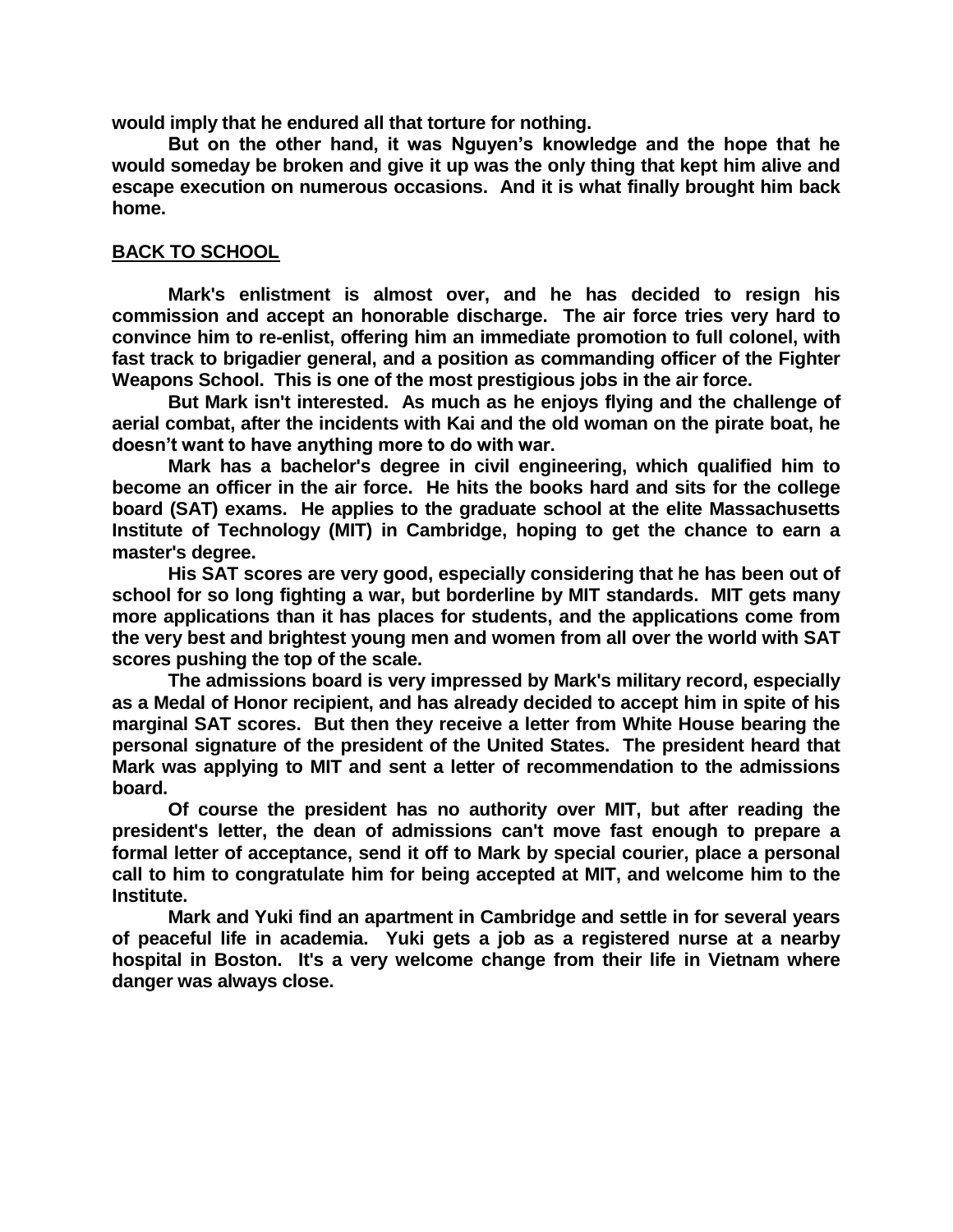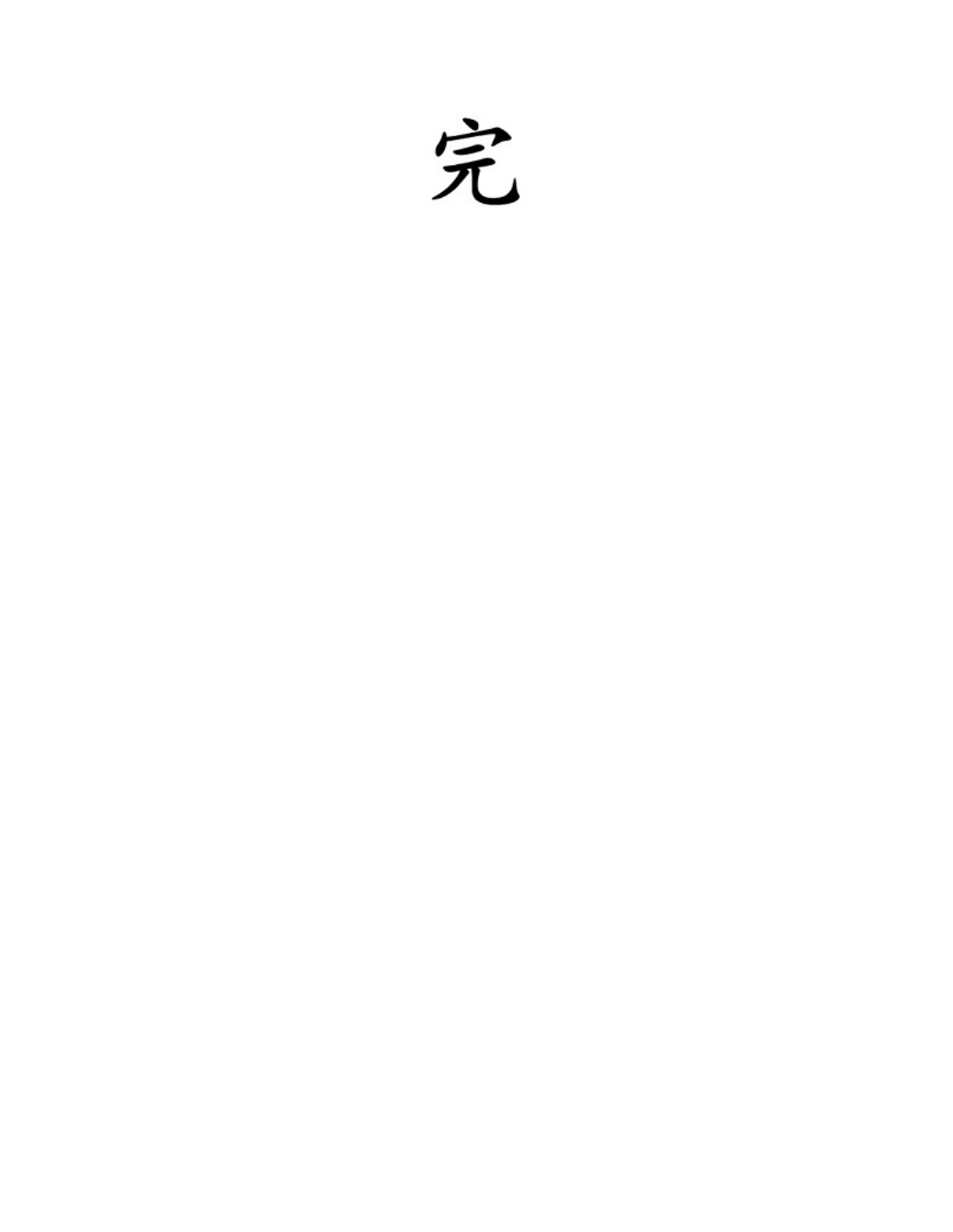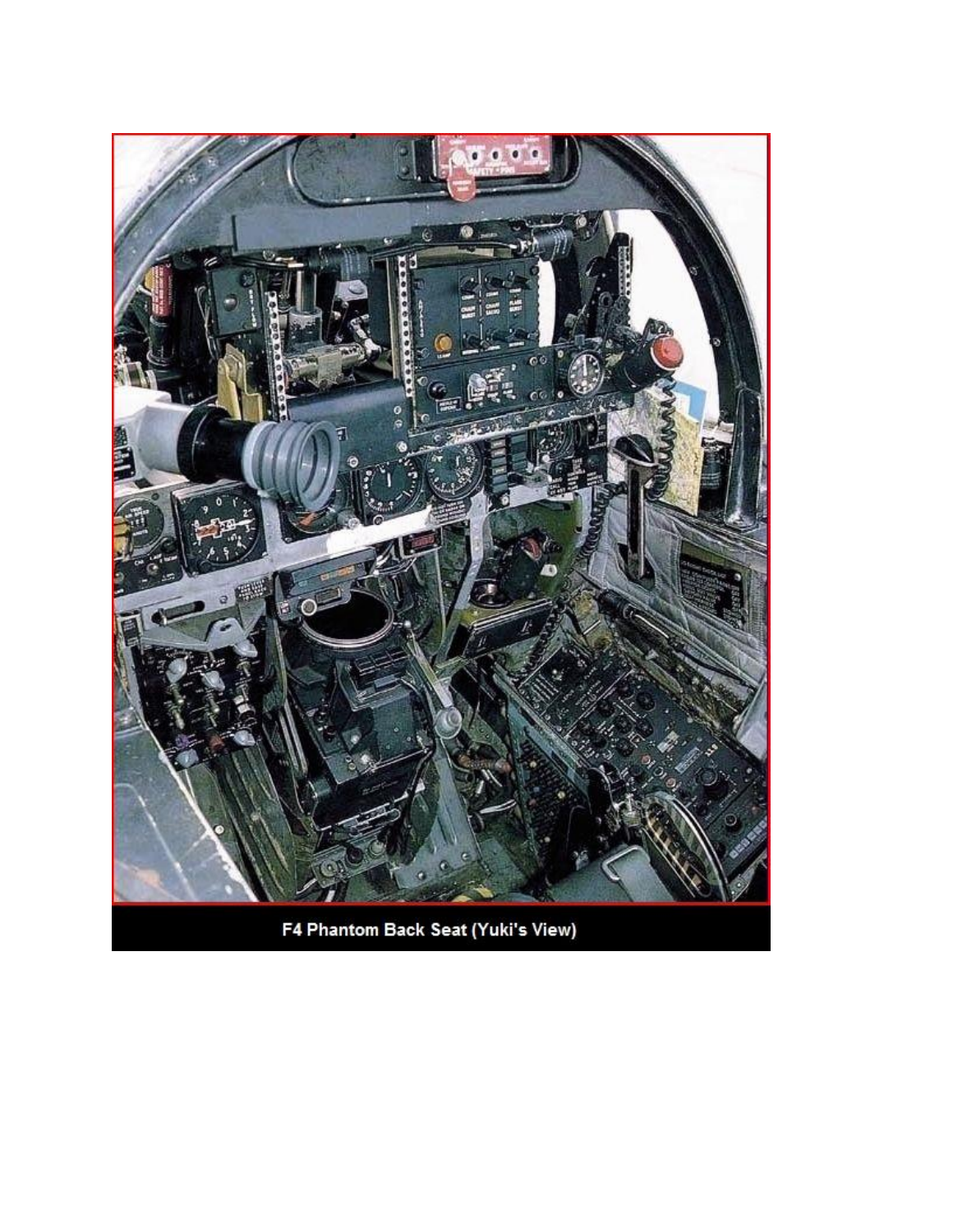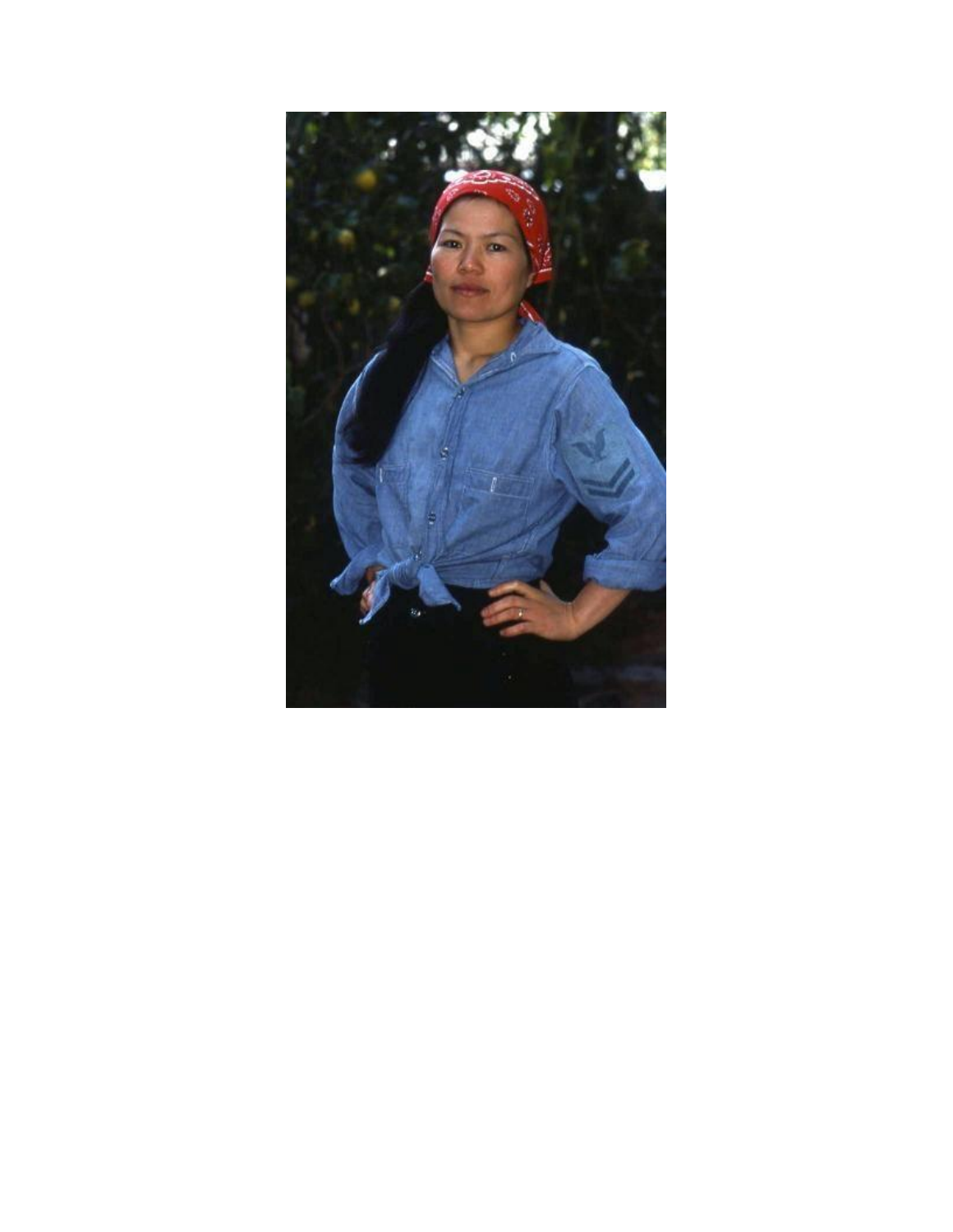